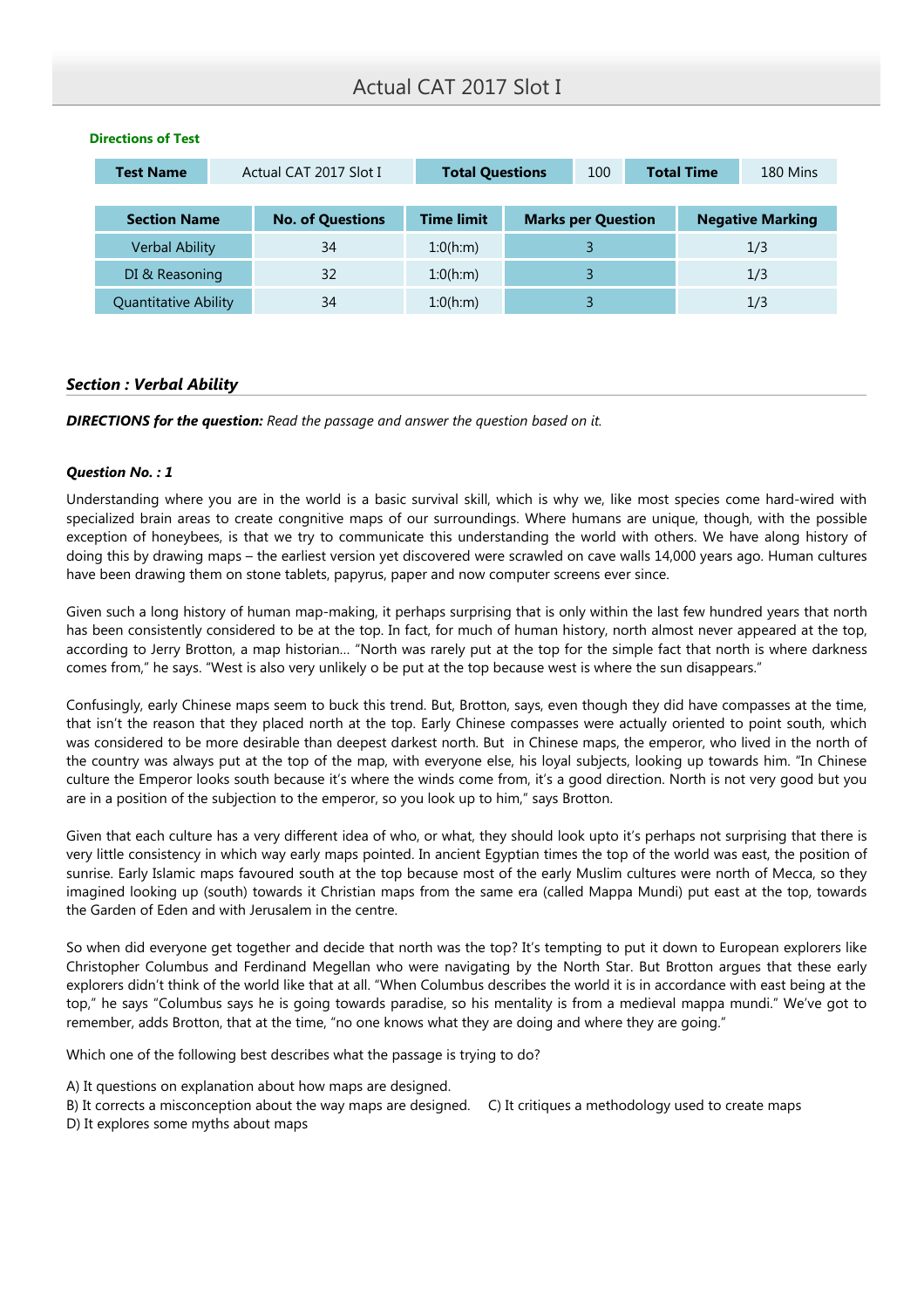## Question No. : 2

Early maps did NOT put north at the top for all the following reasons EXCEPT

- A) North was the source of darkness B) South was favoured by some emperors.
- C) East and south were more important for religious reasons for some civilisations
- D) East was considered by some civilisations to be a more positive direction

## Question No. : 3

According to the passage, early Chinese maps placed north at the top because Options:

A) the Chinese invented the compass and were aware of magnetic north B) they wanted to show respect to the emperor. C) the Chinese emperor appreciated the winds from the south. D) north was considered the most desirable direction.

### Question No. : 4

It can be inferred from the passage that European explorers like Columbus and Megellan Options:

A) set the precedent for north-up maps. B) navigated by the compass. C) used an eastward orientation for religious reasons. D) navigated with the help of early maps

### Question No. : 5

Which one of the following about the northern orientation of modern maps is asserted in the passage?

A) The biggest contributory factor was the understanding of magnetic north

- B) The biggest contributory factor was the role of European explorers
- C) The biggest contributory factor was the influence of Christian maps
- D) The biggest contributory factor is not stated in the passage

## Question No. : 6

The role of natural phenomena in influencing map-making conventions is seen most clearly in

A) early Egyptian maps B) early Islamic maps C) early Chinese maps D) early Christian maps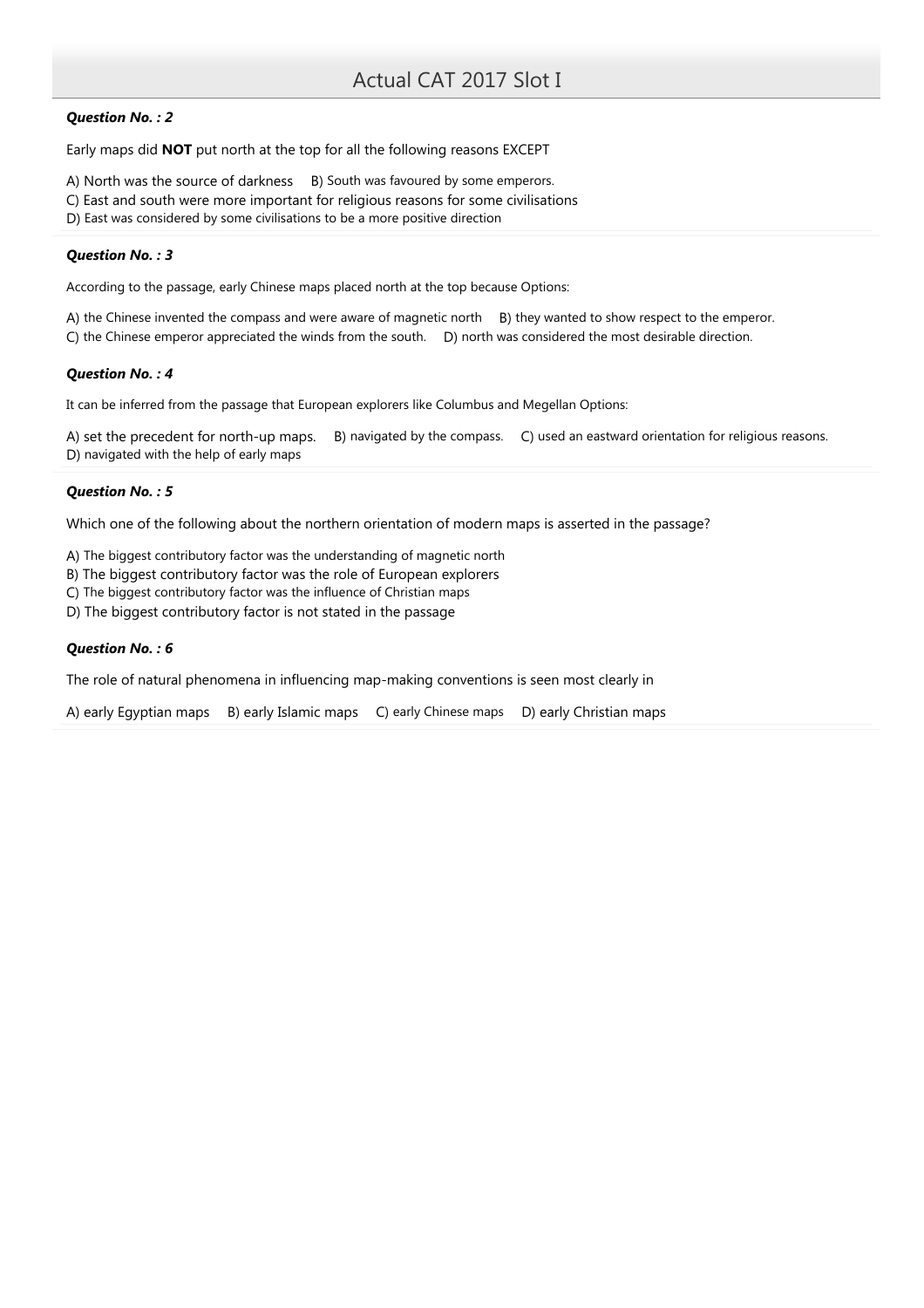### **DIRECTIONS for the question:** Read the passage and answer the question based on it.

### Question No. : 7

I used a smartphone GPS to find my way through the cobblestoned maze of Geneva's Old Town, in search of a handmade machine that changed the world more than any other invention. Near a 13th-century cathedral in this Swiss city on the shores of a lovely lake, I found what I was looking for: a Gutenberg printing press. "This was the Internet of its day  $-$  at least as influential as the iPhone," said Gabriel de Montmollin, the director of the Museum of the Reformation, toying with the replica of Johann Gutenberg's great invention. [Before the invention of the printing press] it used to take four monks...up to a year to produce a single book. With the advance in movable type in 15th-century Europe, one press could crank out 3,000 pages a day. Before long, average people could travel to places that used to be unknown to them — with maps! Medical information passed more freely and quickly, diminishing the sway of quacks...The printing press offered the prospect that tyrants would never be able to kill a book or suppress an idea. Gutenberg's brainchild broke the monopoly that clerics had on scripture. And later, stirred by pamphlets from a version of that same press, the American colonies rose up against a king and gave birth to a nation.

So, a question in the summer of this 10th anniversary of the iPhone: has the device that is perhaps the most revolutionary of all time given us a single magnificent idea? Nearly every advancement of the written word through new technology has also advanced humankind. Sure, you can say the iPhone changed everything. By putting the world's recorded knowledge in the palm of a hand, it revolutionized work, dining, travel and socializing. It made us more narcissistic — here's more of me doing cool stuff! — and it unleashed an army of awful trolls. We no longer have the patience to sit through a baseball game without that reach to the pocket. And one more casualty of Apple selling more than a billion phones in a decade's time: daydreaming has become a lost art.

For all of that, I'm still waiting to see if the iPhone can do what the printing press did for religion and democracy...the Geneva museum makes a strong case that the printing press opened more minds than anything else...it's hard to imagine the French or American revolutions without those enlightened voices in print...

Not long after Steve Jobs introduced his iPhone, he said the bound book was probably headed for history's attic. Not so fast. After a period of rapid growth in e-books, something closer to the medium for Chaucer's volumes has made a great comeback.

The hope of the iPhone, and the Internet in general, was that it would free people in closed societies. But the failure of the Arab Spring, and the continued suppression of ideas in North Korea, China and Iran, has not borne that out... The iPhone is still young. It has certainly been "one of the most important, world-changing and successful products in history, " as Apple CEO. Tim Cook said. But I'm not sure if the world changed for the better with the iPhone — as it did with the printing press — or merely, changed.

The printing press has been likened to the Internet for which one of the following reasons?

- A) It enabled rapid access to new information and the sharing of new ideas
- B) It represented new and revolutionary technology compared to the past
- C) It encouraged reading among people by giving them access to thousands of books
- D) It gave people access to pamphlets and literature in several languages

#### Question No. : 8

According to the passage, the invention of the printing press did all of the following EXCEPT

- A) Promoted the spread of enlightened political views across countries
- B) Gave people direct access to authentic medical information and religious texts

C) shortened the time taken to produce books and pamphlets. D) enabled people to perform various tasks simultaneously.

#### Question No. : 9

Steve Jobs predicted which one'of the following with the introduction of the iPhone?

A) People would switch from reading on the Internet to reading on their iPhones.

- B) People would lose interest in historical and traditional classics. C) Reading printed books would become a thing of the past.
- D) The production of e-books would eventually fall.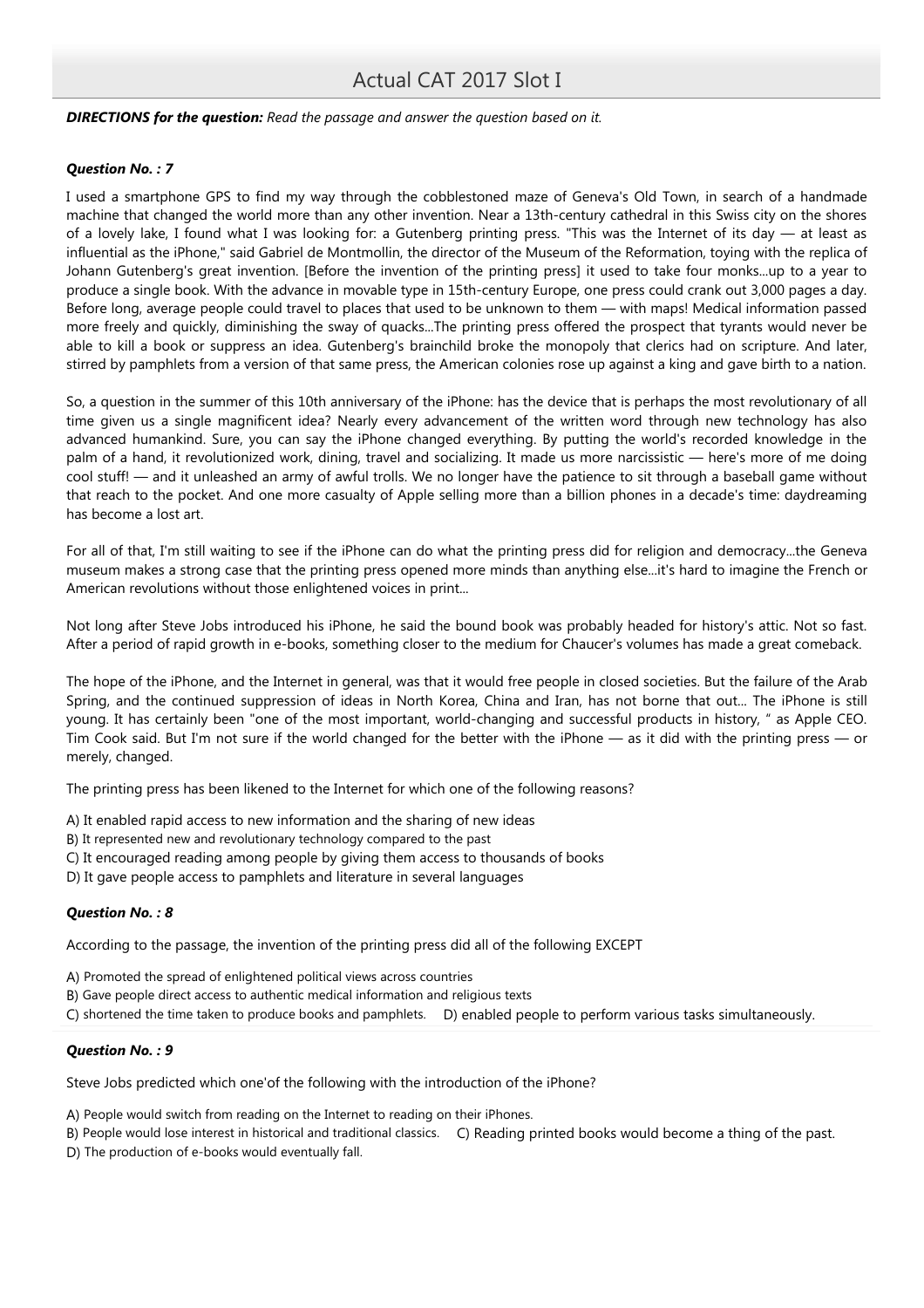## Question No. : 10

"I'm still waiting to see if the iPhone can do what the printing press did for religion and democracy." The author uses which one of the following to indicate his uncertainty?

A) The rise of religious groups in many parts of the world. B) The expansion in trolling and narcissism among users of the Internet

- C) The continued suppression of free speech in closed societies
- D) The decline in reading habits among those who use the device

### Question No. : 11

The author attributes the French and American revolutions to the invention of the printing press because

A) maps enabled large numbers of Europeans to travel and settle in the American continent.

- B) the rapid spread of information exposed people to new ideas on freedom and democracy
- C) it encouraged religious freedom among the people by destroying the monopoly of religious leaders on the scriptures.
- D) it made available revolutionary strategies and opinions to the people.

#### Question No. : 12

The main conclusion of the passage is that the new technology has

A) some advantages, but these are outweighed by its disadvantages.

- B) so far not proved as successful as the printing press in opening people's minds
- C) been disappointing because it has changed society too rapidly

D) been more wasteful than the printing press because people spend more time daydreaming or surfing.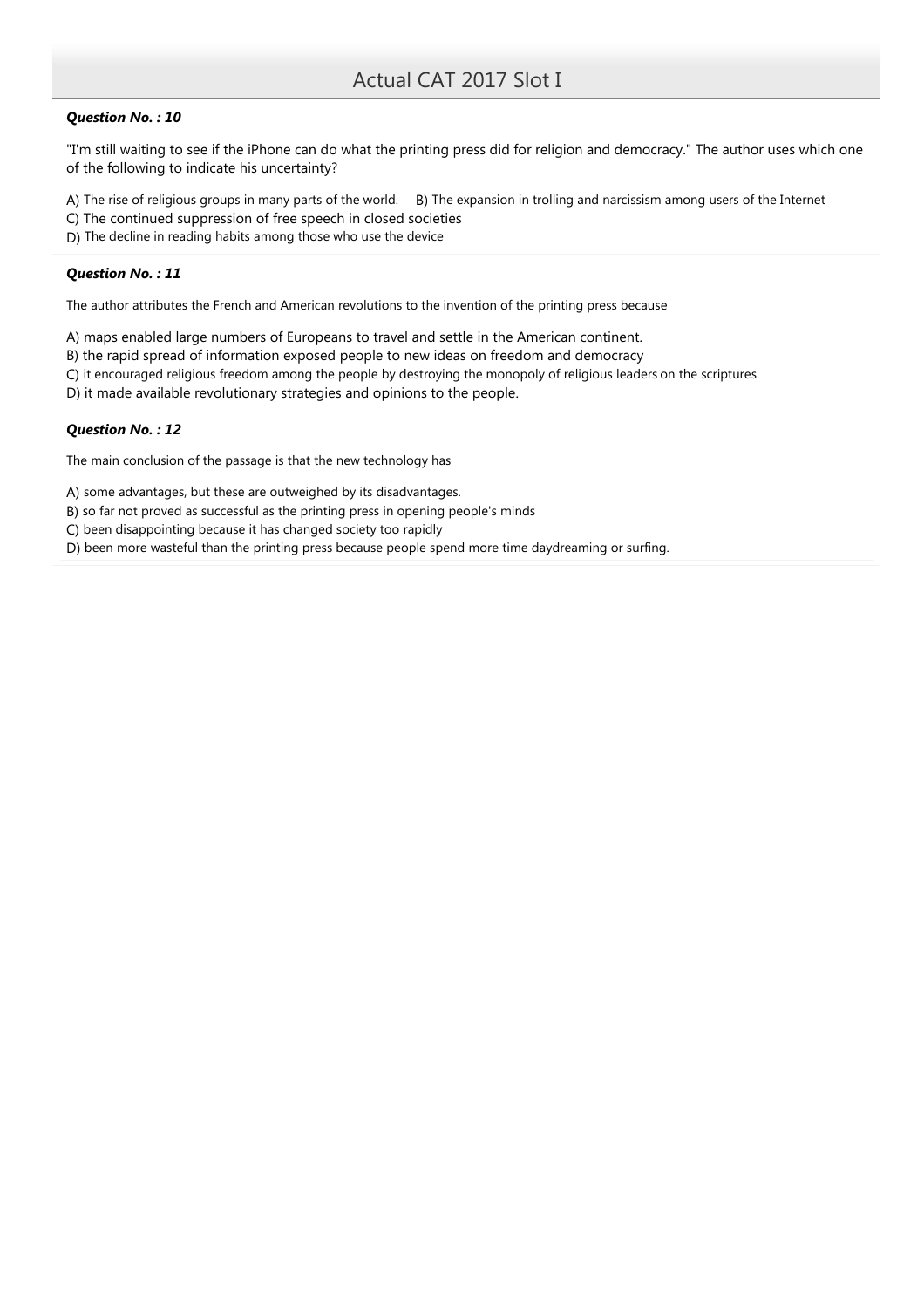### **DIRECTIONS for the question:** Read the passage and answer the question based on it.

### Question No. : 13

This year alone, more than 8,600 stores could close, according to industry estimates, many of them the brand -name anchor outlets that real estate developers once stumbled over themselves to court. Already there have been 5,300 retail closings this year... Sears Holdings—which owns Kmart—said in March that there's "substantial doubt" it can stay in business altogether, and will close 300 stores this year. So far this year, nine national retail chains have filed for bankruptcy.

Local jobs are a major casualty of what analysts are calling, with only a hint of hyperbole, the retail apocalypse. Since 2002, department stores have lost 448,000 jobs, a 25% decline, while the number of store closures this year is on pace to surpass the worst depths of the Great Recession. The growth of online retailers, meanwhile, has failed to offset those losses, with the ecommerce sector adding just 178,000 jobs over the past 15 years. Some of those jobs can be found in the massive distribution centers Amazon has opened across the country, often not too far from malls the company helped shutter.

But those are workplaces, not gathering places. The mall is both. And in the 61 years since the first enclosed one opened in suburban Minneapolis, the shopping mall has been where a huge swath of middle-class America went for far more than shopping. It was the home of first jobs and blind dates, the place for family photos and ear piercings, where goths and grandmothers could somehow walk through the same doors and find something they all liked. Sure, the food was lousy for you and the oceans of parking lots encouraged car-heavy development, something now scorned by contemporary planners. But for better or worse, the mall has been America's public square for the last 60 years.

So what happens when it disappears?

Think of your mall. Or think of the one you went to as a kid. Think of the perfume clouds in the department stores. The fountains splashing below the skylights. The cinnamon wafting from the food court. As far back as ancient Greece, societies have congregated around a central marketplace. In medieval Europe, they were outside cathedrals. For half of the 20th century and almost 20 years into the new one, much of America has found their agora on the terrazzo between Orange Julius and Sbarro, Waldenbooks and the Gap, Sunglass Hut and Hot Topic.

That mall was an ecosystem unto itself, a combination of community and commercialism peddling everything you needed and everything you didn't: Magic Eye posters, wind catchers. Air Jordans. ...

A growing number of Americans, however, don't see the need to go to any Macy's at all. Our digital lives are frictionless and ruthlessly efficient, with retail and romance available at a click. Malls were designed for leisure, abundance, ambling. You parked and planned to spend some time. Today, much of that time has been given over to busier lives and second jobs and apps that let you swipe right instead of haunt the food court. ' Malls, says Harvard business professor Leonard Schlesinger, "were built for patterns of social interaction that increasingly don't exist."

The central idea of this passage is that:

- A) the closure of mails has affected the economic and social life of middle-class America
- B) the advantages of malls outweigh their disadvantages. C) malls used to perform a social function that has been lost D) malls are closing down because people have found alternate ways to shop.

## Question No. : 14

Why does the author say in paragraph 2, 'the massive distribution centers Amazon has opened across the country, often not too far from malls the company helped shutter'?

- A) To highlight the irony of the situation B) To indicate that mails and distribution centres are located in the same area
- C) To show that Amazon is helping certain brands go online
- D) To indicate that the shopping habits of the American middle class have changed.

## Question No. : 15

In paragraph 1, the phrase "real estate developers once stumbled over themselves to court" suggests that they

- A) took brand-name anchor outlets to court B) collaborated with one another to get brand-name anchor outlets
- C) were eager to get brand-name anchor outlets to set up shop m their mall
- D) malls are closing down because people have found alternate ways to shop.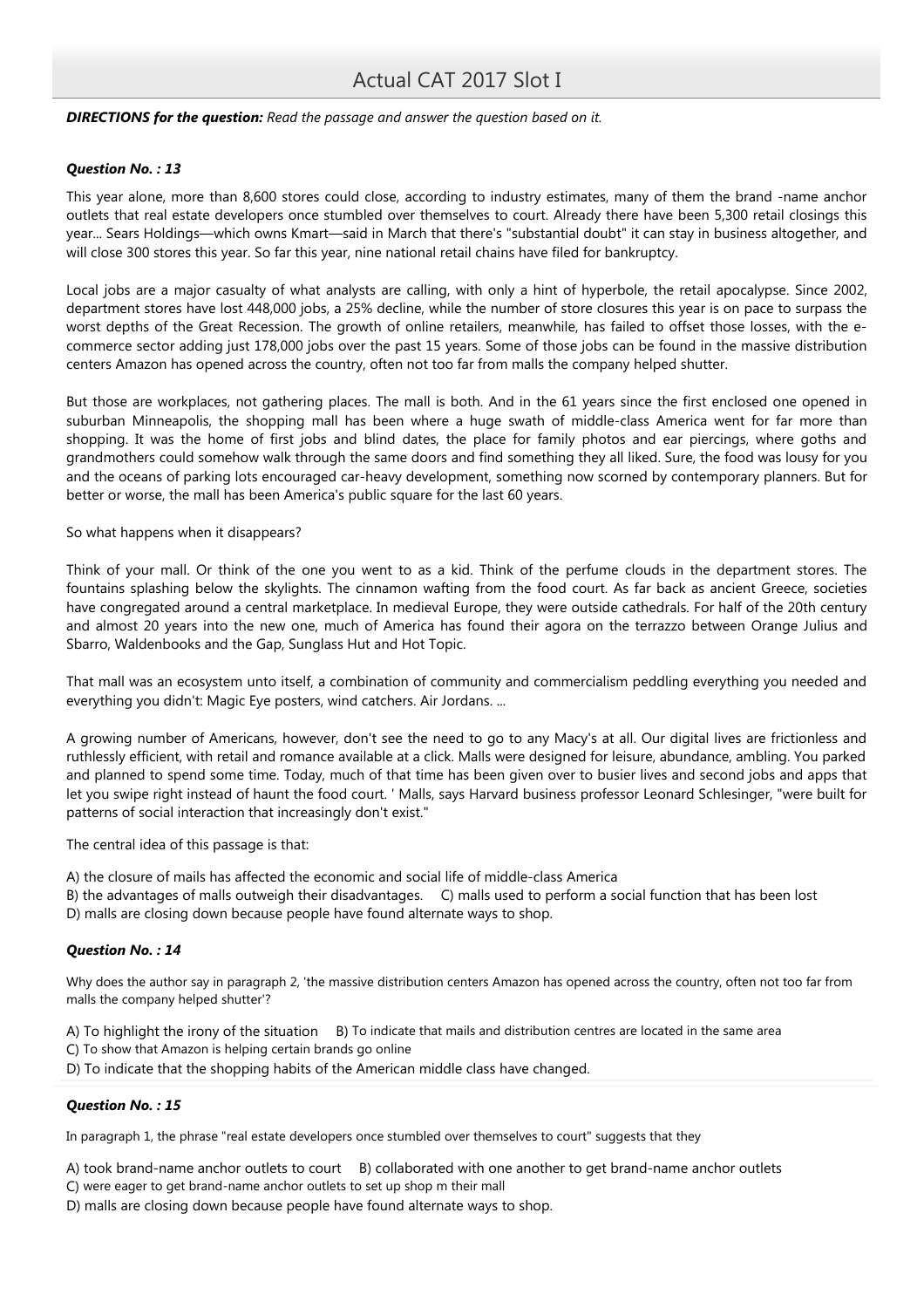## Question No. : 16

The author calls the mall an ecosystem unto itself because

A) people of all ages and from all walks of life went there B) people could shop as well as eat in one place C) it was a commercial space as well as a gathering place. D) it sold things that were needed as well as those that were not.

# Question No. : 17

Why does the author say that the mall has been America's public square?

A) Malls did not bar anybody from entering the space

- B) Mails were a great place to shop for a huge section of the middle class
- C) Malls were a hangout place where families grew close to each other
- D) Malls were a great place for everyone to gather and interact.

## Question No. : 18

The author describes 'Perfume clouds in the department stores' in order to

A) evoke memories by painting a. picture of mails B) describe the smells and sights of mails

C) emphasise that all brands were available under one roof.

D) show that malls smelt good because of the various stores and food court.

**DIRECTIONS for the question :** Read the passage and answer the question based on it.

## Question No. : 19

Scientists have long recognised the incredible diversity within a species. But they thought it reflected evolutionary changes that unfolded imperceptibly, over millions of years. That divergence between populations within a species was enforced, according to Ernst Mayr, the great evolutionary biologist of the 1940s, when a population was separated from the rest of the species by a mountain range or a desert, preventing breeding across the divide over geologic scales of time. Without the separation, gene flow was relentless. But as the separation persisted, the isolated population grew apart and speciation occurred.

In the mid-1960s, the biologist Paul Ehrlich - author of The Population Bomb (1968) - and his Stanford University colleague Peter Raven challenged Mayr's ideas about speciation. They had studied checkerspot butterflies living in the Jasper Ridge Biological Preserve in California, and it soon became clear that they were not examining a single population. Through years of capturing, marking and then recapturing the butterflies, they were able to prove that within the population, spread over just 50 acres of suitable checkerspot habitat, there were three groups that rarely interacted despite their very close proximity.

Among other ideas, Ehrlich and Raven argued in a now classic paper from 1969 that gene flow was not as predictable and ubiquitous as Mayr and his cohort maintained, and thus evolutionary divergence between neighbouring groups in a population was probably common. They also asserted that isolation and gene flow were less important to evolutionary divergence than natural selection (when factors such as mate choice, weather, disease or predation cause better-adapted individuals to survive and pass on their successful genetic traits). For example, Ehrlich and Raven suggested that, without the force of natural selection, an isolated population would remain unchanged and that, in other scenarios, natural selection could be strong enough to overpower gene flow...

Which of the following best sums up Ehrlich and Raven's argument in their classic 1969 paper?

- A) Ernst Mayr was wrong in identifying physical separation as the cause of species diversity
- B) Checkerspot butterflies in the 50-acre Jasper Ridge Preserve formed three groups that rarely interacted with each other
- C) While a factor, isolation was not as important to speciation as natural selection
- D) Gene flow is less common and more erratic than Mayr and his colleagues claimed.

## Question No. : 20

All of the following statements are true according to the passage **EXCEPT** 

- A) Gene flow contributes to evolutionary divergence.
- B) The Population Bomb questioned dominant ideas about species diversity
- C) Evolutionary changes unfold imperceptibly over time.
- D) Checkerspot butterflies are known to exhibit speciation while living in close proximity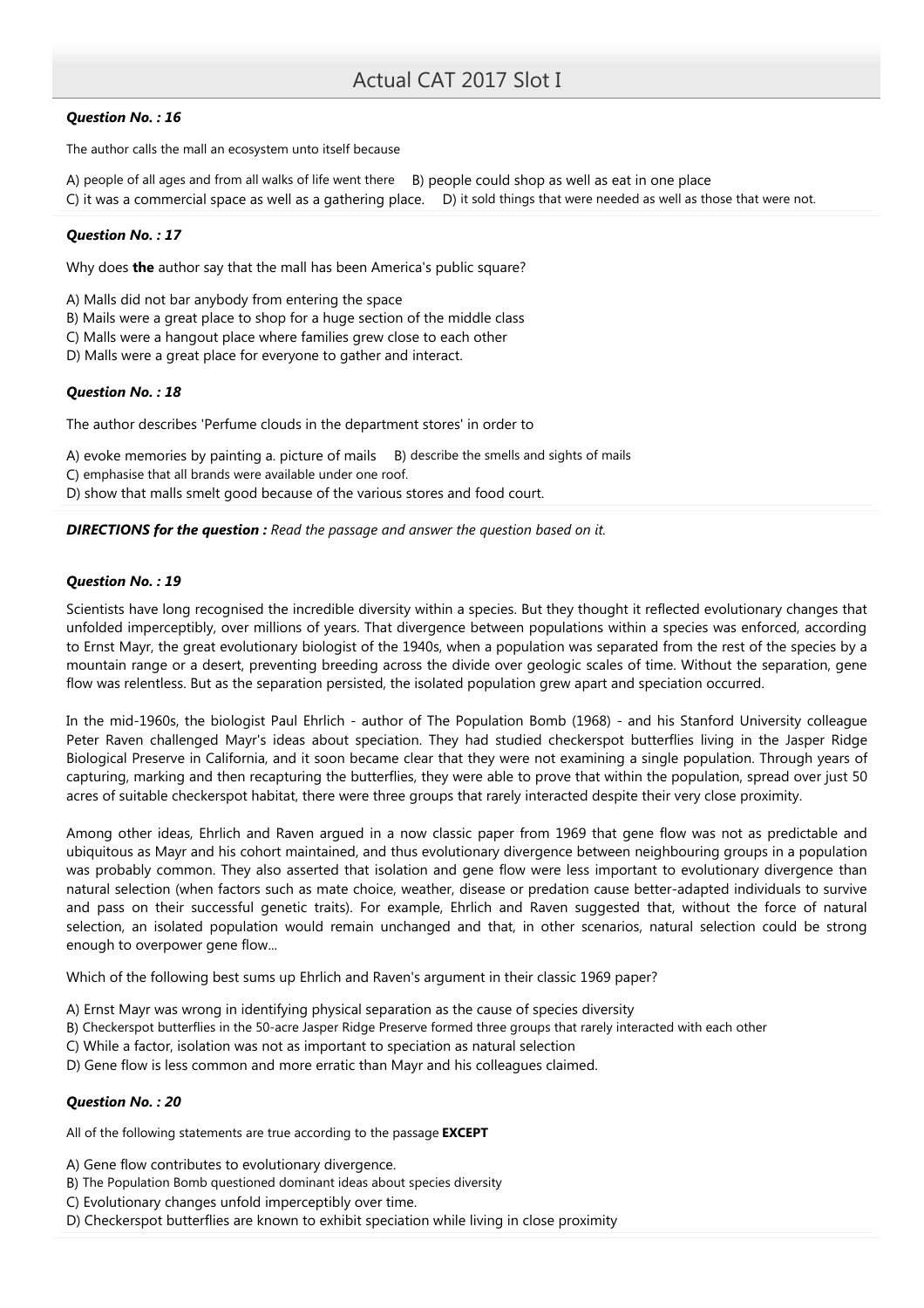## Question No. : 21

The author discusses Mayr, Ehrlich and Raven to demonstrate that

- A) evolution is a sensitive and controversial topic
- B) Ehrlich and Raven's ideas about evolutionary divergence are widely accepted by scientists.
- C) the causes of speciation are debated by scientists
- D) checkerspot butterflies offer the best example of Ehrlich and Raven's ideas about speciation

**DIRECTIONS for the question :** Read the passage and answer the question based on it.

## Question No. : 22

Do sports mega events like the summer Olympic Games benefit the host city economically? It depends, but the prospects are less than rosy. The trick is converting...several billion dollars in operating costs during the 17-day fiesta of the Games into a basis for long-term economic returns. These days, the summer Olympic Games themselves generate total revenue of \$4 billion to \$5 billion, but the lion's share of this goes to the International Olympics Committee, the National Olympics Committees and the International Sports Federations. Any economic benefit would have to flow from the value of the Games as an advertisement for the city, the new transportation and communications infrastructure that was created for the Games, or the ongoing use of the new facilities.

Evidence suggests that the advertising effect is far from certain. The infrastructure benefit depends on the initial condition of the city and the effectiveness of the planning. The facilities benefit is dubious at best for buildings such as velodromes or natatoriums and problematic for 100,000-seat Olympic stadiums. The latter require a conversion plan for future use, the former are usually doomed to near vacancy. Hosting the summer Games generally requires 30-plus sports venues and dozens of training centers. Today, the Bird's Nest in Beijing sits virtually empty, while the Olympic Stadium in Sydney costs some \$30 million a year to operate.

Part of the problem is that Olympics planning takes place in a frenzied and time-pressured atmosphere of intense competition with the other prospective host cities — not optimal conditions for contemplating the future shape of an urban landscape. Another part of the problem is that urban land is generally scarce and growing scarcer. The new facilities often stand for decades or longer. Even if they have future use, are they the best use of precious urban real estate?

Further, cities must consider the human cost. Residential areas often are razed and citizens relocated (without adequate preparation or compensation). Life is made more hectic and congested. There are, after all, other productive uses that can be made of vanishing fiscal resources.

The central point in the first paragraph is that the economic benefits of the Olympic Games

A) are shared equally among the three organising committees

B) accrue mostly through revenue from advertisements and ticket sales

C) accrue to host cities, if at all, only in the long term D) are usually eroded by expenditure incurred by the host city

## Question No. : 23

Sports facilities built for the Olympics are not fully utilised after the Games are over because

A) their scale and the costs of operating them are large B) their location away from the city centre usually limits easy access.

C) the authorities do not adapt them to local conditions.

D) they become outdated having being built with little planning and under time pressure

## Question No. : 24

The author feels that the Games place a burden on the host city for all of the following reasons EXCEPT that

A) they divert scarce urban land from more productive uses

- B) they involve the demolition of residential structures to accommodate sports facilities and infrastructure
- C) the finances used to fund the Games could be better used for other purposes.
- D) the influx of visitors during the Games places a huge strain on the urban infrastructure.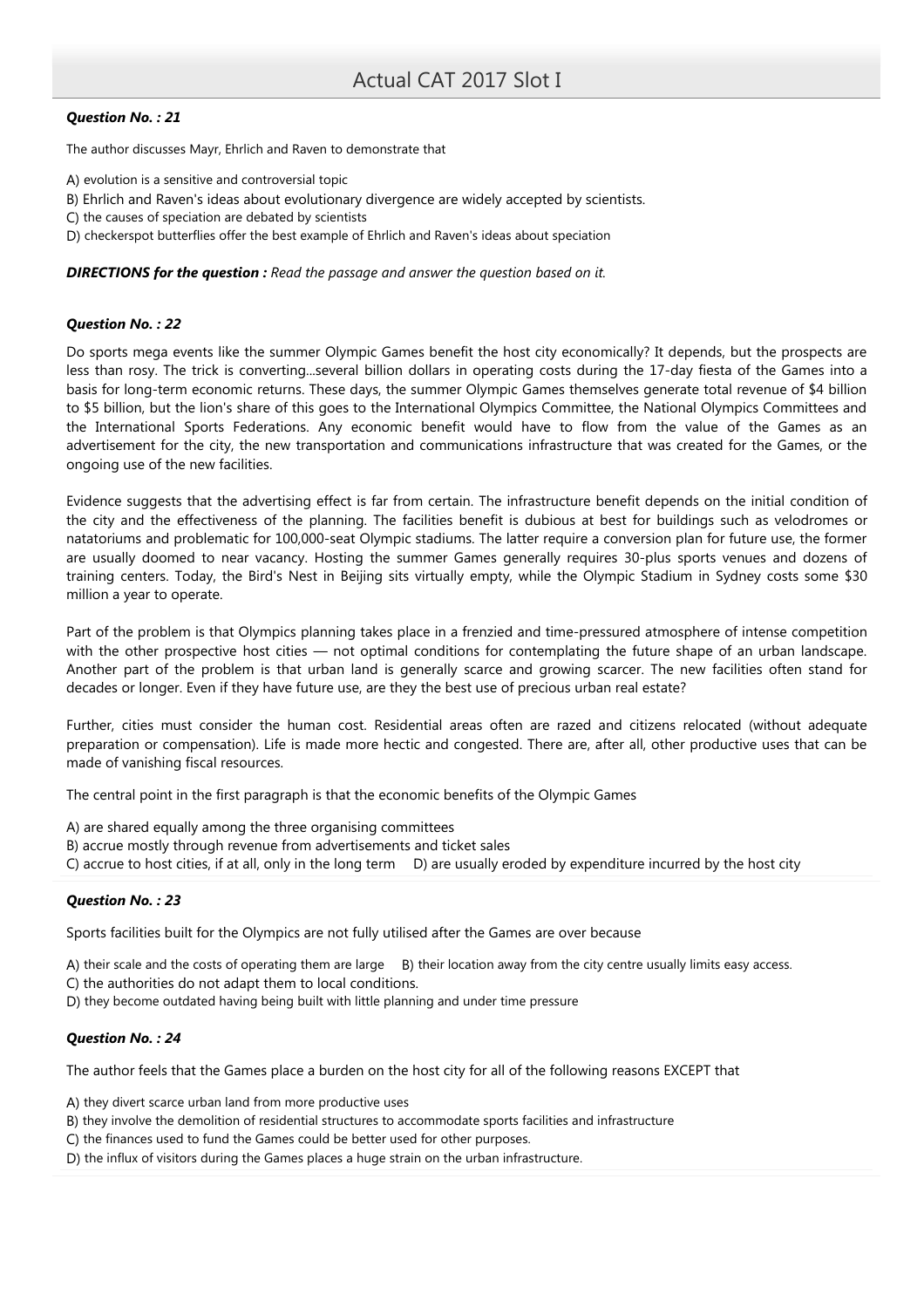## **DIRECTIONS for the question:** Identify the most appropriate summary for the paragraph.

### Question No. : 25

To me, a "classic" means precisely the opposite of what my predecessors understood: a work is classical by reason of its resistance to contemporaneity and supposed universality, by reason of its capacity to indicate human particularity and difference in that past epoch. The classic is not what tells me about shared humanity—or, more truthfully put, what lets me recognize myself as already present in the past, what nourishes in me the illusion that everything has been like me and has existed only to prepare the way for me. Instead, the classic is what gives access to radically different forms of human consciousness for any given generation of readers, and thereby expands for them the range of possibilities of what it means to be a human being.

- A) A classic is able to focus on the contemporary human condition and a unified experience of human consciousness.
- B) A classical work seeks to resist particularity and temporal difference even as it focuses on a common humanity
- C) A classic is a work exploring the new., going beyond the universal, the contemporary, and the notion of a unified human consciousness
- D) A classic is a work that provides access to a universal experience of the human race as opposed to radically different forms of human consciousness

#### **DIRECTIONS for the question:** Identify the most appropriate summary for the paragraph.

#### Question No. : 26

A translator of literary works needs a secure hold upon the two languages involved, supported by a good measure of familiarity with the two cultures. For an Indian translating works in an Indian language into English, finding satisfactory equivalents in a generalized western culture of practices and symbols in the original would be less difficult than gaining fluent control of contemporary English. When a westerner works on texts in Indian languages the interpretation of cultural elements will be the major challenge, rather than control over the grammar and essential vocabulary of the language concerned. It is much easier to remedy lapses in language in a text translated into English, than flaws of content. Since it is easier for an Indian to learn the English language than it is for a Briton or American to comprehend Indian culture, translations of Indian texts is better left to Indians.

- A) While translating, the Indian and the westerner face the same challenges but they have different skill profiles and the former has the advantage.
- B) As preserving cultural meanings is the essence of literary translation Indians' knowledge of the local culture outweighs the initial disadvantage of lower fluency in English.
- C) Indian translators should translate Indian texts into English as their work is less likely to pose cultural problems which are harder to address than the quality of language.
- D) Westerners might be good at gaining reasonable fluency in new languages, but as understanding the culture reflected in literature is crucial, Indians remain better placed.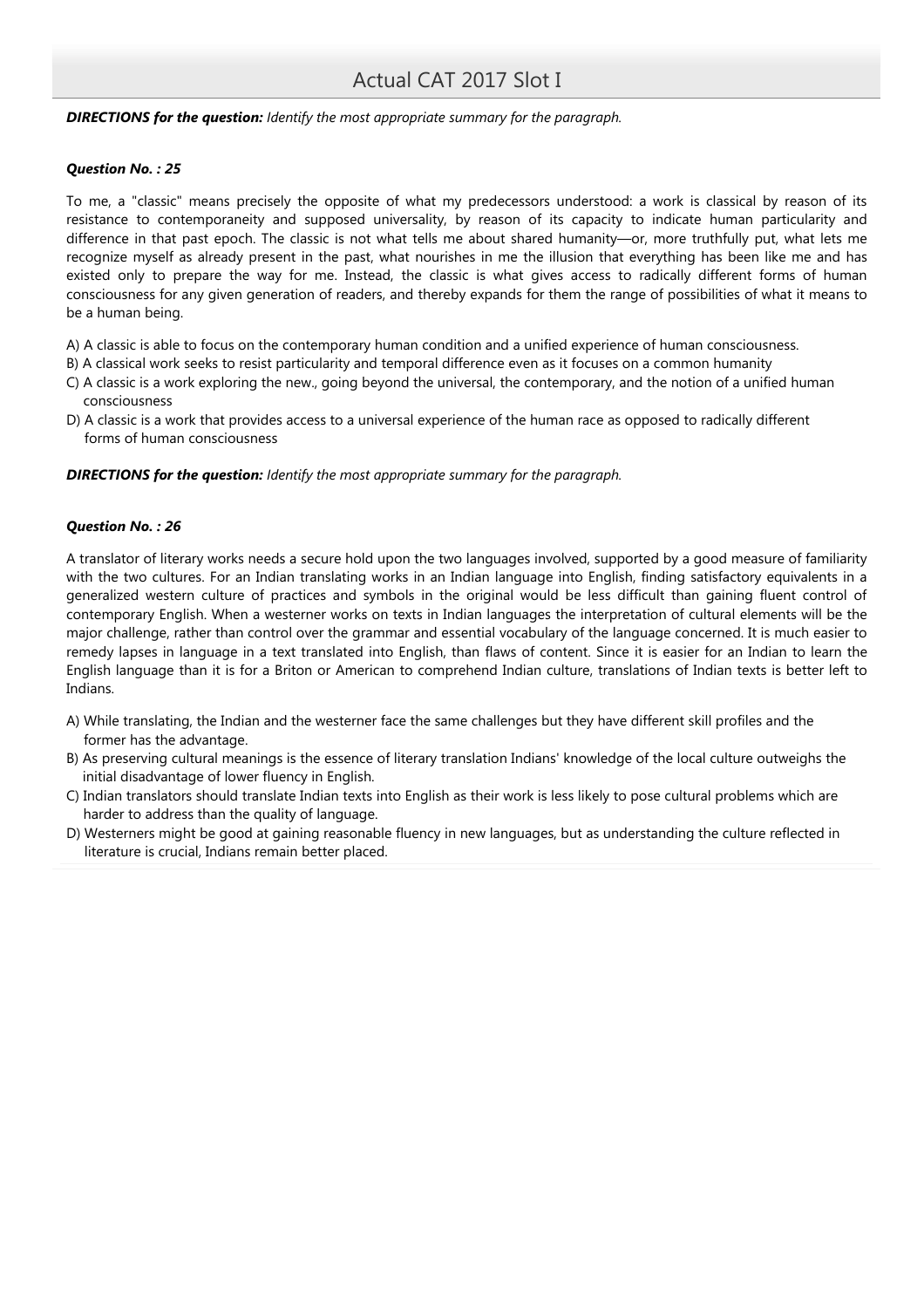## **DIRECTIONS for the question:** Identify the most appropriate summary for the paragraph.

### Question No. : 27

For each of the past three years, temperatures have hit peaks not seen since the birth of meteorology, and probably not for more than 110,000 years. The amount of carbon dioxide in the air is at its highest level in 4 million years. This does not cause storms like Harvey - there have always been storms and hurricanes along the Gulf of Mexico - but it makes them wetter and more powerful. As the seas warm, they evaporate more easily and provide energy to storm fronts. As the air above them warms, it holds more water vapour. For every half a degree Celsius in warming, there is about a 3% increase in atmospheric moisture content. Scientists call this the Clausius-Clapeyron equation. This means the skies fill more quickly and have more to dump. The storm surge was greater because sea levels have risen 20 cm as a result of more than 100 years of human -related global warming which has melted glaciers and thermally expanded the volume of sea water.

- A) The storm Harvey is one of the regular., annual ones from the Gulf of Mexico; global warming and Harvey are unrelated phenomena.
- B) Global warming does not breed storms but makes them more destructive; the Clausius-Clapeyron equation, though it predicts potential increase in atmospheric moisture content, cannot predict the scale of damage storms might wreck.
- C) Global warming melts glaciers, resulting in sea water volume expansion; this enables more water vapour to fill the air above faster. Thus, modern storms contain more destructive energy.
- D) It is naive to think that rising sea levels and the force of tropical storms are unrelated; Harvey was destructive as global warming has armed it with more moisture content, but this may not be true of all storms.

**DIRECTIONS for the question:** The five sentences (labelled 1,2,3,4, and 5) given in this question, when properly sequenced, form a coherent paragraph. Decide on the proper order for the sentence and key in this sequence of five numbers as your answer.

#### Question No. : 28

1. The process of handing down implies not a passive transfer, but some contestation in defining what exactly is to be handed down.

2. Wherever Western scholars have worked on the Indian past, the selection is even more apparent and the inventing of a tradition much more recognizable.

- 3. Every generation selects what it requires from the past and makes its innovations, some more than others.
- 4. It is now a truism to say that traditions are not handed down unchanged, but are invented.
- 5. Just as life has death as its opposite, so is tradition by default the opposite of innovation.

A) 54132 B) C) D)

**DIRECTIONS for the question:** The five sentences (labelled 1,2,3,4, and 5) given in this question, when properly sequenced, form a coherent paragraph. Decide on the proper order for the sentence and key in this sequence of five numbers as your answer.

#### Question No. : 29

1. Scientists have for the first time managed to edit genes in a human embryo to repair a genetic mutation, fuelling hopes that such procedures may one day be available outside laboratory conditions.

2.The cardiac disease causes sudden death in otherwise healthy young athletes and affects about one in 500 people overall.

3. Correcting the mutation in the gene would not only ensure that the child is healthy but also prevents transmission of the mutation to future generations.

4. It is caused by a mutation in a particular gene and a child will suffer from the condition even if it inherits only one copy of the mutated gene.

5. In results announced in Nature this week, scientists fixed a mutation that thickens the heart muscle, a condition called hypertrophic cardiomyopathy.

A) 15243 B) C) D)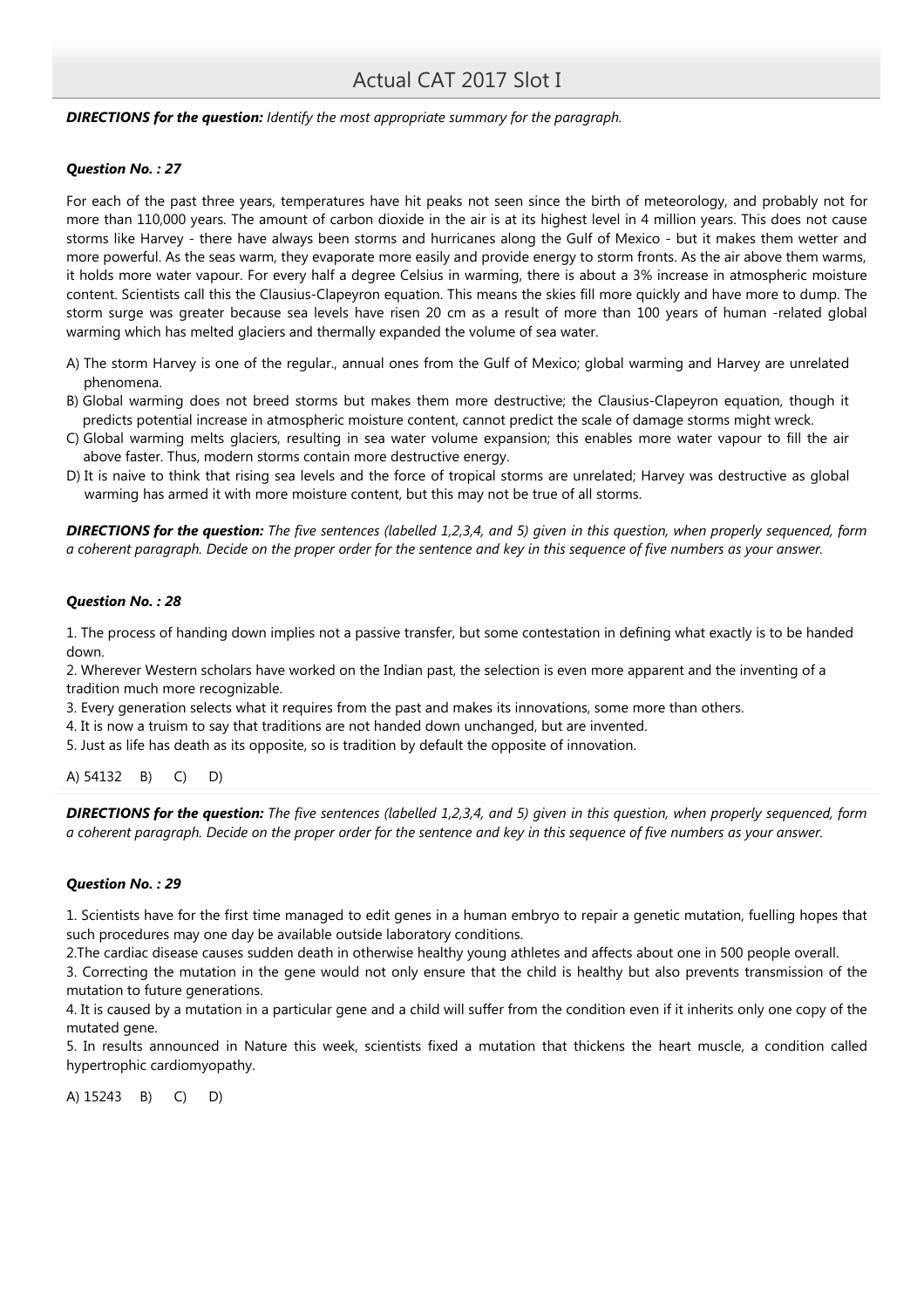**DIRECTIONS for the question:** The five sentences (labelled 1,2,3,4, and 5) given in this question, when properly sequenced, form a coherent paragraph. Decide on the proper order for the sentence and key in this sequence of five numbers as your answer.

## Question No. : 30

1. The study suggests that the disease did not spread with such intensity, but that it may have driven human migrations across Europe and Asia.

2. The oldest sample came from an individual who lived in southeast Russia about 5,000 years ago.

3. The ages of the skeletons correspond to a time of mass exodus from today's Russia and Ukraine into western Europe and central Asia, suggesting that a pandemic could have driven these migrations.

4. In the analysis of fragments of DNA from 101 Bronze Age skeletons for sequences from Yersinia pestis, the bacterium that causes the disease, seven tested positive.

5. DNA from Bronze Age human skeletons indicate that the black plague could have emerged as early as 3,000 BCE, long before the epidemic that swept through Europe in the mid-1300s.

## A) 54123 B) C) D)

**DIRECTIONS for the question:** The five sentences (labelled 1,2,3,4, and 5) given in this question, when properly sequenced, form a coherent paragraph. Decide on the proper order for the sentence and key in this sequence of five numbers as your answer.

## Question No. : 31

1. This visual turn in social media has merely accentuated this announcing instinct of ours, enabling us with easy-to-create, easy-to-share, easy-to-store and easy-to-consume platforms, gadgets and apps.

2. There is absolutely nothing new about us framing the vision of who we are or what we want, visually or otherwise, in our Facebook page, for example.

3. Turning the pages of most family albums, which belong to a period well before the digital dissemination of self-created and self-curated moments and images, would reconfirm the basic instinct of documenting our presence in a particular space, on a significant occasion, with others who matter.

4. We are empowered to book our faces and act as celebrities within the confinement of our respective friend lists, and communicate our activities, companionship and locations with minimal clicks and touches.

5. What is unprecedented is not the desire to put out news feeds related to the self, but the ease with which this broadcast operation can now be executed, often provoking (un)anticipated responses from beyond one's immediate location.

A) 32145 B) C) D)

**DIRECTIONS for the question:** Five sentences related to a topic are given below. Four of them can be put together to form a meaningful and coherent short paragraph. Identify the odd one out. Choose its number as your answer and key it in.

## Question No. : 32

1. People who study children's language spend a lot of time watching how babies react to the speech they hear around them.

2. They make films of adults and babies interacting, and examine them very carefully to see whether the babies show any signs of understanding what the adults say.

3. They believe that babies begin to react to language from the very moment they are born.

4. Sometimes the signs are very subtle - slight movements of the baby's eyes or the head or the hands.

5. You'd never notice them if you were just sitting with the child, but by watching a recording over and over, you can spot them.

A) 3 B) C) D)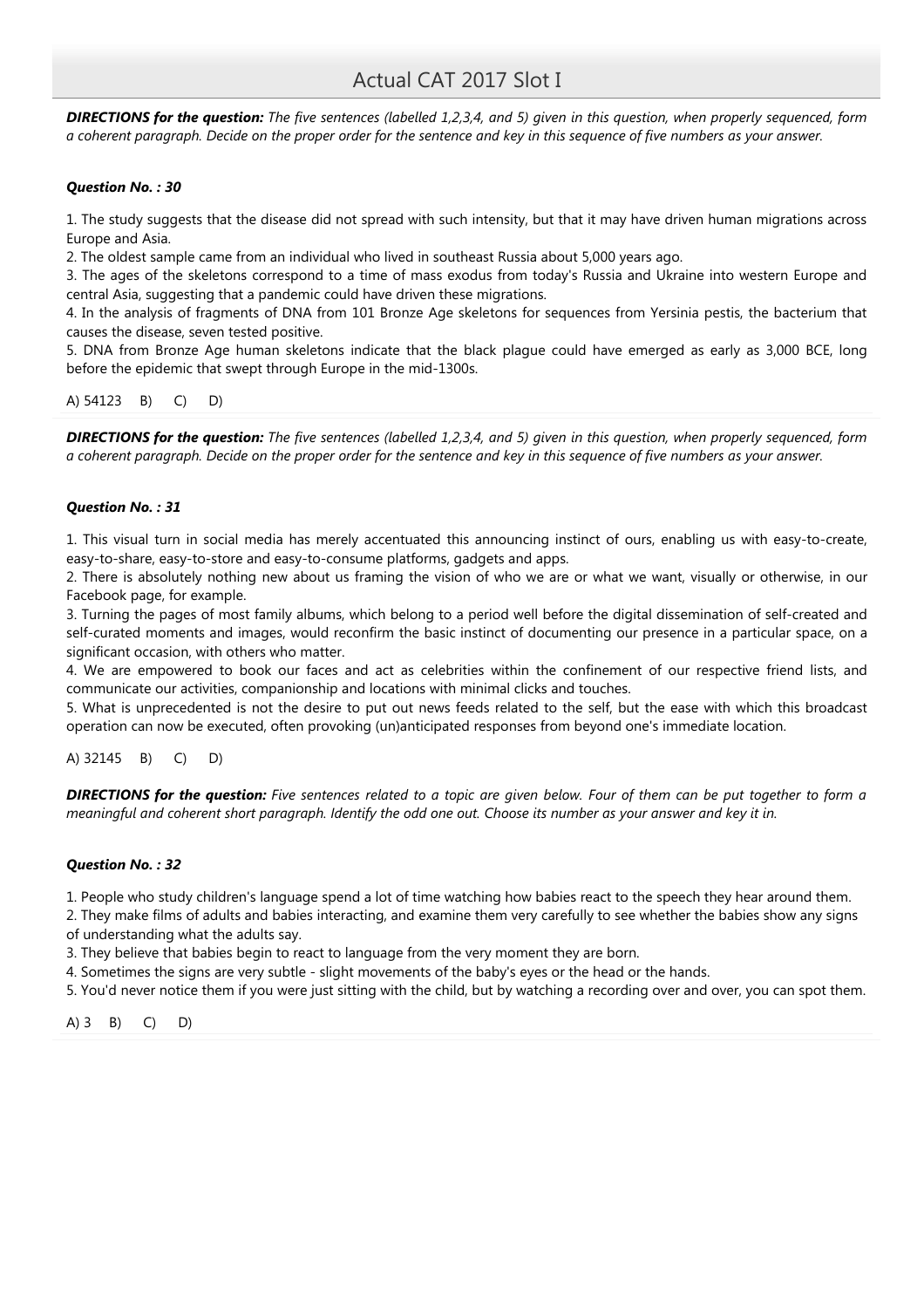**DIRECTIONS for the question:** Five sentences related to a topic are given below. Four of them can be put together to form a meaningful and coherent short paragraph. Identify the odd one out. Choose its number as your answer and key it in.

## Question No. : 33

1. Neuroscientists have just begun studying exercise's impact within brain cells — on the genes themselves.

2. Even there, in the roots of our biology, they've found signs of the body's influence on the mind.

3. It turns out that moving our muscles produces proteins that travel through the bloodstream and into the brain, where they play pivotal roles in the mechanisms of our highest thought processes.

4. In today's technology-driven, plasma-screened-in world, it's easy to forget that we are born movers — animals, in fact because we've engineered movement right out of our lives.

5. It's only in the past few years that neuroscientists have begun to describe these factors and how they work, and each new discovery adds awe-inspiring depth to the picture

A) 4 B) C) D)

**DIRECTIONS for the question:** Five sentences related to a topic are given below. Four of them can be put together to form a meaningful and coherent short paragraph. Identify the odd one out. Choose its number as your answer and key it in.

## Question No. : 34

1. The water that made up ancient lakes and perhaps an ocean was lost.

2. Particles from the Sun collided with molecules in the atmosphere, knocking them into space or giving them an electric charge that caused them to be swept away by the solar wind.

3. Most of the planet's remaining water is now frozen or buried, but clues over the past decade suggested that some liquid water, a presumed necessity for life, might survive in underground aquifers.

4. Data from NASA's MAVEN orbiter show that solar storms stripped away most of Mars's once-thick atmosphere.

5. A recent study reveals how Mars lost much of its early water, while another indicates that some liquid water remains.

A) 1 B) C) D)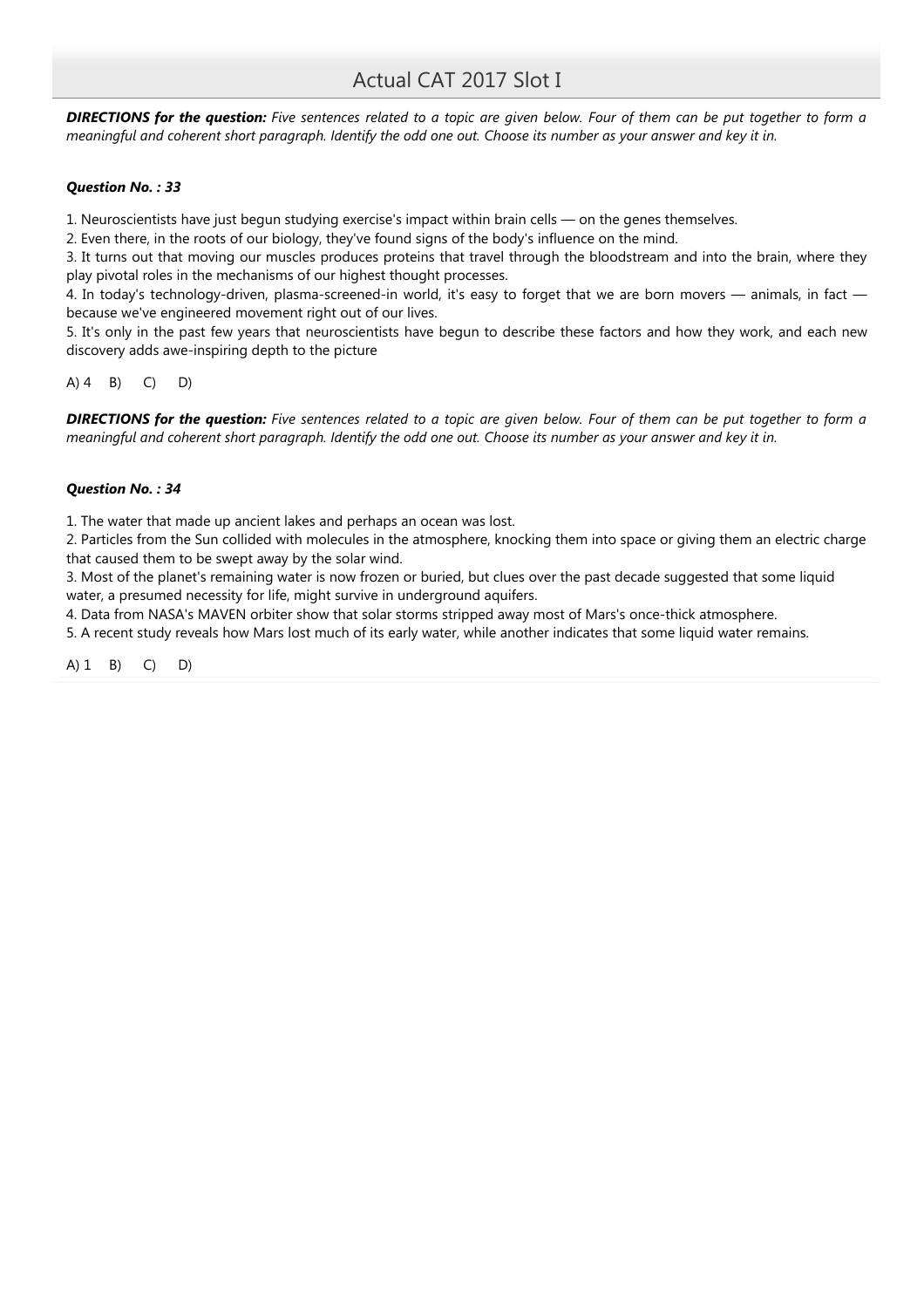# Section : DI & Reasoning

**DIRECTIONS for the question:** Read the information given below and answer the question that follows.

### Question No. : 35

Healthy Bites is a fast food joint serving three items: burgers, fries and ice cream. It has two employees Anish and Bani who prepare the items ordered by the clients. Preparation time is 10 minutes for a burger and 2 minutes for an order of ice cream. An employee can prepare only one of these items at a time. The fries are prepared in an automatic fryer which can prepare up to 3 portions of fires at a time, and takes 5 minutes irrespective of the number of portions. The fryer does not need an employee to constantly attend to it, and we can ignore the time taken by an employee to start and stop the fryer; thus, an employee can be engaged in preparing other items while the frying is on. However fries cannot be prepared in anticipation of future orders.

Healthy Bites wishes to serve the orders as early as possible. The individual items in any order are served as and when ready; however, the order is considered to be completely served only when all the items of that order are served.

The table below gives the orders of three clients and the times at which they placed their oders;

| Client No. | Time  | Order                                                  |
|------------|-------|--------------------------------------------------------|
| 1          | 10:0  | 1 burger, 3 portions of fries, 1 order of ice<br>cream |
| 2          | 10:05 | 2 portions of fries, 1 order of ice cream              |
| 3          | 10:07 | 1 burger, 1 portion of fires                           |

Assume that only one client's order can be processed at any given point of time. So, Anish or Bani cannot start preparing a new order while a previous order is being prepared.

At what time is the order placed by Client 1 completely served?

A) 10:17 B) 10:10 C) 10:15 D) 10:20

#### Question No. : 36

Assume that only one client's order can be processed at any given point of time. So, Anish or Bani cannot start preparing a new order while a previous order is being prepared.

At what time is the order placed by Client 3 completely served?

A) 10:35 B) 10:22 C) 10:25 D) 10:17

#### Question No. : 37

Suppose the employees are allowed to process multiple orders at a time, but the preference would be to finish orders of clients who placed their orders earlier.

At what time is the order placed by Client 2 completely served?

A) 10:10 B) 10:12 C) 10:15 D) 10:17

#### Question No. : 38

Suppose the employees are allowed to process multiple orders at a time, but the preference would be to finish orders of clients who placed their orders earlier.

Also assume that the fourth client came in only at 10:35. Between 10:00 and 10:30, for how many minutes is exactly one of the employees idle?

A) 7 B) 10 C) 15 D) 23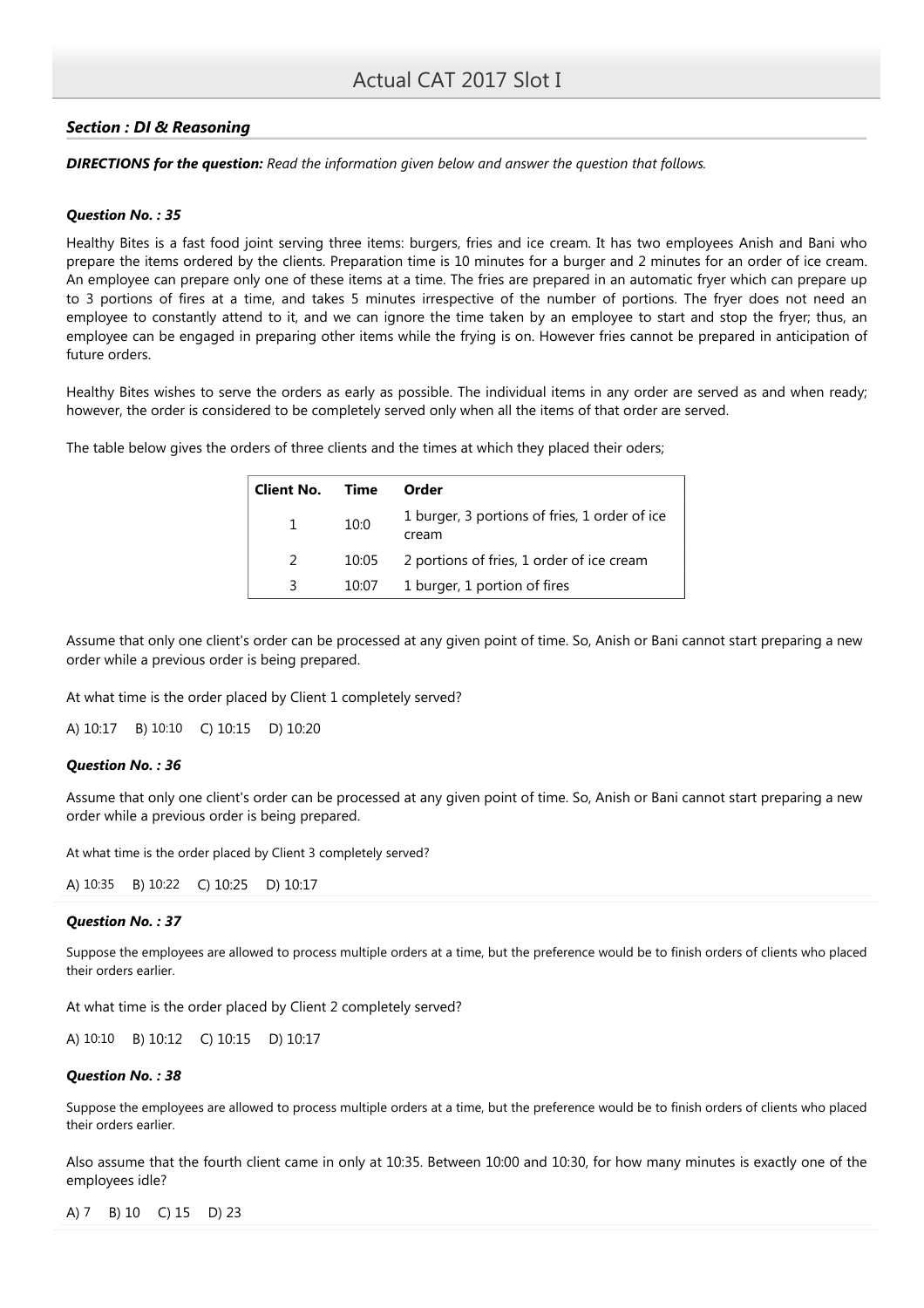### **DIRECTIONS for the question:** Study the table/s given below and answer the question that follows.

#### Question No. : 39

A study to look at the early teaming of rural kids was carried out in a number of villages spanning three states, chosen from the North East (NE), the West (W) and the South (S). 50 four-year old kids each were sampled from each of the 150 villages from NE, 250 villages from W arid 200 villages from S. It was found that of the 30000 surveyed feds 55% studied in primary schools run by government (G), 37% in private schools (P) white the remaining 8% did not go to school (O).

The kids surveyed were further divided into two groups based on whether their mothers dropped out of school before completing primary education or not. The table below gives the number of kids in different types of schools for mothers who dropped out- of school before completing primary education:

|           | G     | Р    | Ο    | Total |
|-----------|-------|------|------|-------|
| <b>NE</b> | 4200  | 500  | 300  | 5000  |
| w         | 4200  | 1900 | 1200 | 7300  |
| s         | 5100  | 300  | 300  | 5700  |
| Total     | 13500 | 2700 | 1800 | 18000 |

It is also known that:

1. In S, 60% of the surveyed kids were m G. Moreover, in S, all surveyed kids whose mothers had completed primary education were in school.

2. In NE, among the O kids, 50% had mothers who had dropped out before completing primary education.

3. The number of kids in G in NE was the same as the number of kids in G in W.

What percentage of kids from S were studying in P?

A) 37% B) 6% C) 79% D) 56%

#### Question No. : 40

Among the kids in W whose mothers had completed primary education, how many were not in school?

A) 300 B) 1200 C) 1050 D) 1500

#### Question No. : 41

In a follow up survey of the same kids two years later, it was found that all the kids were now in school. Of the kids who were not in school earlier, in one region, 25% were in G now, whereas the rest were enrolled in P; in the second region, all such kids were in G now; while in the third region, 50% of such kids had now joined G while the rest had joined P. As a result, in all three regions put together, 50% of the kids who were earlier out of school had joined G. It was also seen that no surveyed kid had changed schools.

What number of the surveyed kids now were in G in W?

A) 6000 B) 5250 C) 6750 D) 6300

#### Question No. : 42

In a follow up survey of the same kids two years later, it was found that all the kids were now in school. Of the kids who were not in school earlier, in one region, 25% were in G now, whereas the rest were enrolled in P; in the second region, all such kids were in G now; while in the third region, 50% of such kids had now joined G while the rest had joined P. As a result, in all three regions put together, 50% of the kids who were earlier out of school had joined G. It was also seen that no surveyed kid had changed schools.

What percentage of the surveyed kids in S, whose mothers had dropped out before completing primary education, were in G now?

A) 94.7% B) 89.5% C) 93.4% D) Cannot be determined from the given information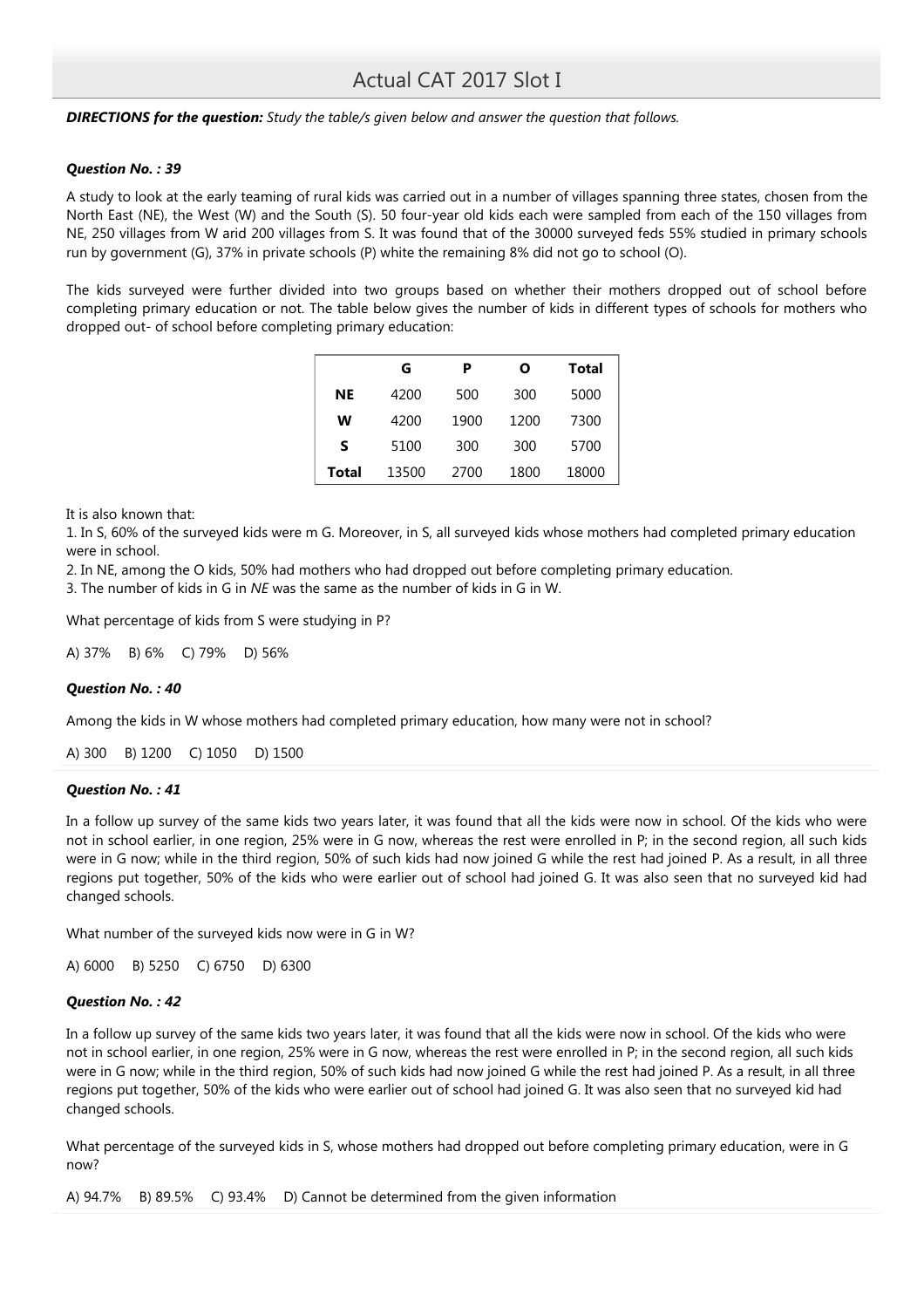### **DIRECTIONS for the question:** Read the information given below and answer the question that follows.

#### Question No. : 43

Applicants for the doctoral programmes of Ambi Institute of Engineering (AIE) and Bambi Institute of Engineering (BIE) have to appear for a Common Entrance Test (CET). The test has three sections: Physics (P), Chemistry (C), and Maths (M). Among those appearing for CET, those at or above the 80th percentile in at least two sections, and at or above the 90th percentile overall, are selected for Advanced Entrance Test (AET) conducted by AIE. AET is used by AIE for final selection.

For the 200 candidates who are at or above the 90th percentile overall based on CET, the following are known about their performance in CET:

- 1. No one is below the 80th percentile in all 3 sections.
- 2. 150 are at or above the 80th percentile in exactly two sections.
- 3. The number of candidates at or above the 80th percentile only in P is the same as the number of candidates at or above the 80th percentile only in C. The same is the number of candidates at or above the 80<sup>th</sup> percentile only in M.
- 4. Number of candidates below 80th percentile in P: Number of candidates below 80th percentile in C: Number of candidates below 80th percentile in M = 4:2:1.

BIE uses a different process for selection. If any candidate is appearing in the AET by AIE, BIE considers their AET score for final selection provided the candidate is at or above the 80th percentile in P. Any other candidate at or above the 80th percentile in P in CET, but who is not eligible for the AET, is required to appear in a separate test to be conducted by BIE for being considered for final selection. Altogether, there are 400 candidates this year who are at or above the 80th percentile in P.

What best can be concluded about the number of candidates sitting for the separate test for BIE who were at or above the 90th percentile overall in CET?

A) 3 or 10 B) 10 C) 5 D) 7 or 10

#### Question No. : 44

If the number of candidates who are at or above the 90th percentile overall and also at or above the 80th percentile in all three sections in CET is actually a multiple of 5, what is the number of candidates who are at or above the 90th percentile overall and at or above the 80th percentile in both P and M in CET?

#### A) 60 B) C) D)

#### Question No. : 45

If the number of candidates who are at or above the 90<sup>th</sup> percentile overall and also at or above the 80<sup>th</sup> percentile in all three sections in CET is actually a multiple of 5, then how many candidates were shortlisted for the AET for AIE?

A) 170 B) C) D)

#### Question No. : 46

If the number of candidates who are at or above the 90th percentile overall and also are at or above the 80th percentile in P in CET, is more than 100, how many candidates had to sit for the separate test for BIE?

A) 299 B) 310 C) 321 D) 330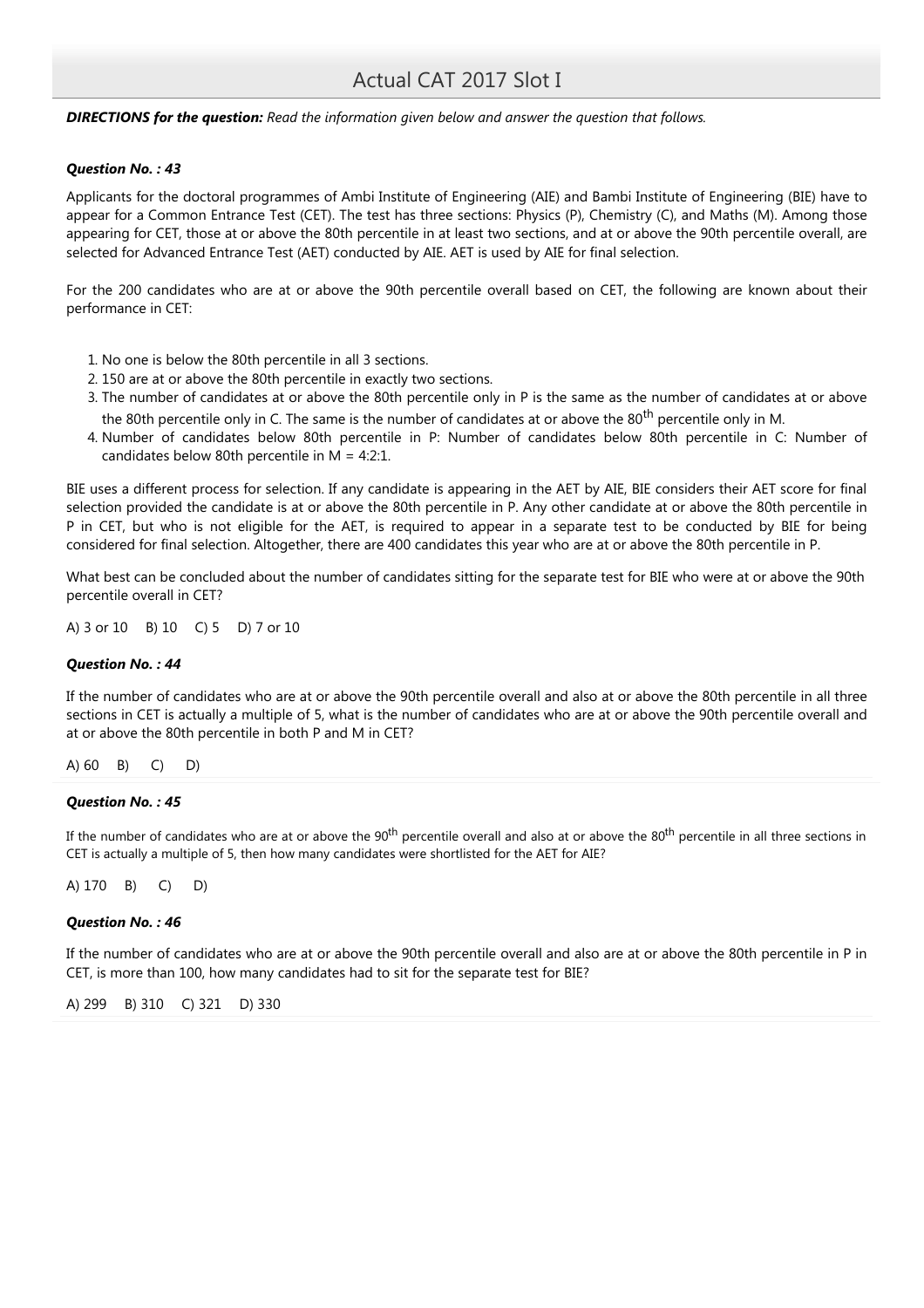*DIRECTIONS for the question: Analyse the graph/s given below and answer the question that follows.*

### Question No. : 47

Simple Happiness index (SHI) of a country is computed on the basis of three parameters: social support (S), freedom to life choices (F) and corruption perception (C). Each of these three parameters is measured on a scale of 0 to 8 (integers only). A country is then categorized based on the total score obtained by summing the scores of ail the three parameters, as shown in the following table:

| <b>Total Score</b> | $0 - 4$                      | $5-8$ | $9 - 13$ | 14-19 | 20-24      |
|--------------------|------------------------------|-------|----------|-------|------------|
| Category           | Very Unhappy Unhappy Neutral |       |          | Happy | Very Happy |

Following diagram depicts the frequency distribution of the scores in S, F and C of 10 countries - Amda, Benga, Calla, Delma, Eppa, Varsa, Wanna, Xanda, Yanga and Zoorna;



Further, the following are known:

1. Amda and Calls jointly have the lowest total score, 7, with identical scores in all the three parameters.

2. Zooma has a total score of 17.

3. All the 3 countries, which are categorised as happy, have the highest score in exactly one parameter.

What is Amda's score in F?

A) 1 B) C) D)

#### Question No. : 48

What is Zooma's score in S?

A) 6 B) C) D)

#### Question No. : 49

Benga and Delma, two countries categorized as happy, are tied with the same total score. What is the maximum score they can have?

A) 14 B) 15 C) 16 D) 17

## Question No. : 50

If Benga scores 16 and Delma scores 15, then what is the maximum number of countries with a score of 13?

A) 0 B) 1 C) 2 D) 3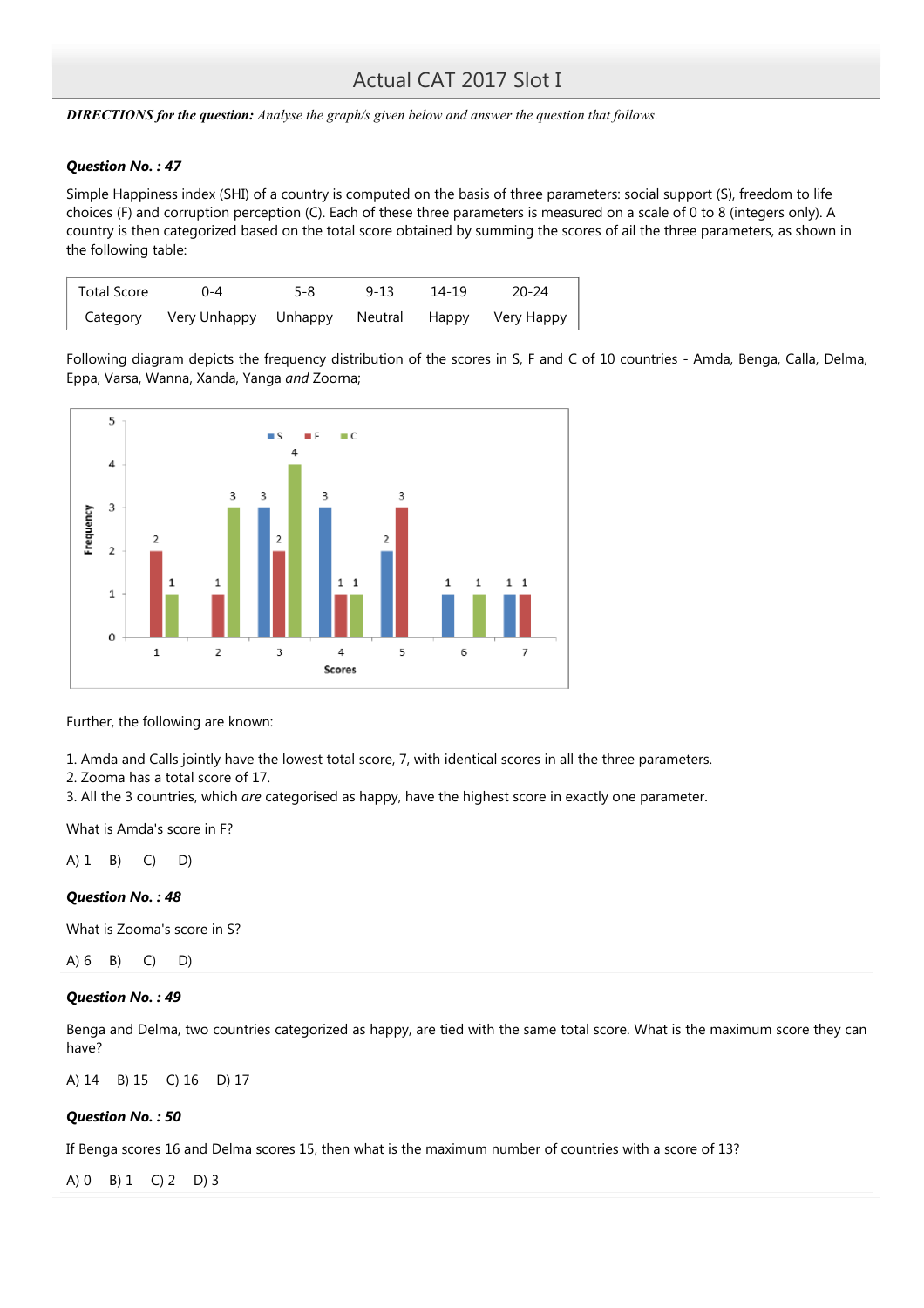### **DIRECTIONS for the question:** Read the information given below and answer the question that follows.

#### Question No. : 51

There are 21 employees working in a division, out of whom 10 are special-skilled employees (SE) and the remaining are regularskilled employees (RE). During the next five months, the division has to complete five projects every month. Out of the 25 projects, 5 projects are "challenging", while the remaining ones are "standard". Each of the challenging projects has to be completed in different months. Every month, five teams - T1, T2, T3, T4 and T5, work on one project each. T1, T2, T3, T4 and T5 are allotted the challenging project in the first, second, third, fourth and fifth month, respectively. The team assigned the challenging project has one more employee than the rest.

In the first month, T1 has one more SE than T2, T2 has one more SE than T3, T3 has one more SE than T4, and T4 has one more SE than T5. Between two successive months, the composition of the teams changes as follows:

a. The team allotted the challenging project, gets two SE from the team which was allotted the challenging project in the previous month. In exchange, one RE is shifted from the former team to the latter team.

b. After the above exchange, if T1 has any SE and T5 has any RE, then one SE is shifted from T1 to T5, and one RE is shifted from T 5 to T1. Also, if T2 has any SE and T4 has any RE, then one SE is shifted from T2 to T4, and one RE is shifted from T 4 to T2.

Each standard project has a total of 100 credit points, while each challenging project has 200 credit points. The credit points are equally shared between the employees included in that team.

The number of times in which the composition of team T 2 and the number of times in which composition of team T 4 remained unchanged in two successive months are:

A) (2, 1) B) (1, 0) C) (0, 0) D) (1, 1)

#### Question No. : 52

The number of SE in T1 and T5 for the projects in the third month are, respectively:

A) (0, 2) B) (0, 3) C) (1, 2) D) (1, 3)

#### Question No. : 53

Which of the following **CANNOT** be the total credit points earned by any employee from the projects?

A) 140 B) 150 C) 170 D) 200

#### Question No. : 54

One of the employees named Aneek scored 185 points. Which of the following CANNOT be true?

| A) Aneek worked only in teams T1, T2, T3, and T4 B) Aneek worked only in teams T1, T2, T4, and T5 |  |
|---------------------------------------------------------------------------------------------------|--|
| C) Aneek worked only in teams T2, T3, T4, and T5 D) Aneek worked only in teams T1, T3, T4, and T5 |  |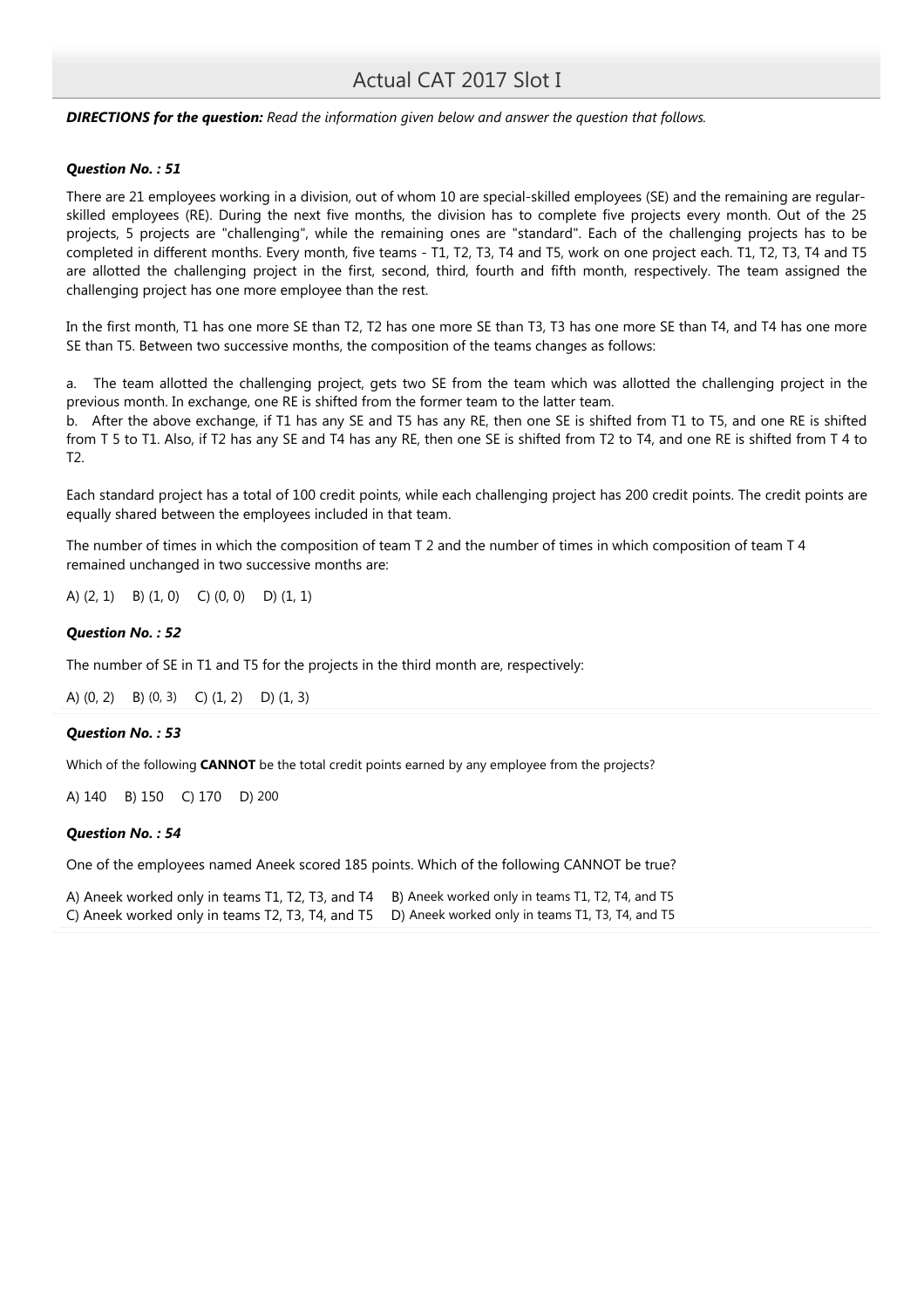**DIRECTIONS for the question:** Read the information given below and answer the question that follows.

### Question No. : 55

In a square layout of size 5m  $\times$  5m, 25 equal sized square platforms of different heights are built. The heights (in metres) of individual platforms are as shown below:

| 6 | 1 | 2 | 4 | 3 |
|---|---|---|---|---|
| 9 | 5 | 3 | 2 | 8 |
| 7 | 8 | 4 | 6 | 5 |
| 3 | 9 | 5 | 1 | 2 |
| 1 | 7 | 6 | 3 | 9 |

Individuals (all of same height) are seated on these platforms. We say an individual A can reach art individual B if all the three following conditions are met:

(i) A and B are In the same row or column

(ii) A is at a lower height than B

(iii) If there is/are any individuals (s) between A and B, such individual(s) must be at a height tower than that of A.

Thus in the table given above, consider the Individual seated at height 8 on 3rd row and 2nd column. He can be reached by four individuals. He can be reached by the individual on his left at height 7, by the two individuals on his right at heights of 4 and 6 and by the individual above at height 5.

Rows in the layout are numbered from top to bottom and columns are numbered from left to right.

How many individuals in this layout can be reached by just one individual?

A) 3 B) 5 C) 7 D) 8

## Question No. : 56

Which of the following is true for any individual at a platform of height 1 m in this layout?

A) They can be reached by all the individuals in their own row and column B) They can be reached by at least 4 individuals C) They can be reached by at least one individual D) They cannot be reached by anyone

#### Question No. : 57

We can find two individuals who cannot be reached by anyone in

A) the last row B) the fourth row C) the fourth column D) the middle column

## Question No. : 58

Which of the following statements is true about this layout?

- A) Each row has an individual who can be reached by 5 or more individuals
- B) Each row has an individual who cannot be reached by anyone
- C) Each row has at least two individuals who can be reached by an equal number of individuals
- D) All individuals at the height of 9 m can be reached by at least 5 individuals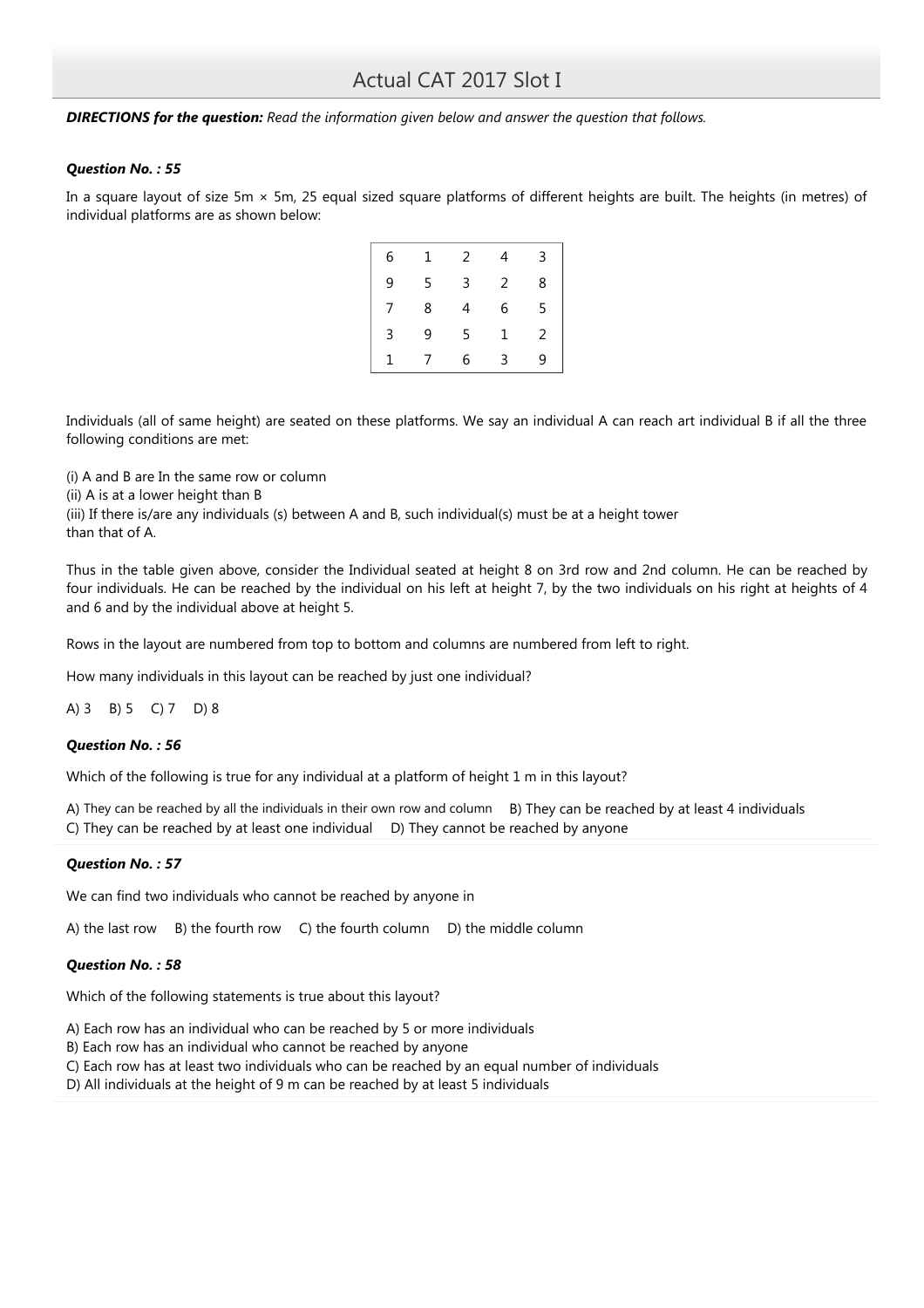## **DIRECTIONS for the question:** Read the information given below and answer the question that follows.

#### Question No. : 59

A new airlines company is planning to start operations in a country. The company has identified ten different cities which they plan to connect through their network to start with. The flight duration between any pair of cities will be less than one hour. To start operations, the company has to decide on a daily schedule.

The underlying principle that they are working on is the following:

Any person staying in any of these 10 cities should be able to make a trip to any other city in the morning and should be able to return by the evening of the same day.

If the underlying principle is to be satisfied in such a way that the journey between any two cities can be performed using only direct (non-stop) flights, then the minimum number of direct flights to be scheduled is:

A) 45 B) 90 C) 180 D) 135

**DIRECTIONS for the question:** Read the information given below and answer the question that follows.

### Question No. : 60

A new airlines company is planning to start operations in a country. The company has identified ten different cities which they plan to connect through their network to start with. The flight duration between any pair of cities will be less than one hour. To start operations, the company has to decide on a daily schedule.

The underlying principle that they are working on is the following:

Any person staying in any of these 10 cities should be able to make a trip to any other city in the morning and should be able to return by the evening of the same day.

Suppose three of the ten cities are to be developed as hubs. A hub is a city which is connected with every other city by direct flights each way, both in the morning as well as in the evening. The only direct flights which will be scheduled are originating and/or terminating in one of the hubs. Then the minimum number of direct flights that need to be scheduled so that the underlying principle of the airline to serve all the ten cities is met without visiting more than one hub during one trip is:

A) 54 B) 120 C) 96 D) 60

**DIRECTIONS for the question:** Read the information given below and answer the question that follows.

#### Question No. : 61

A new airlines company is planning to start operations in a country. The company has identified ten different cities which they plan to connect through their network to start with. The flight duration between any pair of cities will be less than one hour. To start operations, the company has to decide on a daily schedule.

The underlying principle that they are working on is the following:

Any person staying in any of these 10 cities should be able to make a trip to any other city in the morning and should be able to return by the evening of the same day.

Suppose the 10 cities are divided into 4 distinct groups 01,02,03,04 having 3, 3, 2 and 2 cities respectively and that G1 consists of cities named A, B and C. Further, suppose that direct flights are allowed only between two cities satisfying one of the following:

1. Both cities are in G1

- 2. Between A and any city in G2
- 3. Between B and any city in G3
- 4. Between C and any city in G4

A) 40 B) C) D)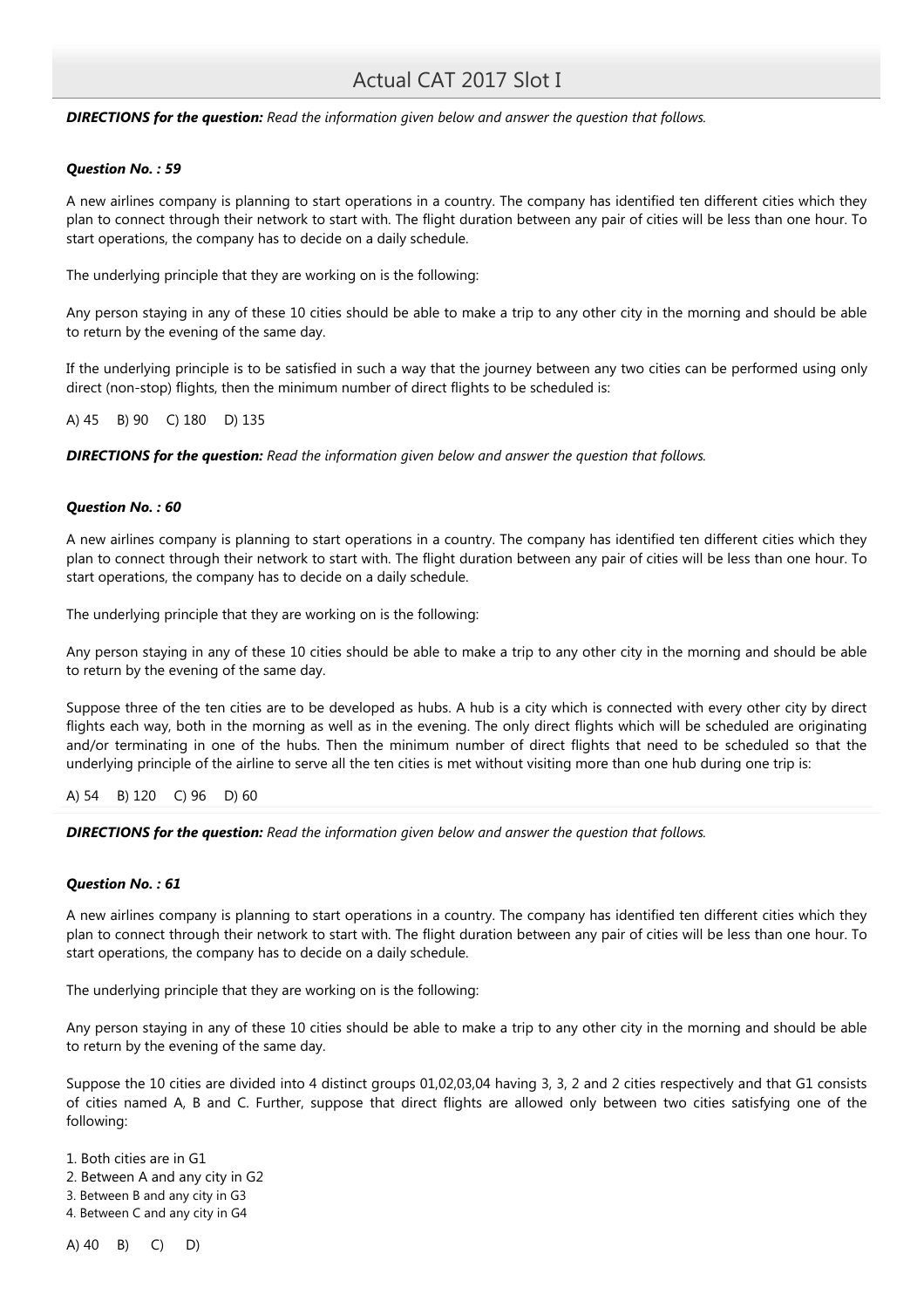### **DIRECTIONS for the question:** Read the information given below and answer the question that follows.

#### Question No. : 62

A new airlines company is planning to start operations in a country. The company has identified ten different cities which they plan to connect through their network to start with. The flight duration between any pair of cities will be less than one hour. To start operations, the company has to decide on a daily schedule.

The underlying principle that they are working on is the following:

Any person staying in any of these 10 cities should be able to make a trip to any other city in the morning and should be able to return by the evening of the same day.

Suppose the 10 cities are divided into 4 distinct groups G1, G2, G3, G4 having 3, 3, 2 and 2 cities respectively and that G1 consists of cities named A, B and C. Further, suppose that direct flights are allowed only between two cities satisfying one of the following:

- 1. Both cities are in G1
- 2. Between A and any city in G2
- 3. Between B and any city in G3
- 4. Between C and any city in G4

However, due to operational difficulties at A, it was later decided that the only flights that would operate at A would be those to and from B. Cities in G2 would have to be assigned to G3 or to G4.

What would be the maximum reduction in the number of direct flights as compared to the situation before the operational difficulties arose?

 $(A)$  4 B) C) D)

**DIRECTIONS for the question:** Read the information given below and answer the question that follows.

## Question No. : 63

Four cars need to travel from Akala (A) to Bakala (B). Two routes are available, one via Mamur (M) and the other via Nanur (N). The roads from A to M, and from N to B, are both short and narrow. In each case, one car takes 6 minutes to cover the distance, and each additional car increases the travel time per car by 3 minutes because of congestion. (For example, if only two cars drive from A to M, each car takes 9 minutes.) On the road from A to N, one car takes 20 minutes, and each additional car increases the travel time per car by 1 minute. On the road from M to B, one car takes 20 minutes, and each additional car increases the travel time per car by 0.9 minute.

The police department orders each car to take a particular route in such a manner that it is not possible for any car to reduce its travel time by not following the order, while the other cars are following the order.

How many cars would be asked to take the route A-N-B, that is Akala-Nanur-Bakala route, by the police department?

A) 2 B) C) D)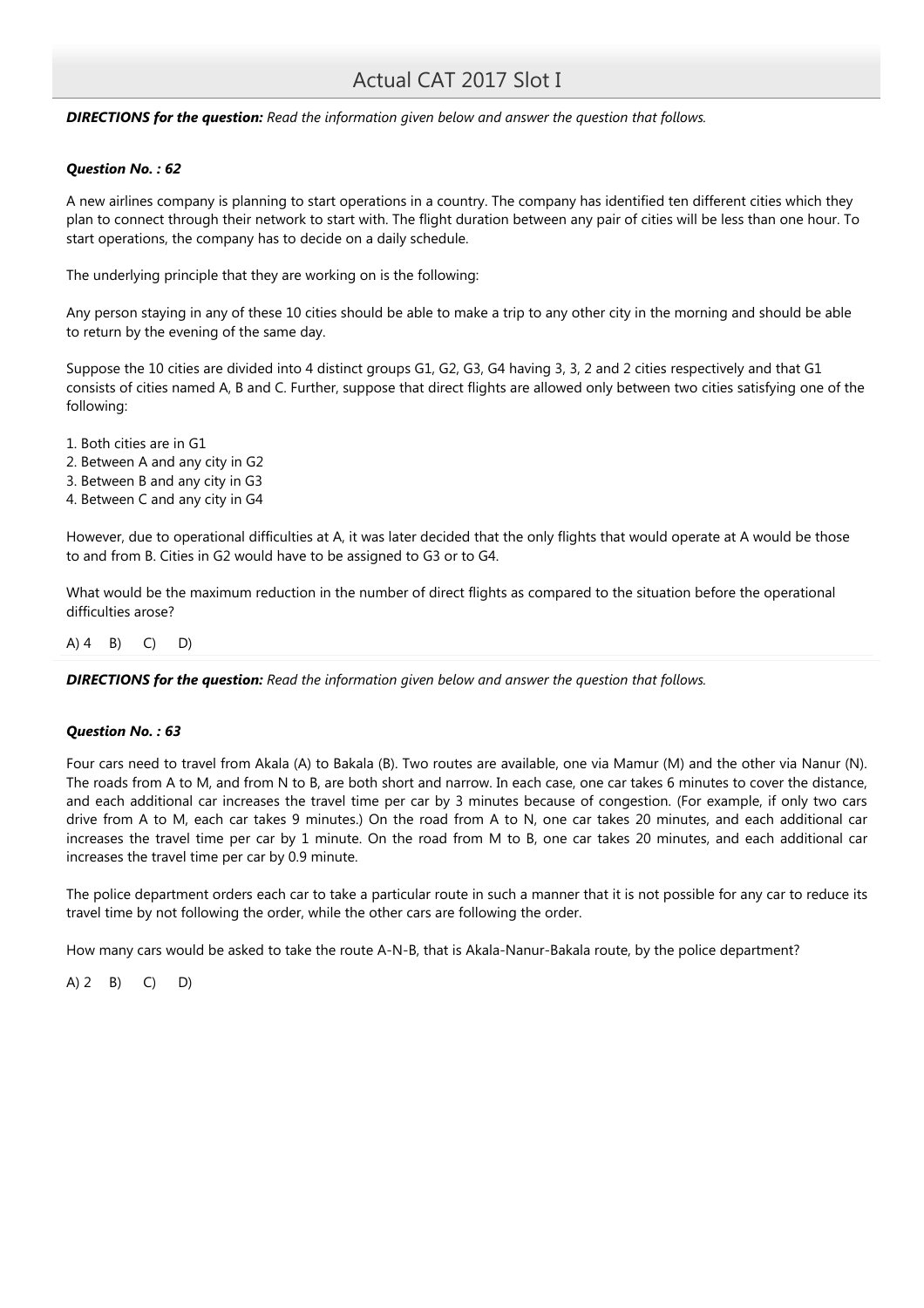## **DIRECTIONS for the question:** Read the information given below and answer the question that follows.

### Question No. : 64

Four cars need to travel from Akala (A) to Bakala (B). Two routes are available, one via Mamur (M) and the other via Nanur (N). The roads from A to M, and from N to B, are both short and narrow. In each case, one car takes 6 minutes to cover the distance, and each additional car increases the travel time per car by 3 minutes because of congestion. (For example, if only two cars drive from A to M, each car takes 9 minutes.) On the road from A to N, one car takes 20 minutes, and each additional car increases the travel time per car by 1 minute. On the road from M to B, one car takes 20 minutes, and each additional car increases the travel time per car by 0.9 minute.

The police department orders each car to take a particular route in such a manner that it is not possible for any car to reduce its travel time by not following the order, while the other cars are following the order.

If all the cars follow the police order, what is the difference in travel time (in minutes) between a car which takes the route A-N-B and a car that takes the route A-M-B?

# A) 1 B) 0.1 C) 0.2 D) 0.9

**DIRECTIONS for the question:** Read the information given below and answer the question that follows.

### Question No. : 65

Four cars need to travel from Akala (A) to Bakala (B). Two routes are available, one via Mamur (M) and the other via Nanur (N). The roads from A to M, and from N to B, are both short and narrow. In each case, one car takes 6 minutes to cover the distance, and each additional car increases the travel time per car by 3 minutes because of congestion. (For example, if only two cars drive from A to M, each car takes 9 minutes.) On the road from A to N, one car takes 20 minutes, and each additional car increases the travel time per car by 1 minute. On the road from M to B, one car takes 20 minutes, and each additional car increases the travel time per car by 0.9 minute.

The police department orders each car to take a particular route in such a manner that it is not possible for any car to reduce its travel time by not following the order, while the other cars are following the order.

A new one-way road is built from M to N. Each car now has three possible routes to travel from A to B: A-M-B, A-N-B and A-M-N-B. On the road from M to N, one car takes 7 minutes and each additional car increases the travel time per car by 1 minute. Assume that any car taking the A-M-N-B route travels the A-M portion at the same time as other cars taking the A-M-B route, and the N-B portion at the same time as other cars taking the A-N-B route.

How many cars would the police department order to take the A-M-N-B route so that it is not possible for any car to reduce its travel time by not following the order while the other cars follow the order? (Assume that the police department would never order all the cars to take the same route.)

A) 2 B) C) D)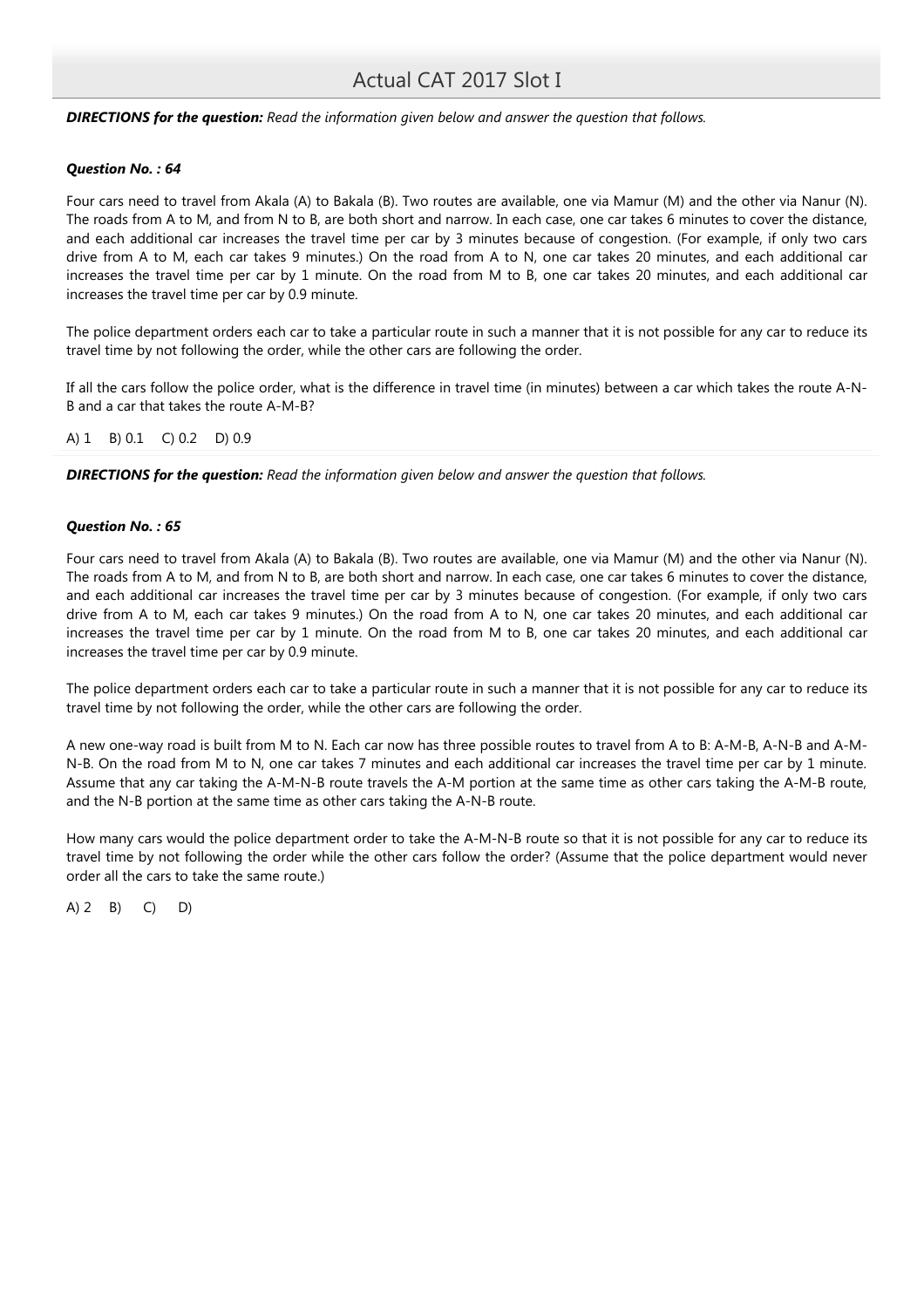### **DIRECTIONS for the question:** Read the information given below and answer the question that follows.

#### Question No. : 66

Four cars need to travel from Akala (A) to Bakala (B). Two routes are available, one via Mamur (M) and the other via Nanur (N). The roads from A to M, and from N to B, are both short and narrow. In each case, one car takes 6 minutes to cover the distance, and each additional car increases the travel time per car by 3 minutes because of congestion. (For example, if only two cars drive from A to M, each car takes 9 minutes.) On the road from A to N, one car takes 20 minutes, and each additional car increases the travel time per car by 1 minute. On the road from M to B, one car takes 20 minutes, and each additional car increases the travel time per car by 0.9 minute.

The police department orders each car to take a particular route in such a manner that it is not possible for any car to reduce its travel time by not following the order, while the other cars are following the order.

A new one-way road is built from M to N. Each car now has three possible routes to travel from A to B: A-M-B, A-N-B and A-M-N-B. On the road from M to N, one car takes 7 minutes and each additional car increases the travel time per car by 1 minute. Assume that any car taking the A-M-N-B route travels the A-M portion at the same time as other cars taking the A-M-B route, and the N-B portion at the same time as other cars taking the - A-N-B route.

If all the cars follow the police order, what is the minimum travel time (in minutes) from A to B? (Assume that the police department would never order all the cars to take the same route.)

A) 26 B) 32 C) 29.9 D) 30

## Section : Quantitative Ability

**DIRECTIONS for the question:** Solve the following question and mark the best possible option.

#### Question No. : 67

Arun's present age in years is 40% of Barun's. In another few years, Arun's age will be half of Barun's. By what percentage will Barun's age increase during this period?

A) 20 B) C) D)

**DIRECTIONS for the question:** Solve the following question and mark the best possible option.

#### Question No. : 68

A person can complete a job in 120 days. He works alone on Day 1. On Day 2, he is joined by another person who also can complete the job in exactly 120 days. On Day 3, they are joined by another person of equal efficiency. Like this, everyday a new person with the same efficiency joins the work. How many days are required to complete the job?

A) 15 B) C) D)

**DIRECTIONS for the question:** Solve the following question and mark the best possible option.

#### Question No. : 69

An elevator has a weight limit of 630 kg. It is carrying a group of people of whom the heaviest weighs 57 kg and the lightest weighs 53 kg. What is the maximum possible number of people in the group?

A) 11 B) C) D)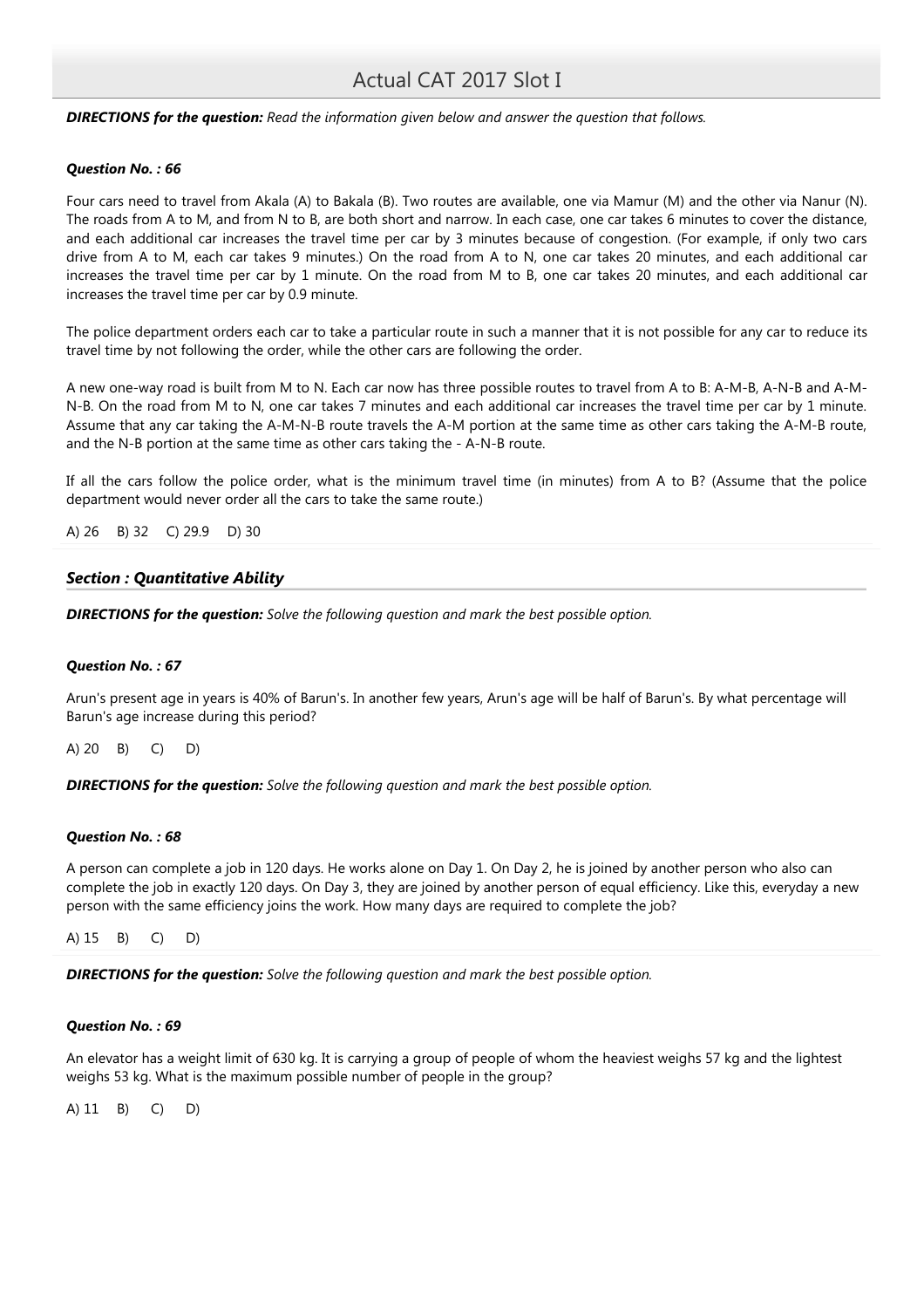## **DIRECTIONS for the question:** Solve the following question and mark the best possible option.

### Question No. : 70

A man leaves his home and walks at a speed of 12 km per hour, reaching the railway station 10 minutes after the train had departed. If instead he had walked at a speed of 15 km per hour, he would have reached the station 10 minutes before the train's departure. The distance (in km) from his home to the railway station is

A) 20 B) C) D)

**DIRECTIONS for the question:** Solve the following question and mark the best possible option.

### Question No. : 71

Ravi invests 50% of his monthly savings in fixed deposits. Thirty percent of the rest of his savings is invested in stocks and the rest goes into Ravi's savings bank account. If the total amount deposited by him in the bank (for savings account and fixed deposits) is Rs 59500, then Ravi's total monthly savings (in Rs) is

A) 70000 B) C) D)

**DIRECTIONS for the question:** Solve the following question and mark the best possible option.

### Question No. : 72

If a seller gives a discount of 15% on retail price, she still makes a profit of 2%. Which of the following ensures that she makes a profit of 20%?

A) Give a discount of 5% on retail price B) Give a discount of 2% on retail price C) Increase the retail price by 2% D) Sell at retail price

**DIRECTIONS for the question:** Solve the following question and mark the best possible option.

#### Question No. : 73

A man travels by a motor boat down a river to his office and back. With the speed of the river unchanged, if he doubles the speed of his motor boat, then his total travel time gets reduced by 75%. The ratio of the original speed of the motor boat to the speed of the river is

A)  $\sqrt{6}$ ;  $\sqrt{2}$  B)  $\sqrt{7}$ : 2 C)  $2\sqrt{5}$ : 3 D) 3: 2

**DIRECTIONS for the question:** Solve the following question and mark the best possible option.

#### Question No. : 74

Suppose, C1, C2, C3, C4, and C5 are five companies. The profits made by C1, C2, and C3 are in the ratio 9 : 10 : 8 while the profits made by C2, C4, and C5 are in the ratio 18 : 19 : 20. If C5 has made a profit of Rs 19 crore more than C1, then the total profit (in Rs) made by all five companies is

A) 438 crore B) 435 crore C) 348 crore D) 345 crore

**DIRECTIONS for the question:** Solve the following question and mark the best possible option.

#### Question No. : 75

The number of girls appearing for an admission test is twice the number of boys. If 30% of the girls and 45% of the boys get admission, the percentage of candidates who do not get admission is

A) 35 B) 50 C) 60 D) 65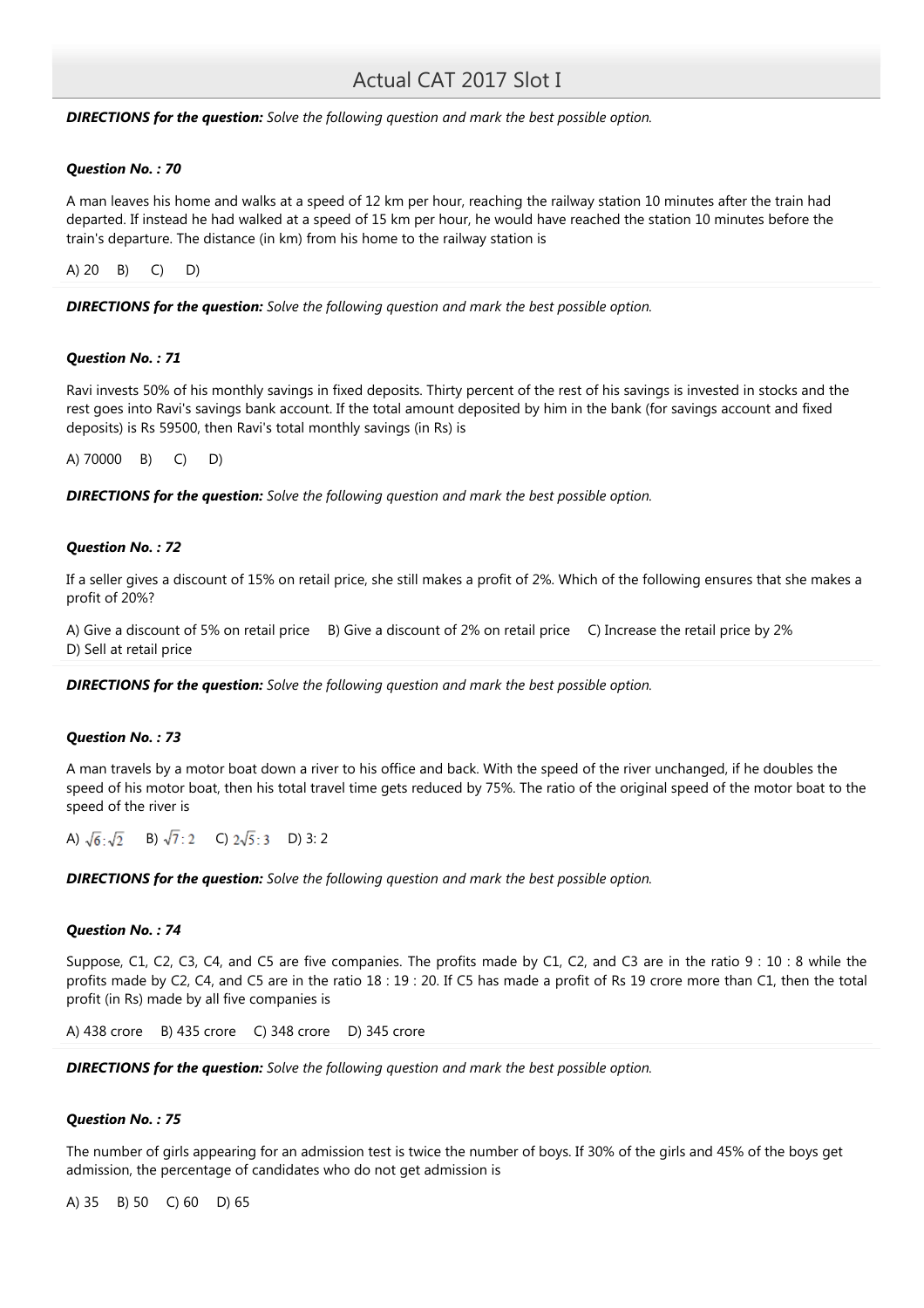### **DIRECTIONS for the question:** Solve the following question and mark the best possible option.

#### Question No. : 76

A stall sells popcorn and chips in packets of three sizes: large, super, and jumbo. The numbers of large, super, and jumbo packets in its stock are in the ratio 7 : 17 : 16 for popcorn and 6 : 15 : 14 for chips. If the total number of popcorn packets in its stock is the same as that of chips packets, then the numbers of jumbo popcorn packets and jumbo chips packets are in the ratio

#### A) 1: 1 B) 8: 7 C) 4: 3 D) 6: 5

**DIRECTIONS for the question:** Solve the following question and mark the best possible option.

### Question No. : 77

In a market, the price of medium quality mangoes is half that of good mangoes. A shopkeeper buys 80 kg good mangoes and 40 kg medium quality mangoes from the market and then sells all these at a common price which is 10% less than the price at which he bought the good ones. His overall profit is

A) 6% B) 8% C) 10% D) 12%

**DIRECTIONS for the question:** Solve the following question and mark the best possible option.

### Question No. : 78

If Fatima sells 60 identical toys at a 40% discount on the printed price, then she makes 20% profit. Ten of these toys are destroyed in fire. While selling the rest, how much discount should be given on the printed price so that she can make the same amount of profit?

A) 30% B) 25% C) 24% D) 28%

**DIRECTIONS for the question:** Solve the following question and mark the best possible option.

## Question No. : 79

If a and b are integers of opposite signs such that  $(a + 3)^2 : b^2 = 9 : 1$  and  $(a - 1)^2 : (b - 1)^2 = 4 : 1$ , then the ratio a : b is

A) 9:4 B) 81:4 C) 1: 4 D) 25: 4

**DIRECTIONS for the question:** Solve the following question and mark the best possible option.

#### Question No. : 80

A class consists of 20 boys and 30 girls. In the mid-semester examination, the average score of the girls was 5 higher than that of the boys. In the final exam, however, the average score of the girls dropped by 3 while the average score of the entire class increased by 2. The increase in the average score of the boys is

A) 9.5 B) 10 C) 4.5 D) 6

**DIRECTIONS for the question:** Solve the following question and mark the best possible option.

#### Question No. : 81

The area of the closed region bounded by the equation  $|x| + |y| = 2$  in the two-dimensional plane is

A) 4π B) 4 C) 8 D) 2π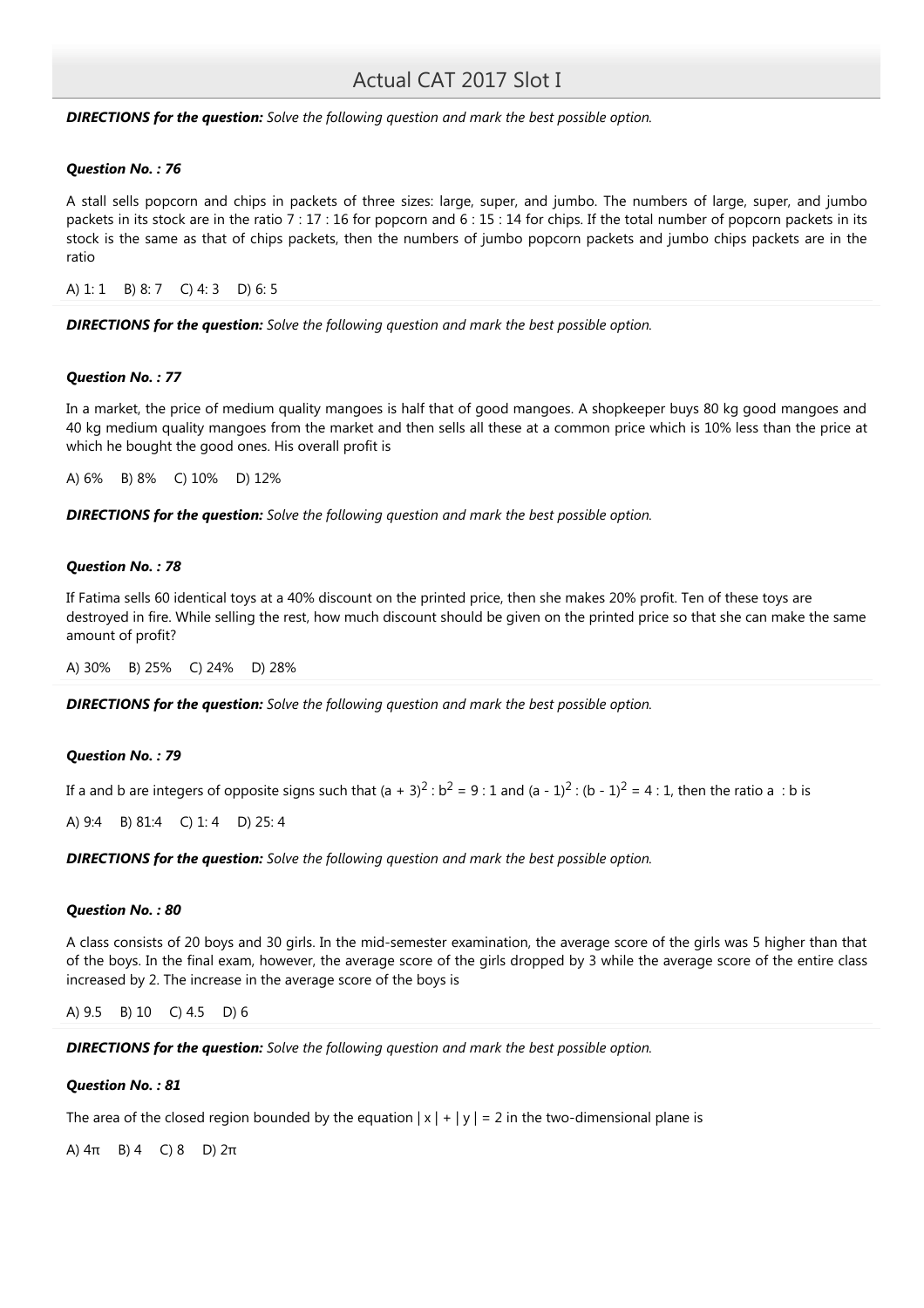**DIRECTIONS for the question:** Solve the following question and mark the best possible option.

## Question No. : 82

From a triangle ABC with sides of lengths 40 ft, 25 ft and 35 ft, a triangular portion GBC is cut off where G is the centroid of ABC. The area, in sq ft, of the remaining portion of triangle ABC is

```
A) 225\sqrt{3}500 / √3
                C)
                   275 / √3
                               D)
                                  250 / √3
```
**DIRECTIONS for the question:** Solve the following question and mark the best possible option.

#### Question No. : 83

Let ABC be a right-angled isosceles triangle with hypotenuse BC. Let BQC be a semi-circle, away from A, with diameter BC. Let BPC be an arc of a circle centered at A and lying between BC and BQC. If AB has length 6 cm then the area, in sq cm, of the region enclosed by BPC and BQC is

A) 9π - 18 B) 18 C) 9π D) 9

**DIRECTIONS for the question:** Solve the following question and mark the best possible option.

### Question No. : 84

A solid metallic cube is melted to form five solid cubes whose volumes are in the ratio  $1:1:8:27:27$ . The percentage by which the sum of the surface areas of these five cubes exceeds the surface area of the original cube is nearest to

A) 10 B) 50 C) 60 D) 20

**DIRECTIONS for the question:** Solve the following question and mark the best possible option.

#### Question No. : 85

A ball of diameter 4 cm is kept on top of a hollow cylinder standing vertically. The height of the cylinder is 3 cm, while its volume is 9 π cm<sup>3</sup>. Then the vertical distance, in cm, of the topmost point of the ball from the base of the cylinder is

A) 6 B) C) D)

**DIRECTIONS for the question:** Solve the following question and mark the best possible option.

#### Question No. : 86

Let ABC be a right-angled triangle with BC as the hypotenuse. Lengths of AB and AC are 15 km and 20 krn, respectively. The minimum possible time, in minutes, required to reach the hypotenuse from A at a speed of 30 km per hour is

#### A) 24 B) C) D)

**DIRECTIONS for the question** : Solve the following question and mark the best possible option.

#### Question No. : 87

Suppose, log<sub>3</sub> x = log<sub>12</sub> y = a, where x, y are positive numbers. If G is the geometric mean of x and y, and log<sub>6</sub> G is equal to

A)  $\sqrt{a}$  B) 2a C) a/2 D) a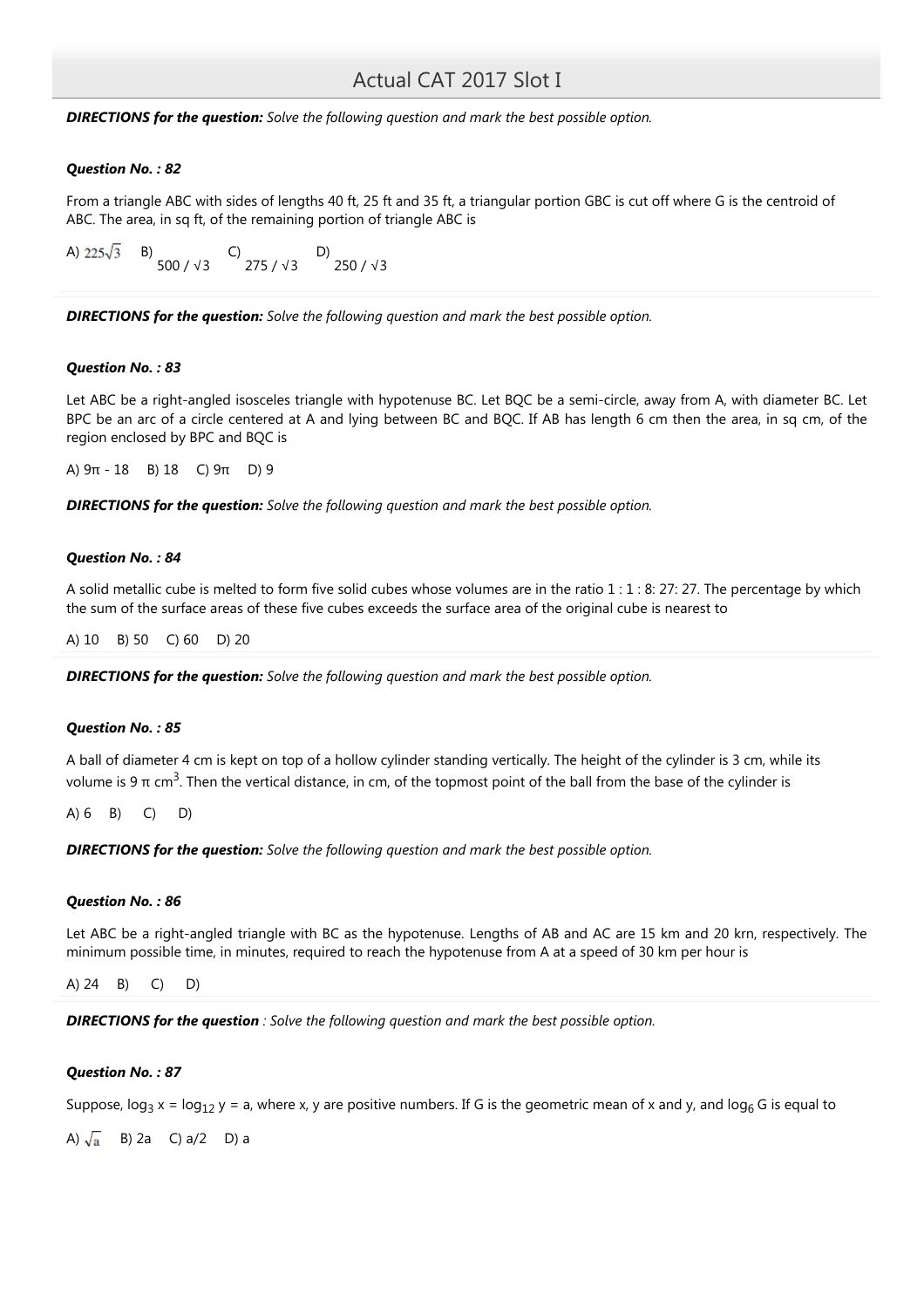**DIRECTIONS for the question:** Solve the following question and mark the best possible option.

#### Question No. : 88

A)  $6 + 4\sqrt{5}$  B)  $3 + 5\sqrt{5}$  C)  $5 + 3\sqrt{5}$  D)  $7 + 3\sqrt{5}$ If  $x + 1 = x^2$  and  $x > 0$ , then  $2x^4$  is

**DIRECTIONS for the question** : Solve the following question and mark the best possible option.

#### Question No. : 89

The value of  $\log_{0.008} \sqrt{5} + \log_{\sqrt{3}} 81 - 7$  is equal to

A)  $\frac{1}{3}$  B)  $\frac{2}{3}$  C)  $\frac{5}{6}$  D)  $\frac{7}{6}$ 

**DIRECTIONS for the question:** Solve the following question and mark the best possible option.

#### Question No. : 90

If  $9^{2x-1} - 81^{x-1} = 1944$ , then x is

A) 3 B) 9/4 C) 4/9 D) 1/3

**DIRECTIONS for the question:** Solve the following question and mark the best possible option.

#### Question No. : 91

The number of solutions (x, y, z) to the equation  $x - y - z = 25$ , where x, y, and z are positive integers such that  $x \le 40$ ,  $y \le 12$ , and  $z \leq 12$  is

A) 101 B) 99 C) 87 D) 105

**DIRECTIONS for the question:** Solve the following question and mark the best possible option.

#### Question No. : 92

For how many integers n, will the inequality (n – 5) (n – 10) – 3(n – 2)  $\leq$  0 be satisfied?

A) 11 B) C) D)

**DIRECTIONS for the question:** Solve the following question and mark the best possible option.

#### Question No. : 93

If  $f_1(x) = x^2 + 11x + n$  and  $f_2(x) = x$ , then the largest positive integer n for which the equation  $f_1(x) = f_2(x)$  has two distinct real roots, is

A) 24 B) C) D)

**DIRECTIONS for the question:** Solve the following question and mark the best possible option.

#### Question No. : 94

If a, b, c, and d are integers such that a + b + c + d = 30, then the minimum possible value of (a - b)<sup>2</sup> + (a - c)<sup>2</sup> + (a - d)<sup>2</sup> is

A) 2 B) C) D)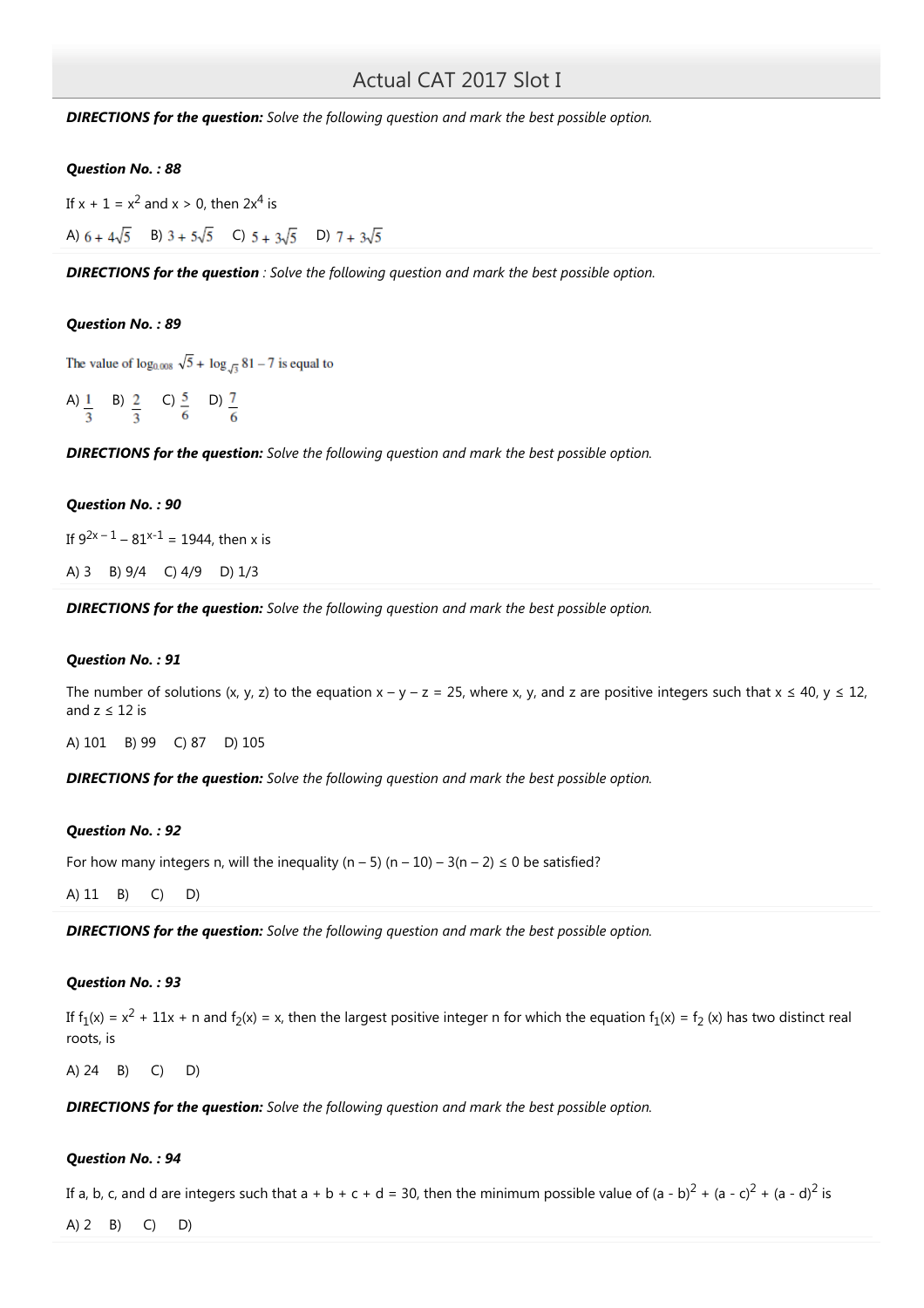**DIRECTIONS for the question:** Solve the following question and mark the best possible option.

#### Question No. : 95

Let AB, CD, EF, GH, and JK be five diameters of a circle with center at O. In how many ways can three points be chosen out of A, B, C, D, E, F, G, H, J, K, and O so as to form a triangle?

A) 160 B) C) D)

**DIRECTIONS for the question:** Solve the following question and mark the best possible option.

## Question No. : 96

The shortest distance of the point  $\left(\frac{1}{2},1\right)$  from the curve y = |x -1| + |x + 1| is

A) 1 B) 0 C)  $\sqrt{2}$  D)  $\sqrt{\frac{3}{2}}$ 

**DIRECTIONS for the question:** Solve the following question and mark the best possible option.

#### Question No. : 97

If the square of the 7th term of an arithmetic progression with positive common difference equals the product of the 3rd and 17th terms, then the ratio of the first term to the common difference is

A) 2: 3 B) 3 : 2 C) 3: 4 D) 4: 3

**DIRECTIONS for the question:** Solve the following question and mark the best possible option.

#### Question No. : 98

In how many ways can 7 identical erasers be distributed among 4 kids in such a way that each kid gets at least one eraser but nobody gets more than 3 erasers?

A) 16 B) 20 C) 14 D) 15

**DIRECTIONS for the question:** Solve the following question and mark the best possible option.

#### Question No. : 99

If  $f(x) = \frac{5x + 2}{3x - 5}$  and  $g(x) = x^2 - 2x - 1$ , then the value of  $g(f(f(3)))$  is A) 2 B)  $\frac{1}{3}$  C) 6 D)  $\frac{2}{3}$ 

**DIRECTIONS for the question:** Solve the following question and mark the best possible option.

#### Question No. : 100

Let  $a_1$ ,  $a_2$ ,........ $a_{3n}$  be an arithmetic progression with  $a_1 = 3$  and  $a_2 = 7$ . If  $a_1 + a_2 + ... + a_{3n} = 1830$ , then what is the smallest positive integer m such that m  $(a_1 + a_2 + ... + a_n) > 1830$ ?

A) 8 B) 9 C) 10 D) 11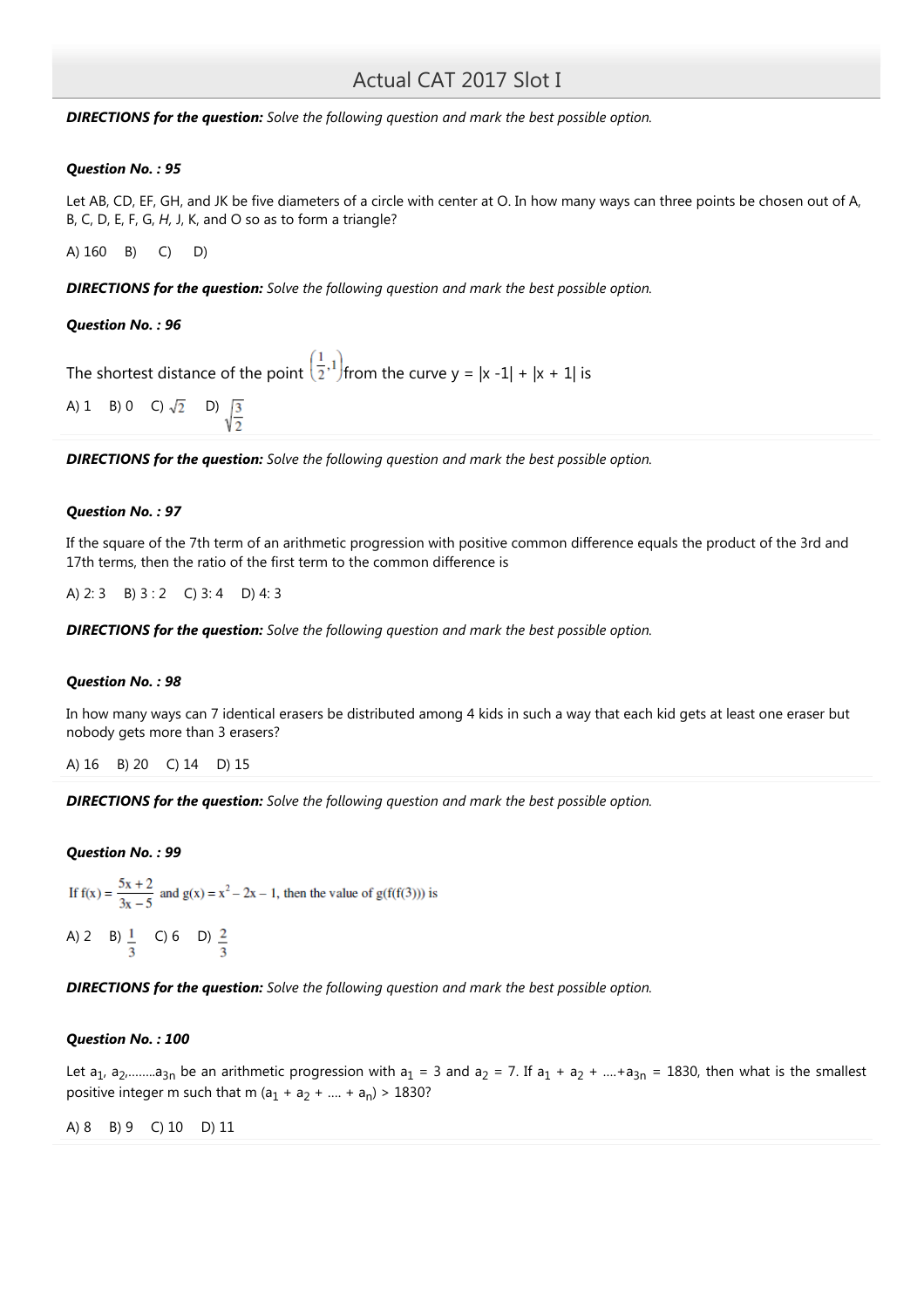# QNo:- 1, Correct Answer:- B

## Explanation:-

A thorough reading of the passage, with particular focus on the first sentence of the second paragraph "Given such a long period of .... considered to be on the top" and the second and third sentences of the last paragraph "It's tempting to.. at all" points to 2 being the correct choice; the passage corrects the misconception that Columbus and Megallan played a key role in north being decided as the top.

## QNo:- 2, Correct Answer:- B

## Explanation:-

North was not put at the top because it was the source of darkness (refer to the second paragraph). It was not put at the top because other religions like Christianity and Islam considered east and south respectively as the top (refer to the fourth paragraph). It was not put at the top because in early Christianity, east was considered sacred (refer to the third and fourth paragraphs).

### QNo:- 3 , Correct Answer:- B

Explanation:- The last three sentences of the third paragraph, particularly the phrase "look up to him", make 2 the clear choice.

### QNo:- 4, Correct Answer:- C

### Explanation:-

The last paragraph, particularly some of the last sentences "When Columbus describes the world, it is in accordance with east being at the top. Columbus says he is going towards paradise, so his mentality is from a medieval mappa mundi" clearly shows that he used an eastward orientation for religious reasons; please note from the previous paragraph that mappa mundi were Christian maps of that era.

## QNo:- 5, Correct Answer:- D

#### Explanation:-

Please refer to the last paragraph, particularly the last sentence "We have got to remember that at the time, no one knows what they are doing and where they are going". This clearly shows that it is not clear as to what the biggest contributory factor to making the map north-oriented was. Choice (4)

#### QNo:- 6, Correct Answer:- A

**Explanation:-** After the passage, particularly the first two paragraphs, is read carefully, it is easy to arrive at 1 as the apt choice. Also, the subsequent paragraphs establish that factors like religion and deference to authority – and not natural phenomena – played a role in the map-making of the others.

## QNo:- 7 ,Correct Answer:- A

**Explanation:-** The first part of the second paragraph points to 1 being the apt choice. The other choices are farfetched or off the mark.

#### QNo:- 8, Correct Answer:- D

## Explanation:-

Please refer to the second paragraph. The sentence "The printing press offered the prospect that tyrants would never be able to kill a book or suppress an idea" (read with the second part of the fourth paragraph) means that 1 is true. The phrase "diminishing the sway of quacks" means that 2 is true. The first sentence and the last sentence of this paragraph show that books and pamphlets could now be printed much faster. This means that 3 is true.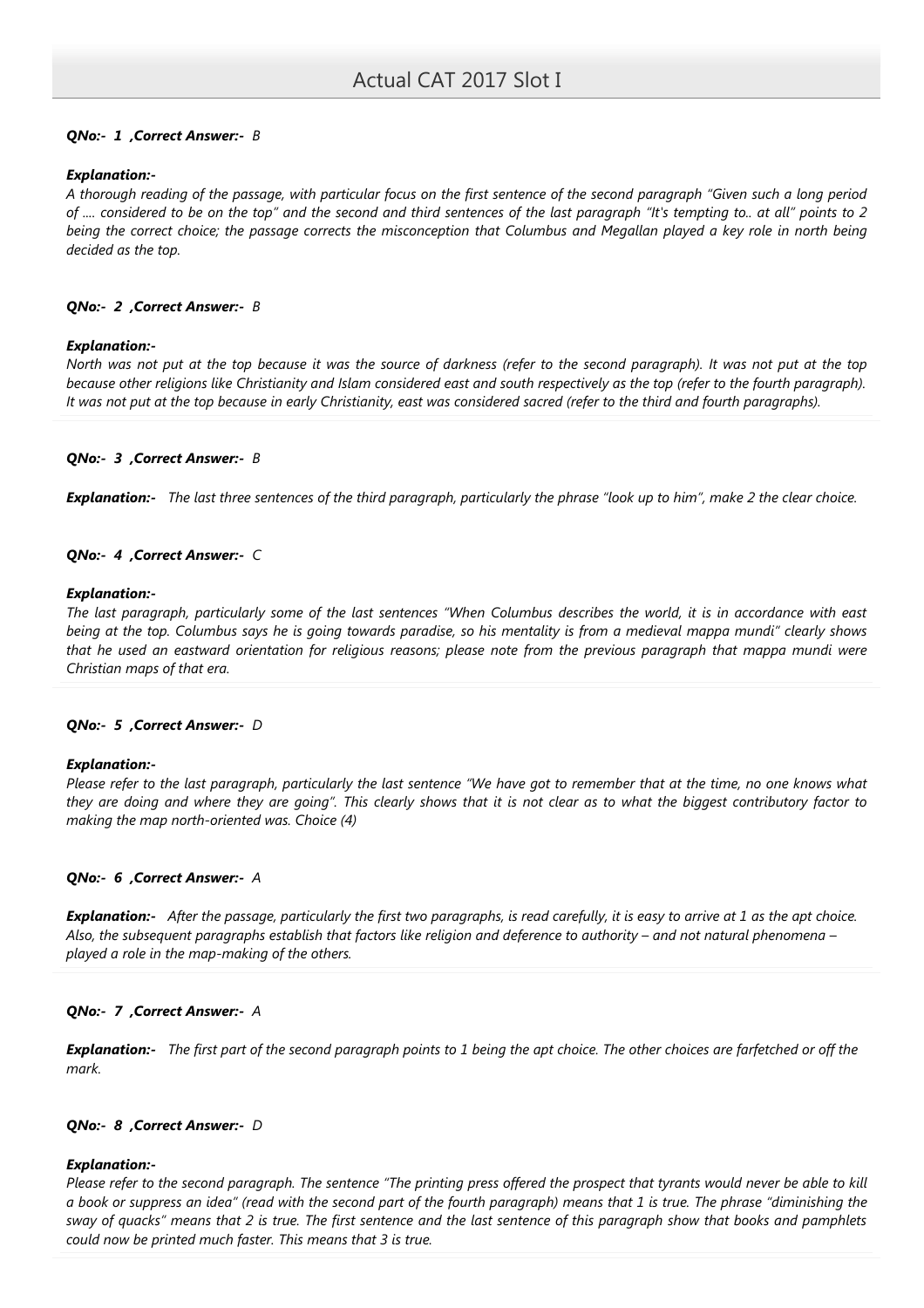# QNo:- 9, Correct Answer:- C

## Explanation:-

The first sentence of the fifth paragraph "Not long after Steve Jobs introduced his iPhone, he said the bound book (which means the printed book) was headed for history's attic. Clearly, he meant that reading these printed books would become a thing of the past.

## QNo:- 10 ,Correct Answer:- C

### Explanation:-

Although this sentence is in the fourth paragraph, elaboration of this is in the last paragraph. The sentences in this paragraph "The hope of the iPhone, and the Internet in general, was that it would free people in closed societies. But the failure of the Arab Spring, and the continued suppression of ideas in North Korea, China and Iran, has not borne this out" means that the author means to say that the iPhone has not been able to do the good that was done to religion and democracy by the printing press.

### QNo:- 11 ,Correct Answer:- B

Explanation:- The part of the fourth paragraph, ".... the printing press opened more minds than anything else. it is hard to imagine the French or American revolutions without those enlightened voices in print" makes 2 the clear choice.

### QNo:- 12 ,Correct Answer:- B

#### Explanation:-

Look at the sentences of the last paragraph, "The hope of the iPhone, and the Internet in general, was that it would free people in closed societies." and "But I am not sure if the world changed for the better with the iPhone – as it did with the printing press- or merely changed". These mean that the new technology, exemplified by iPhone and the Internet, have not been as successful as the printing press in opening the closed minds of people.

## QNo:- 13 ,Correct Answer:- C

#### Explanation:-

The central idea of the passage is summed up in the last sentence of the passage - "Malls … were built for patterns of social interaction that increasingly don't exist". The passage signifies malls as "gathering places", "societies have congregated around a central marketplace", "mall was an ecosystem" and "a combination of community and commercialism" and so on and so forth. Moreover, malls are not missed by America today, given the all-encompassing scope of digital lives. Hence, the advantages and disadvantages of malls, as given in (2) is irrelevant. People's shopping trends are not the focus of this particular passage, so (4) is ruled out. (1) is not at all true, given that "A growing number of Americans … don't see the need to go to any Macy's at all." Hence, (3) is the answer.

### QNo:- 14 , Correct Answer:- A

#### Explanation:-

(2) is suspect, would all malls and distribution centers be located in the same area? Anyway, this is beside the point. Nowhere in the passage is it indicated that Amazon is assisting brands to go online, so (3) is also suspect. The change in the shopping habits of Americans have been mentioned much later in the passage in a different context altogether, so the point is not really pertinent here. Thus, (4) is also ruled out. The sentence in question is just an ironic observation of the author ("opened .... shutter (closed)"), which is likewise mentioned in passing, hence there is no need to read too much into it. The answer is (1).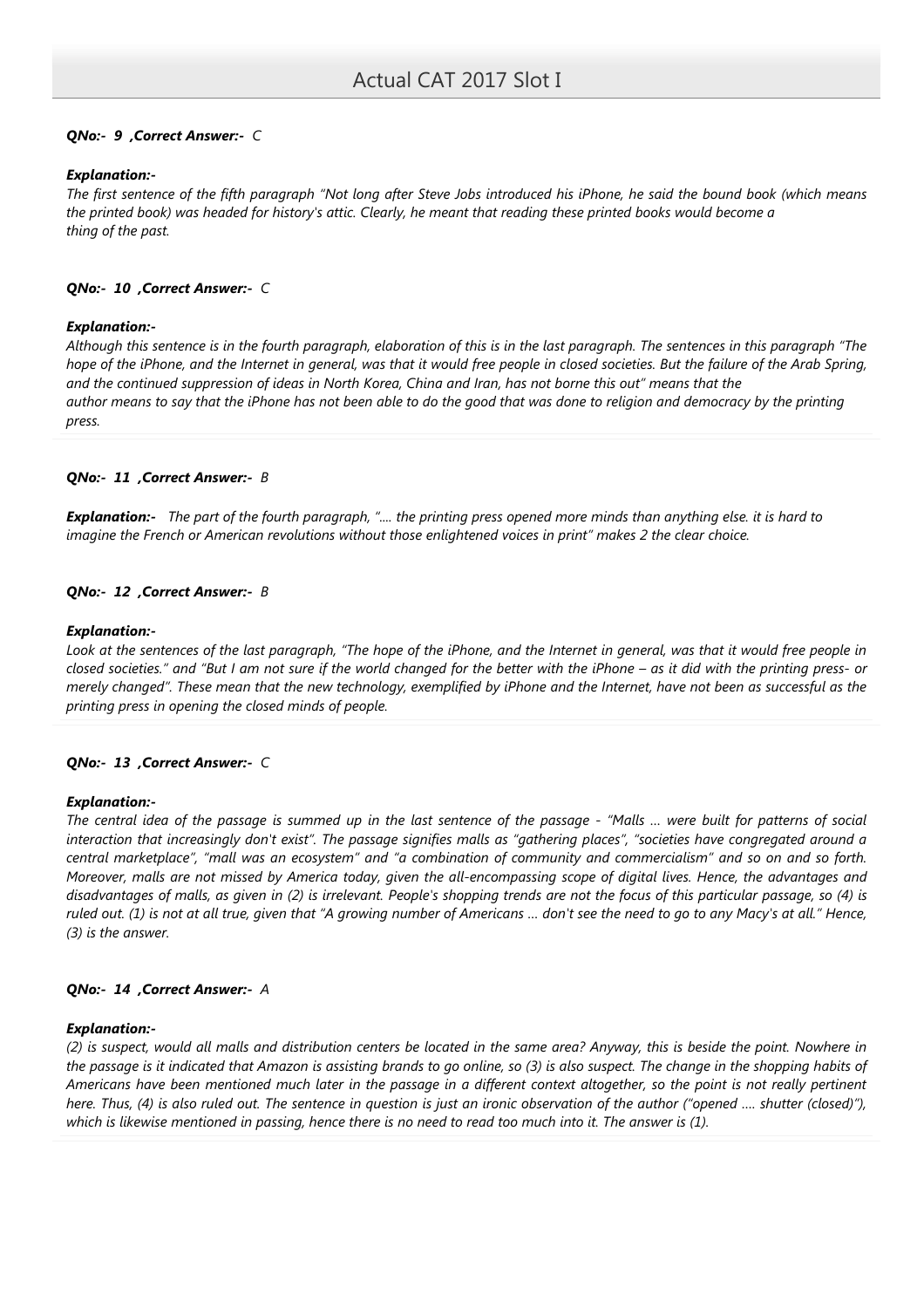## QNo:- 15 ,Correct Answer:- B

## Explanation:-

To "court" is to pay special attention to someone in an attempt to win his/ her support or favour. The sentence, thus, suggests that real estate developers were pursuing brand-name anchor outlets once upon a time in the past ; note the word "once". Clearly, real estate developers are no longer pursuing brand-name anchor outlets.

## QNo:- 16 ,Correct Answer:- C

### Explanation:-

The mall as an ecosystem is qualified in the passage as a combination of community and commercialism, so there is no need to look beyond (3). (1) skips the commercial aspect. (2) is on track, but though it mentions 'eat', it does not mention 'meet'. Nor does (4) touch upon the community aspect.

### QNo:- 17 , Correct Answer:- D

### Explanation:-

The passage signifies malls as gathering places, and adds that "societies have congregated around a central marketplace". That being the case, (4) is the answer. The restrictions in (1) are not mentioned in the passage. (2) is straightaway rejected, given in the third paragraph that "America went for far more than shopping". (3) is maudlin, given that families only get a passing mention as "family photos" in the third paragraph.

### QNo:- 18 , Correct Answer:- A

### Explanation:-

We have to link the given quote to "Think of your mall. Or think of the one you went to as a kid". These sentences open the floodgates of memory. So (1) is the answer. (2) misses the point that malls are disappearing, hence the sense of urgency for the nostalgia trip down memory lane. (3) makes light of the ambience of malls - "fountains splashing below the skylights" and thus can be ruled out. The case in (4) – the smell of malls, and what contributes to the same, is beside the point.

## QNo:- 19 ,Correct Answer:- C

#### Explanation:-

(1) is tricky, as it does not come to the point – if Mayr was wrong, what was 'right'? What is Ehrich and Raven's case? Likewise (2) is evidence, where is the thesis? State your point of view on the topic directly and in one sentence! (4) gets close, refer to "gene flow was not as predictable and ubiquitous as Mayr ... maintained....". So? The answer is (3) – refer to the third paragraph again -"isolation and gene flow were less important to evolutionary divergence than natural selection". And the answer is (3).

#### QNo:- 20 ,Correct Answer:- B

## Explanation:-

That gene flow contributes to evolutionary divergence is acknowledged by Ehrlich and Raven in the third paragraph – refer to "isolationand gene flow were less important to evolutionary divergence than natural selection", which admits that isolation and gene flow is important to evolutionary divergence to some extent. This point is also reiterated in the last sentence of the passage. Hence, (2) is correct. (3) is supported by information in the first paragraph "when a population was separated … over geologic scales of time". (4) is supported by information in the second paragraph - "there were three groups that rarely interacted despite their very close proximity".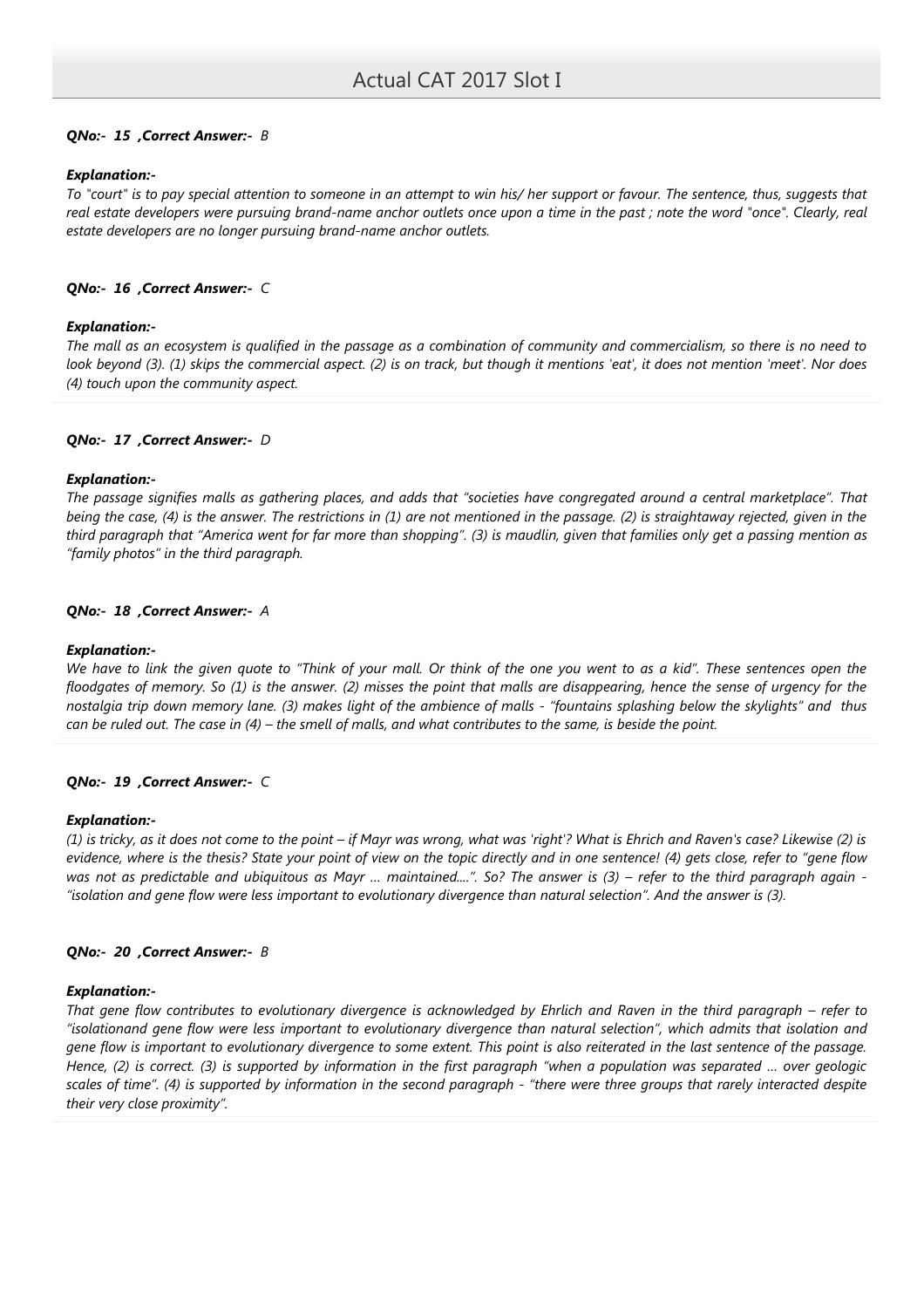## QNo:- 21 ,Correct Answer:- C

Explanation:- Nowhere in the passage is it suggested that evolution is a sensitive or controversial topic, so (1) is ruled out. Whether Ehrlich and Raven's thesis superceded Mayr's is not determined in the passage, so (2) is also ruled out. The merits or otherwise, of checkerspot butterflies, cannot be determined from the passage, so (4) is also ruled out. The passage mentions Mayr, Ehrlich and Raven in the context of the theories of speciation, so (3) is the answer.

## QNo:- 22 ,Correct Answer:- C

### Explanation:-

Whether the "lion's share" mentioned in the first paragraph is divided equally among the three organising committees or not is beside the point as far as the passage is concerned, so (1) is ruled out. Sources of revenue, whether from 'ticket sales' or "advertisements" or both, are not even mentioned in the first paragraph, so (2) is also ruled out. The discouraging view in (4) is not reflected in the first paragraph. The passage mentions that "The trick is converting … a basis for long-term economic returns", which is specifically found in (3).

### QNo:- 23 ,Correct Answer:- A

### Explanation:-

(2) is suspect, because nowhere is it mentioned that the sports facilities in question are located away from the city centre. Indifference on the part of authorities, as suggested by (2), is not reflected in the passage, so (3) is also ruled out. The passage also does not mention that the sports facilities get outdated due to poor planning, so (4) is ruled out. The passage mentions the sports facilities in Beijing and Sydney in the context of the large scale of an Olympic stadium and the huge operating costs to maintain it. Thus, (1) is the answer. Choice (1)

## QNo:- 24 ,Correct Answer:- D

#### Explanation:-

(1) is mentioned in the third paragraph - "Even if they have future use, are they the best use of precious urban real estate?". (2) is explicitly mentioned in the fourth paragraph - "Residential areas often are razed ... citizens relocated". (3) is implied in the last sentence of the passage - "other productive uses that can be made of vanishing fiscal resources". But visitors have not been cited as an Olympic headache as such in the passage, so (4) is the answer. Choice (4)

#### QNo:- 25 ,Correct Answer:- C

#### Explanation:-

The author of the paragraph defines a classic as giving access to very different forms of human consciousness for any reader at any time, enabling them to experience the different possibilities of being a human being. That being the case, (1) and (4) which advocate a unified experience of human consciousness are ruled out. Even (2) which refers to a common humanity is thus ruled out. Only (3) faithfully sticks to the classical experience going beyond the notion of a unified human consciousness to give access to different forms of human consciousness.

## QNo:- 26 ,Correct Answer:- C

#### Explanation:-

The paragraph essentially reveals that an Indian translating works in an Indian language to English would find cultural equivalents in the western world easily, whereas a Westerner would find it very difficult to interpret cultural elements into English. Hence, it is better if an Indian translates Indian texts into English, as lapses in language are easily addressed, whereas flaws of content are a strict no-no! (4) does not mention translation at all and is thus found wanting. (3) does not explicitly recommend that Indians do the said translation either, hence it is also found wanting. (1) also does not sufficiently press that Indians translate Indian texts. (3) comprehensively reframes the paragraph.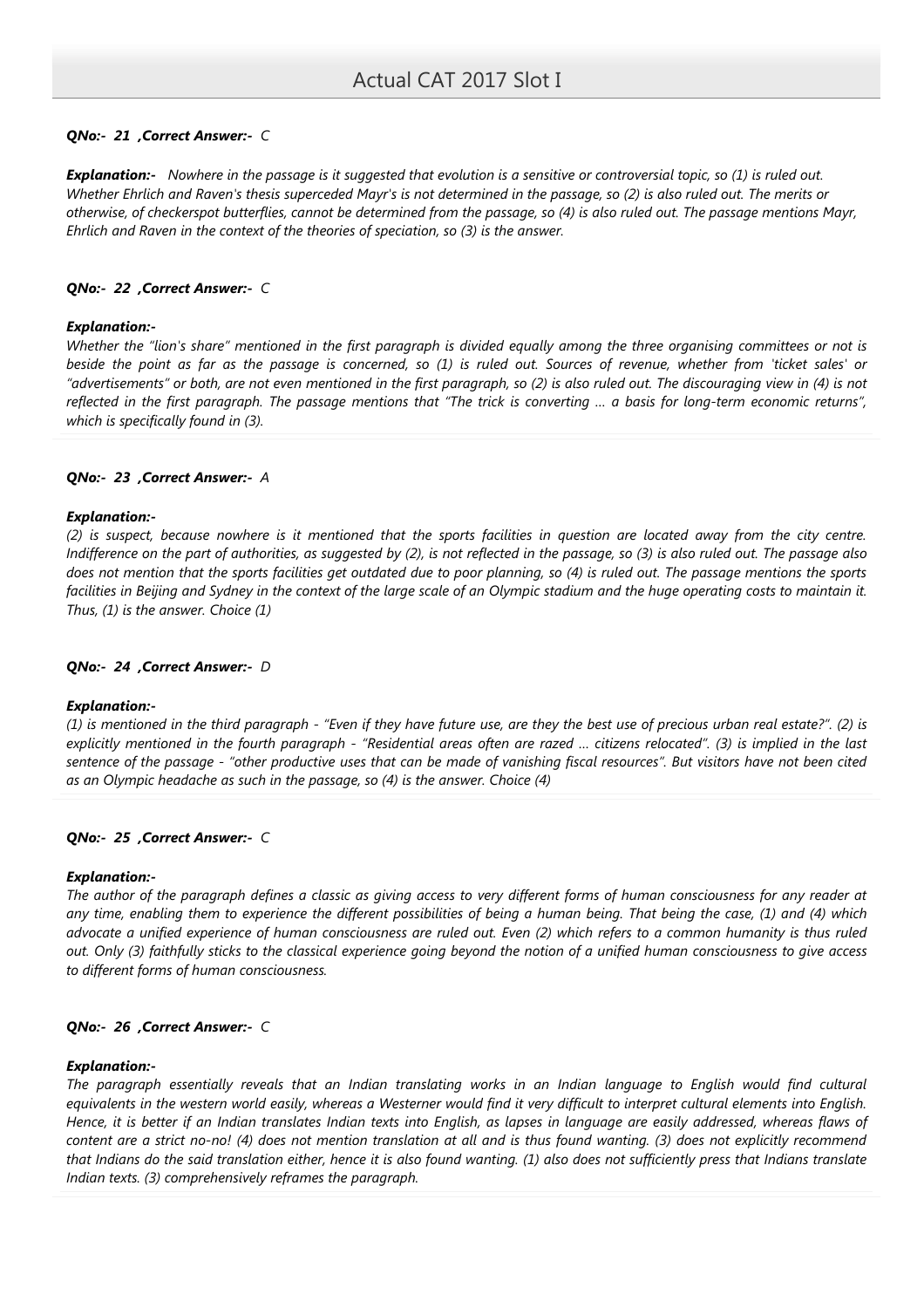## QNo:- 27 ,Correct Answer:- C

## Explanation:-

The paragraph argues that global warming causes sea levels to rise and fill the skies with water vapour, thus leading to wetter and more damaging storms and hurricanes. (1) contradicts received wisdom by stating that global warming and rampaging storms are unrelated. (2) focuses on the downsides of the Clausius-Clapeyron equation, which are not mentioned in the paragraph at all. (4) is verbose, refer to 'but this may not be true of all storms', an uncertain statement anyway from the paragraph point of view. (3) faithfully captures the essence of the paragraph.

## QNo:- 28 ,Correct Answer:- 54132

### Explanation:-

Statement 5 introduces the paragraph stating that tradition is by default the opposite of innovation. 4 contradicts what is stated in 5 saying that it is now axiomatic to say that traditions are not handed down unchanged, but are invented. 1 follows 4 explaining what handing down means – it does not imply a passive transfer but some contention on what exactly needs to be handed down. 3 elaborates on the "contestation" on what exactly needs to be handed down, saying that every generation selects what it requires from the past and makes its innovations. 2, which says that the selection is even more apparent wherever Western scholars have worked on the Indian past, is the concluding statement. Therefore, the logical sequence is 54132.

## QNo:- 29 ,Correct Answer:- 15243

### Explanation:-

Statement 1 introduces the paragraph describing the achievement made by the scientists in editing genes in a human embryo to repair a genetic mutation. 1 follows 5 explaining how the mutation, which results in hypertrophic cardio myopathy, was corrected. 2 follows 5 describing the consequences of cardio myopathy. 4 follows 2 explaining how cardio myopathy is caused – bya mutation in a particular gene which will cause a child to suffer even it inherits only one copy of the mutated gene. 3 concludes the paragraph with the reassuring statement that if the mutation in the gene is corrected the child can lead a healthy life and it also prevents the transmission of the gene to the future generations. Statements 15243 form a coherent paragraph.

#### QNo:- 30 ,Correct Answer:- 54123

Explanation:- The opener is this case will be 5 as it introduces the topic of the discussion i.e. when black plague emeged. After this 4 will come as it furthers the result of the examination of DNA fragments. After this 1 will come as it adds to 4. After this 2 will come as it gives the evidence of what is stated in 1.3 will conclude the story as the word 'migration' can be linked togather.

## QNo:- 31 ,Correct Answer:- 32145

#### Explanation:-

3 begins the paragraph stating that turning the pages of family albums, which belonged to the pre-digital era, would reconfirm our basic instinct of documenting our presence in a particular scene on an important occasion, with those who matter to us. 2 follows 3 stating that there is nothing new in framing the vision of who we are, visually or otherwise, on social media such as our Facebook page. "This visual turn" in 1 refers to "framing the vision in our Facebook page". Therefore, 1 follows 2 stating that "this visual turn" has accentuated "the announcing instinct of ours". 4 carries forward the paragraph stating that framing the vision on social media empowers us to act as celebrities within the confinement of our respective friend lists. 5 concludes the paragraph talking about the ease with which the broadcast operation can be executed and how this often provokes (un)anticipated responses from beyond one's location. Therefore, statements 3, 2, 1, 4, 5 form an appropriate sequence. Ans: (32145)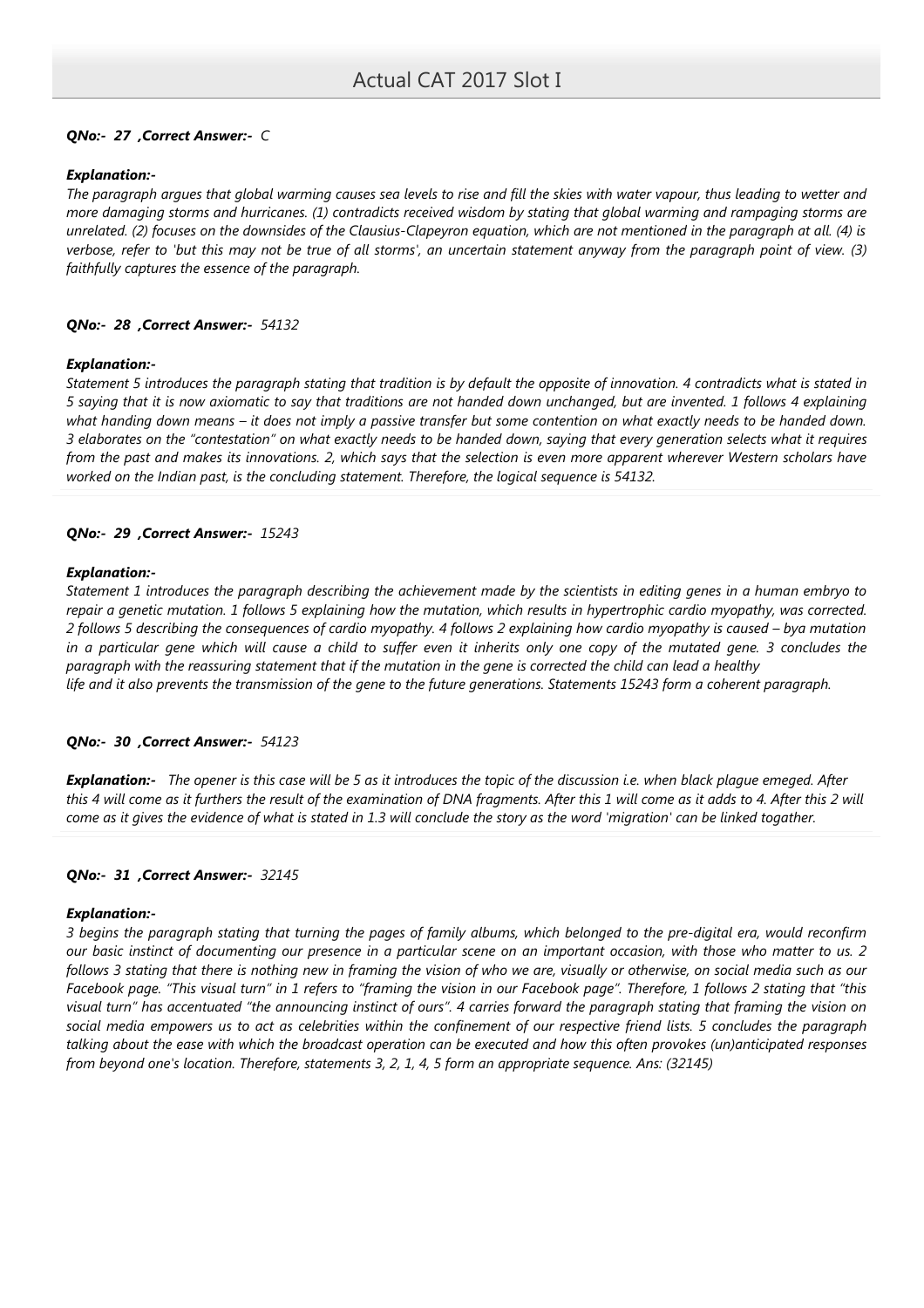# QNo:- 32 ,Correct Answer:- 3

## Explanation:-

Only statement 1 can begin the paragraph as all the other statements have cross references and cannot, therefore, make sense as opening statements. 2 follows 1 describing how "they" (meaning the people who study children's language) make films and examine them carefully to see whether the babies show any signs of understanding what the adults say. 4, which says that sometimes the signs are subtle, is a continuation of 2. 5 concludes the paragraph elaborating on the "subtle signs". Therefore, statements 1, 2, 4 and 5 form a sequence and 3, which says that babies begin to react to language from the moment they are born, does not form a part of this sequence and is, therefore, the odd man out.

### QNo:- 33 ,Correct Answer:- 4

### Explanation:-

1 begins the paragraph stating that neuroscientists have begun to study the impact of exercise within brain cells. 2 follows 1 reporting the findings. 3 follows 2 elaborating on the signs of the body's influence on the mind. 5, which states that each new discovery – made by the neuroscientists – adds awe-inspiring depth to the picture, forms an ideal conclusion to the paragraph. Statement 4, which is a very generalized statement conveys a different idea and does not form a part of the sequence 1, 2, 3, 5. Hence, 4 is the odd man out. Ans: (4)

## QNo:- 34 ,Correct Answer:- 1

Explanation:- The opener in this case will be 4 as it some solar storm swept the atmoshere away from the mars. After this 2 will come as it explains how the event described in 4, happened. After this 5 (chrono-pairing) will come as it talks about the recent study on presence of water on mars. After this 3 will come as it tells about the status of remaining water. 1 is odd one as it gives examples of the water resources (specific).

## QNo:- 35 ,Correct Answer:- B

**Explanation:**- As the item which take the maximum time is burger, client 1 will be completely served by 10.00 + 10 minutes = 10.10

QNo:- 36 ,Correct Answer:- C

**Explanation:-** The time taken for the different clients are Client 1 – 10.00 – 10.10 (burger) Client 2 – 10.10 – 10.15 (fries) Client 3 – 10.15 – 10.25 (burger)

## QNo:- 37 ,Correct Answer:- A

**Explanation:-** When they are allowed to process multiple orders, the time taken would be Client 1 – 10.00 – 10.10 (Anish) Client 2 – 10.05 – 10.10 (Bani)

The second client can be served by 10.10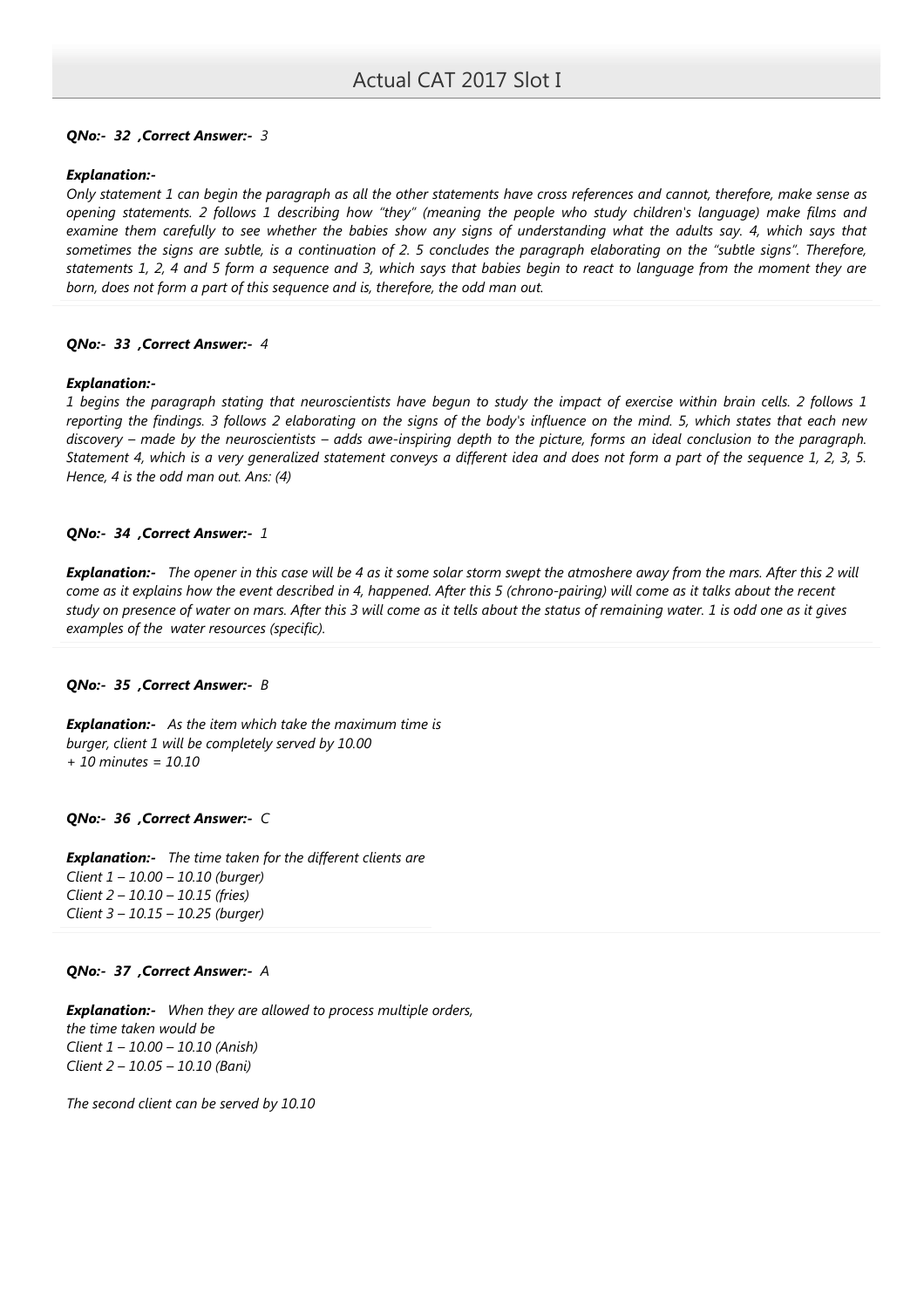## QNo:- 38 ,Correct Answer:- B

**Explanation:-** The time for which exactly one employee would be free would be 10.02 – 10.05 – (Bani) – 3 Minutes. 10.10 – 10.17 (Anish/Bani) – 7 minutes (depending on who prepares the order for client 3. After 10.17 both of them would be free. ∴ One of them would be free for 3 + 7 = 10 minutes.

#### QNo:- 39 ,Correct Answer:- A

**Explanation:-** With the table given for kids in different schools whose mothers had dropped out of school we will be adding another value for each value already present and the new value will represent the number of kids in different types of schools for kids whose mothers completed primary education.

| G              |           |      | P<br>Ο         |           |                | <b>Total</b> |           |
|----------------|-----------|------|----------------|-----------|----------------|--------------|-----------|
| Dropped<br>out | Completed |      | Dropped<br>out | Completed | Dropped<br>out |              | Completed |
| <b>NE</b>      | 4200      | 1050 | 500            | 1150      | 300            | 300          | 7500      |
| W              | 4200      | 1050 | 1900           | 3850      | 1200           | 300          | 12500     |
| S              | 5100      | 900  | 300            | 3400      | 300            | 0            | 10000     |
| Total          | 13,500    | 3000 | 2700           | 8400      | 1800           | 600          | 30000     |

300 + 3400 = 3700 students out of 10,000 from S were studying in P, i.e., 37%

### QNo:- 40 ,Correct Answer:- A

Explanation:- With the table given for kids in different schools whose mothers had dropped out of school we will be adding another value for each value already present and the new value will represent the number of kids in different types of schools for kids whose mothers completed primary education.

| G              |           |      | P              | Ο         |                |              | Total     |
|----------------|-----------|------|----------------|-----------|----------------|--------------|-----------|
| Dropped<br>out | Completed |      | Dropped<br>out | Completed | Dropped<br>out |              | Completed |
| <b>NE</b>      | 4200      | 1050 | 500            | 1150      | 300            | 300          | 7500      |
| W              | 4200      | 1050 | 1900           | 3850      | 1200           | 300          | 12500     |
| S              | 5100      | 900  | 300            | 3400      | 300            | $\mathbf{0}$ | 10000     |
| Total          | 13,500    | 3000 | 2700           | 8400      | 1800           | 600          | 30000     |

In W, 300 kids whose mothers had completed primary education were not in school.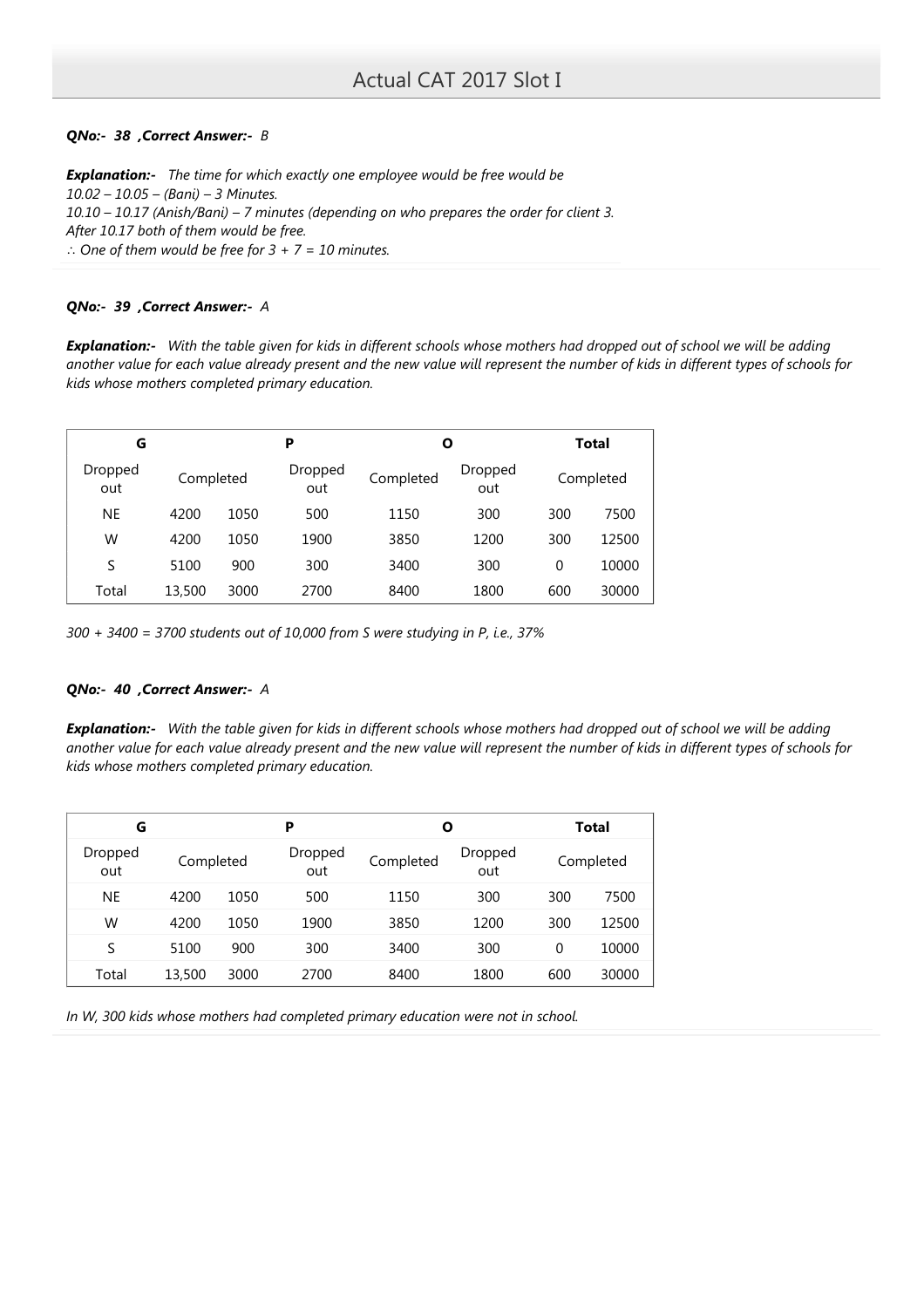## QNo:- 41 ,Correct Answer:- A

## Explanation:-

With the table given for kids in different schools whose mothers had dropped out of school we will be adding another value for each value already present and the new value will represent the number of kids in different types of schools for kids whose mothers completed primary education.

| G              |           |      | P<br>Ο         |           |                | Total |           |
|----------------|-----------|------|----------------|-----------|----------------|-------|-----------|
| Dropped<br>out | Completed |      | Dropped<br>out | Completed | Dropped<br>out |       | Completed |
| <b>NE</b>      | 4200      | 1050 | 500            | 1150      | 300            | 300   | 7500      |
| W              | 4200      | 1050 | 1900           | 3850      | 1200           | 300   | 12500     |
| S              | 5100      | 900  | 300            | 3400      | 300            | 0     | 10000     |
| Total          | 13,500    | 3000 | 2700           | 8400      | 1800           | 600   | 30000     |

As there were initially 2400 students who were not in school and now 1200 of them are in G, with the mentioned percentages the only possibility is 50% of students in W, 25% of students in NE and 100% of students in S who were not going to school shifted to G.

∴ 50% of W = 50% of 1500 = 750 25% of NE = 25% of 600 = 150 100% of S = 100% of 300 = 300 Total = 1200 ∴ now 4200 + 1050 + 750 = 6000 students were in G is W.

# QNo:- 42 ,Correct Answer:- A

**Explanation:-** With the table given for kids in different schools whose mothers had dropped out of school we will be adding another value for each value already present and the new value will represent the number of kids in different types of schools for kids whose mothers completed primary education.

| G              |           |      | P              | Ο         |                |     | Total     |
|----------------|-----------|------|----------------|-----------|----------------|-----|-----------|
| Dropped<br>out | Completed |      | Dropped<br>out | Completed | Dropped<br>out |     | Completed |
| <b>NE</b>      | 4200      | 1050 | 500            | 1150      | 300            | 300 | 7500      |
| W              | 4200      | 1050 | 1900           | 3850      | 1200           | 300 | 12500     |
| S              | 5100      | 900  | 300            | 3400      | 300            | 0   | 10000     |
| Total          | 13,500    | 3000 | 2700           | 8400      | 1800           | 600 | 30000     |

As explained in the previous question, all 300 in S who were not going to school, now shifted to G. Now of the 5700 students whose mothers had dropped out in S regions, 5400 are in G.

The required percentage =  $\frac{5400}{5700} \times 100 = 94.7\%$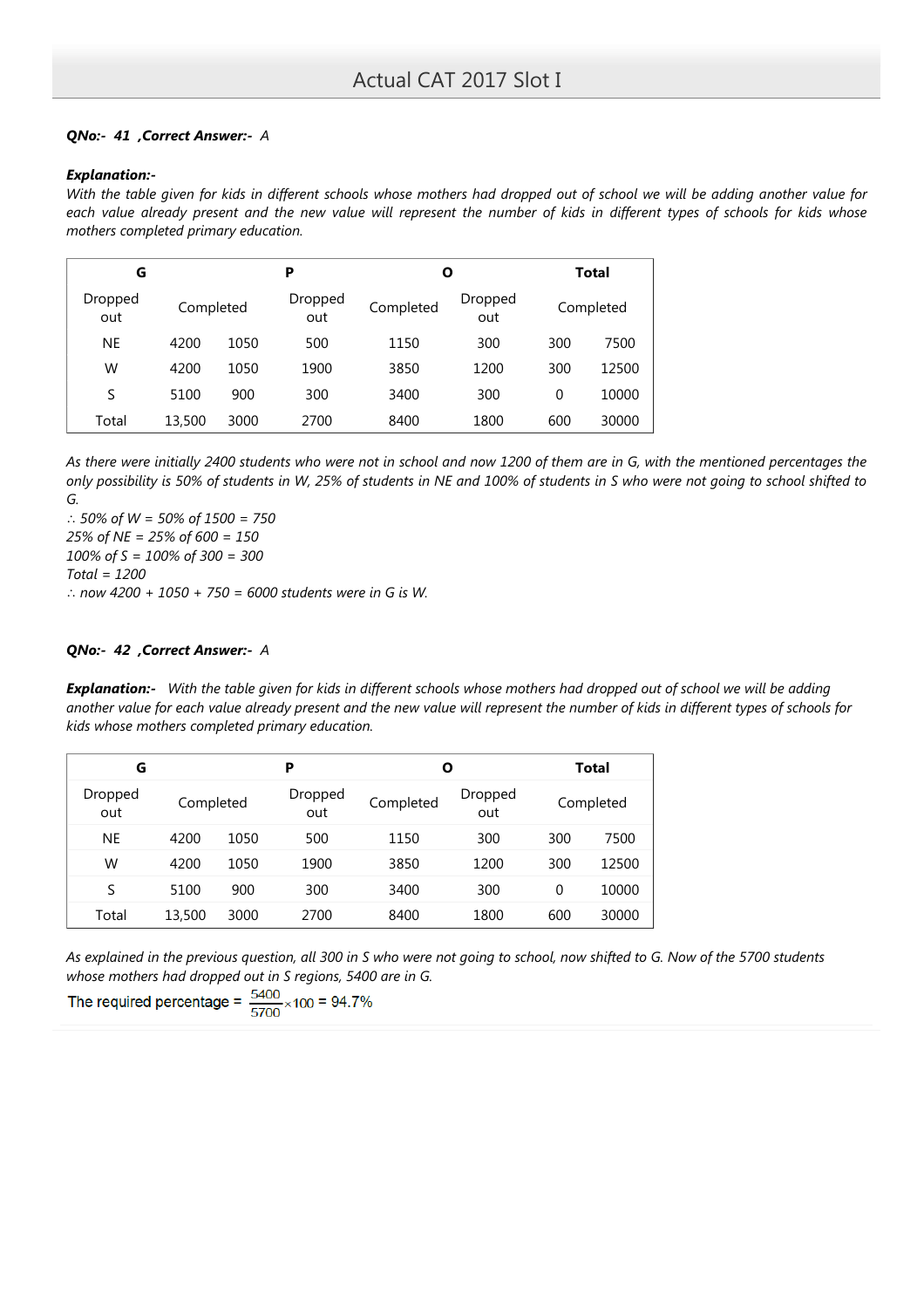# QNo:- 43 ,Correct Answer:- A

Explanation:- It is given that 200 candidates scored above 90th percentile overall in CET. Let the following Venn diagram represent the number of persons who scored above 80 percentile in CET in each of the three sections:



BIE will consider the candidates who are appearing for AET and are at or above 80th percentile in P. Hence, BIE will consider the candidates represented by d, e and g, which can be 104 or 80.

BIE will conduct a separate test for the other students who are at or above 80th percentile in P. Given that there are a total of 400 candidates at or above 80th percentile in P, and since there are 104 or 80 candidates at or above 80th percentile in P and are at or above 90th percentile overall, there must be 296 or 320 candidates at or above 80th percentile in P who scored less than 90th percentile overall.

The number of candidates sitting for separate test for BIE who were at or above 90th percentile in CET (a) is either 3 or 10.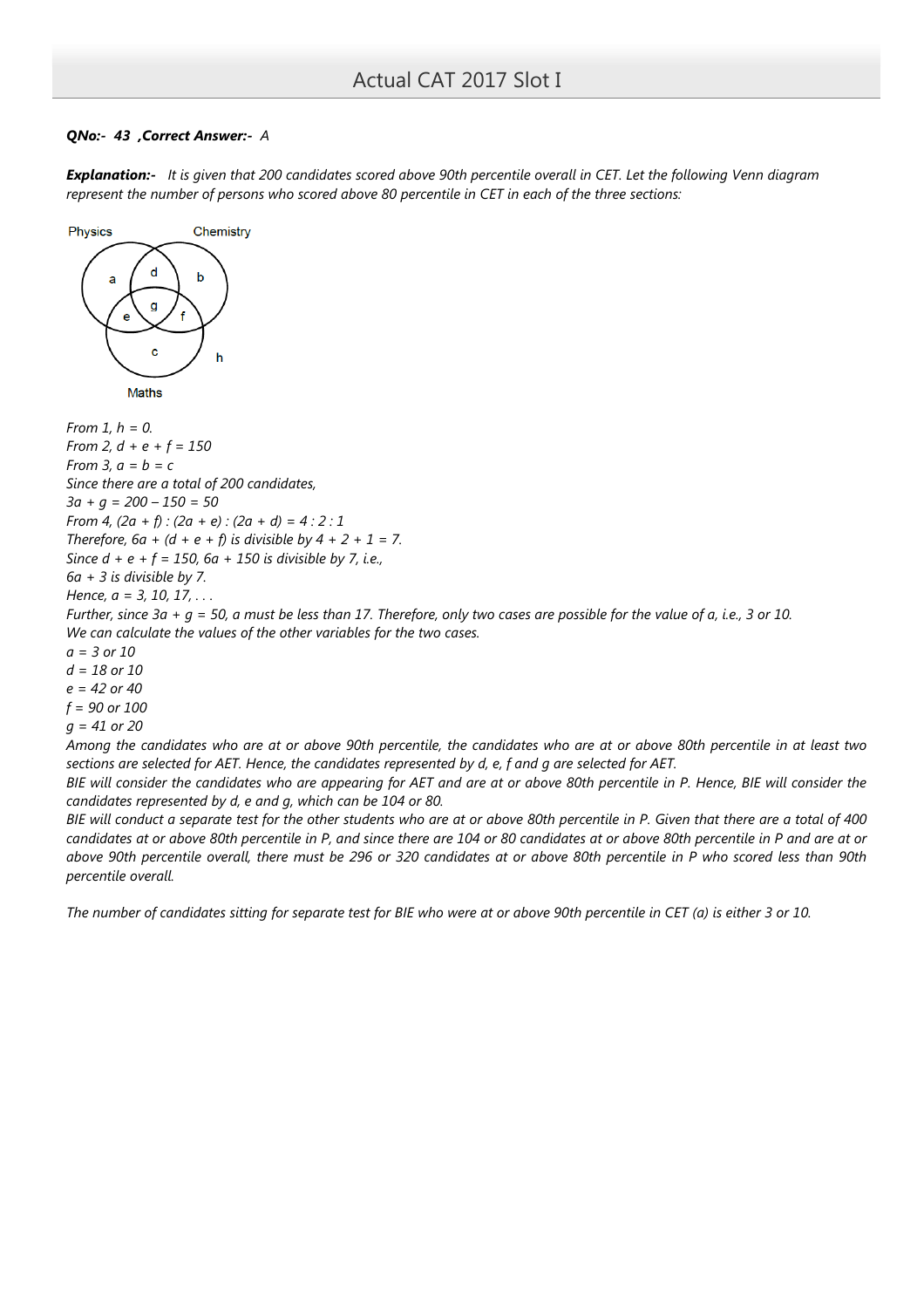## QNo:- 44 ,Correct Answer:- 60

Explanation:- It is given that 200 candidates scored above 90th percentile overall in CET. Let the following Venn diagram represent the number of persons who scored above 80 percentile in CET in each of the three sections:



BIE will consider the candidates who are appearing for AET and are at or above 80th percentile in P. Hence, BIE will consider the candidates represented by d, e and g, which can be 104 or 80.

BIE will conduct a separate test for the other students who are at or above 80th percentile in P. Given that there are a total of 400 candidates at or above 80th percentile in P, and since there are 104 or 80 candidates at or above 80th percentile in P and are at or above 90th percentile overall, there must be 296 or 320 candidates at or above 80th percentile in P who scored less than 90th percentile overall.

From the given condition, g is a multiple of 5. Hence,  $q = 20$ . The number of candidates at or above 90th percentile overall and at or above 80th percentile in both P and  $M = e + q = 60$ .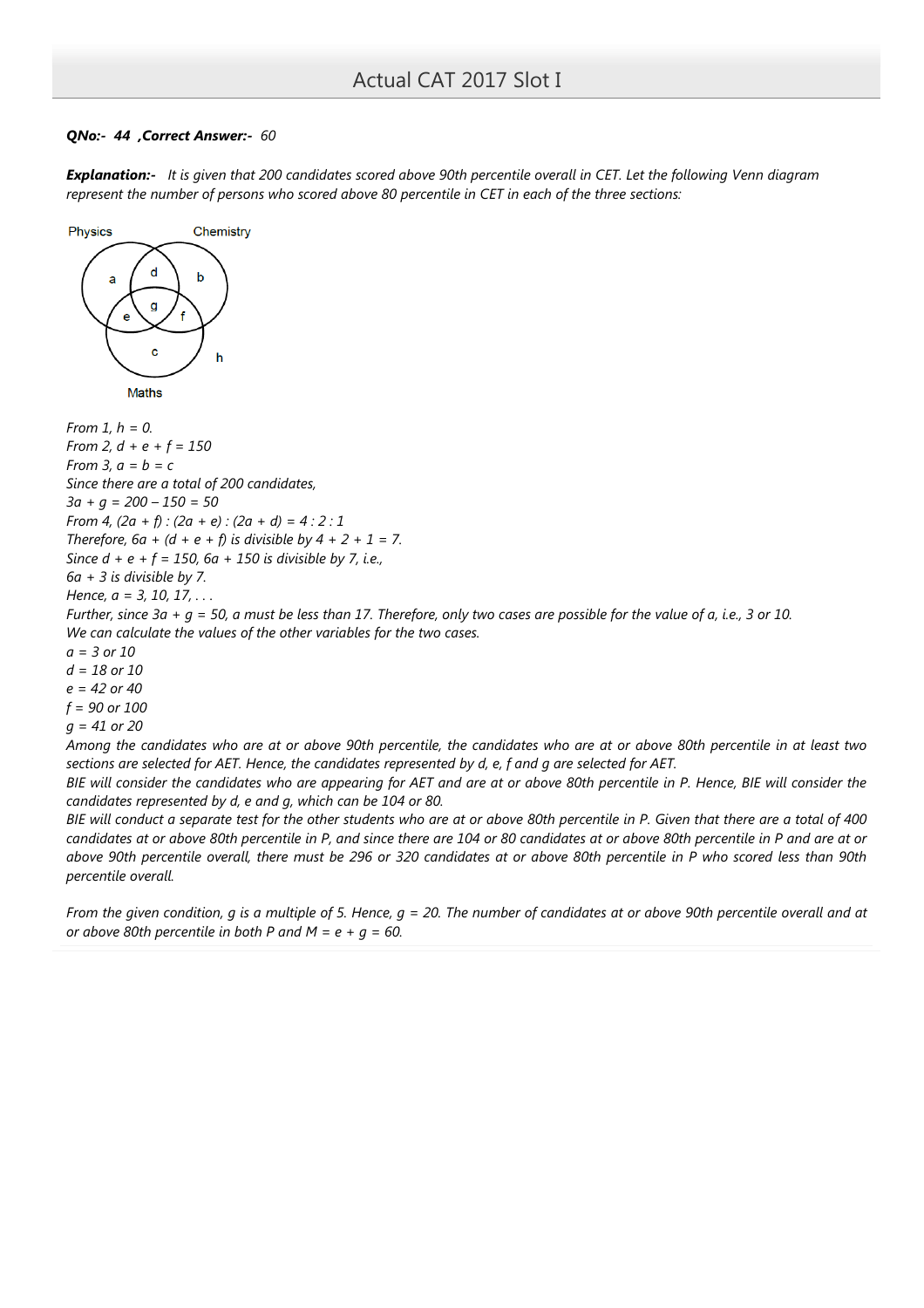# QNo:- 45 ,Correct Answer:- 170

Explanation:- It is given that 200 candidates scored above 90th percentile overall in CET. Let the following Venn diagram represent the number of persons who scored above 80 percentile in CET in each of the three sections:



BIE will consider the candidates who are appearing for AET and are at or above 80th percentile in P. Hence, BIE will consider the candidates represented by d, e and g, which can be 104 or 80.

BIE will conduct a separate test for the other students who are at or above 80th percentile in P. Given that there are a total of 400 candidates at or above 80th percentile in P, and since there are 104 or 80 candidates at or above 80th percentile in P and are at or above 90th percentile overall, there must be 296 or 320 candidates at or above 80th percentile in P who scored less than 90th percentile overall.

In this case,  $q = 20$ . Number of candidates shortlisted for AET =  $d + e + f + q = 10 + 40 + 100 + 20 = 170$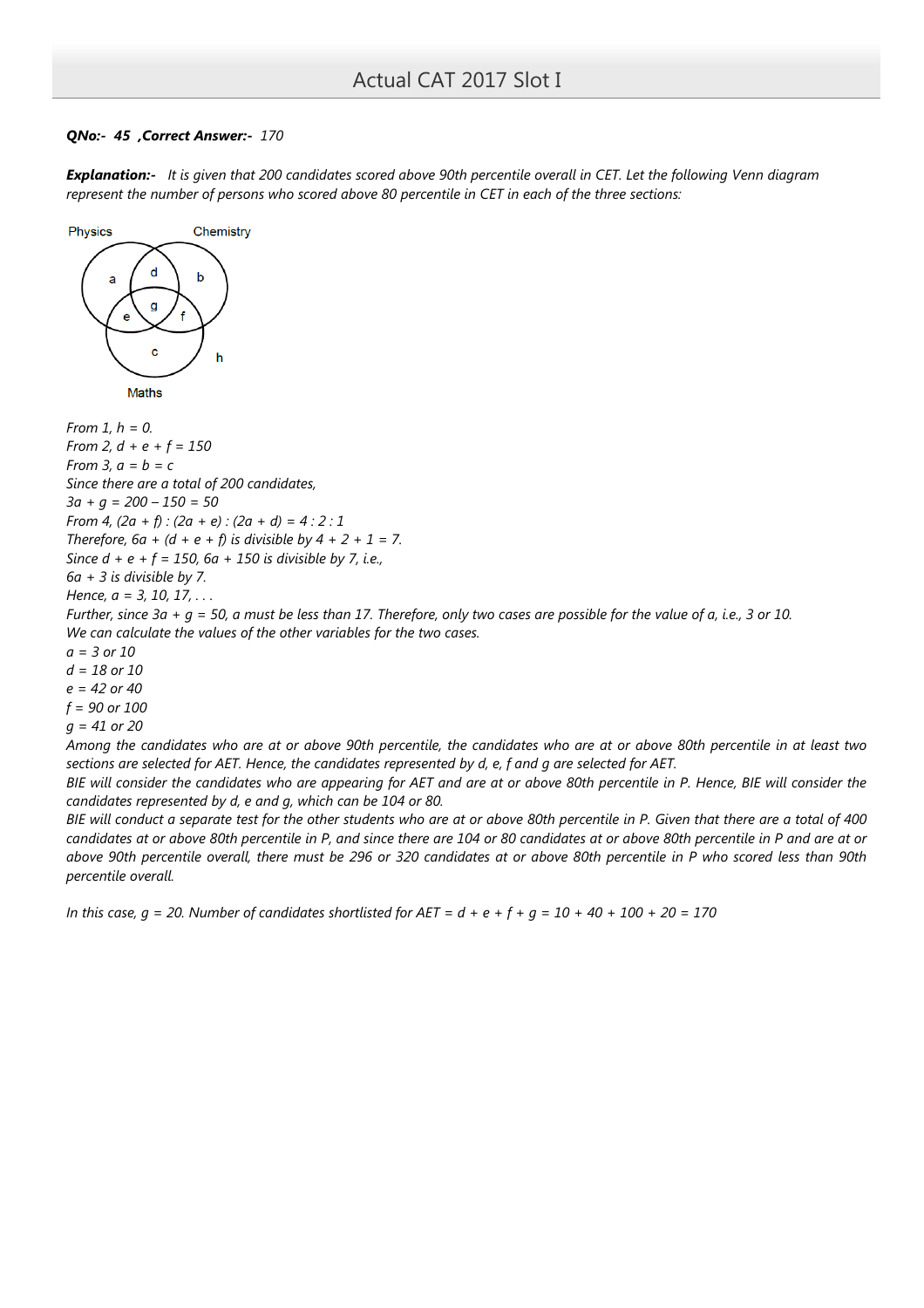## QNo:- 46 ,Correct Answer:- A

Explanation:- It is given that 200 candidates scored above 90th percentile overall in CET. Let the following Venn diagram represent the number of persons who scored above 80 percentile in CET in each of the three sections:



BIE will consider the candidates who are appearing for AET and are at or above 80th percentile in P. Hence, BIE will consider the candidates represented by d, e and g, which can be 104 or 80.

BIE will conduct a separate test for the other students who are at or above 80th percentile in P. Given that there are a total of 400 candidates at or above 80th percentile in P, and since there are 104 or 80 candidates at or above 80th percentile in P and are at or above 90th percentile overall, there must be 296 or 320 candidates at or above 80th percentile in P who scored less than 90th percentile overall.

From the given condition, the number of candidates at or above 90th percentile overall and at or above 80th percentile in P in CET  $= 104$ . The number of candidates who have to sit for separate test  $= 296 + 3 = 299$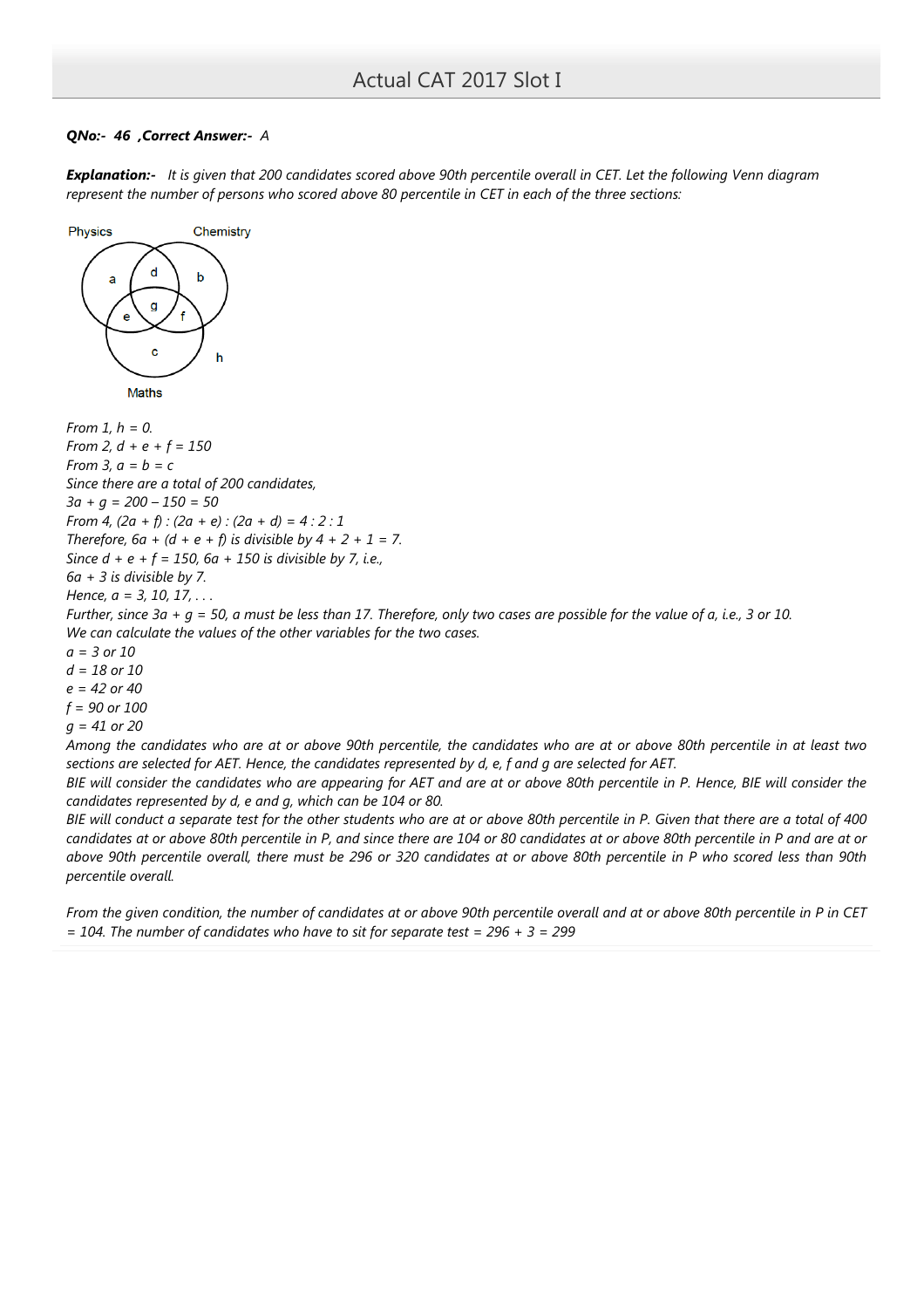## QNo:- 47 ,Correct Answer:- 1

| Scores         | S              | F              | C            |  |
|----------------|----------------|----------------|--------------|--|
| 0              |                |                |              |  |
| $\mathbf 1$    |                | 2              | 1            |  |
| $\overline{c}$ |                | $\mathbf 1$    | 3            |  |
| 3              | 3              | $\overline{2}$ | 4            |  |
| 4              | 3              | 1              | $\mathbf{1}$ |  |
| 5              | $\overline{c}$ | 3              |              |  |
| 6              | $\mathbf 1$    |                | 1            |  |
| 7              | 1              | 1              |              |  |
| Total          | 10             | 10             | 10           |  |

**Explanation:-** The given data can be represented in a table as follows.

A and C had a total score of 7, with identical scores in all these parameters. So it can only be 1, 2 and 4 or 3, 3 and 1. As Zooma has a score of 17, and all three countries in the happy category had the highest score in exactly one parameter, he can only have a 7 in F, 6 in S and 4 in C as a score of 7 in S and 6 in C would be the scores of the other two countries and he cannot have a 7, 7 and 5 as there is no country which scored a 5 in C.

Amda can have a distribution of 3, 3, 1 or 4, 2, 1. In either case the only possible score of F is 1 as no other parameter has a score of 1 for two countries.

#### QNo:- 48 ,Correct Answer:- 6

**Explanation:-** The given data can be represented in a table as follows.

| Scores         | S              | F  | C  |
|----------------|----------------|----|----|
| 0              |                |    |    |
| 1              |                | 2  | 1  |
| $\overline{2}$ |                | 1  | 3  |
| 3              | 3              | 2  | 4  |
| 4              | 3              | 1  | 1  |
| 5              | $\overline{2}$ | 3  |    |
| 6              | 1              |    | 1  |
| 7              | 1              | 1  |    |
| Total          | 10             | 10 | 10 |

A and C had a total score of 7, with identical scores in all these parameters. So it can only be 1, 2 and 4 or 3, 3 and 1. As Zooma has a score of 17, and all three countries in the happy category had the highest score in exactly one parameter, he can only have a 7 in F, 6 in S and 4 in C as a score of 7 in S and 6 in C would be the scores of the other two countries and he cannot have a 7, 7 and 5 as there is no country which scored a 5 in C.

As explained before Zooma's score in C has to be 6.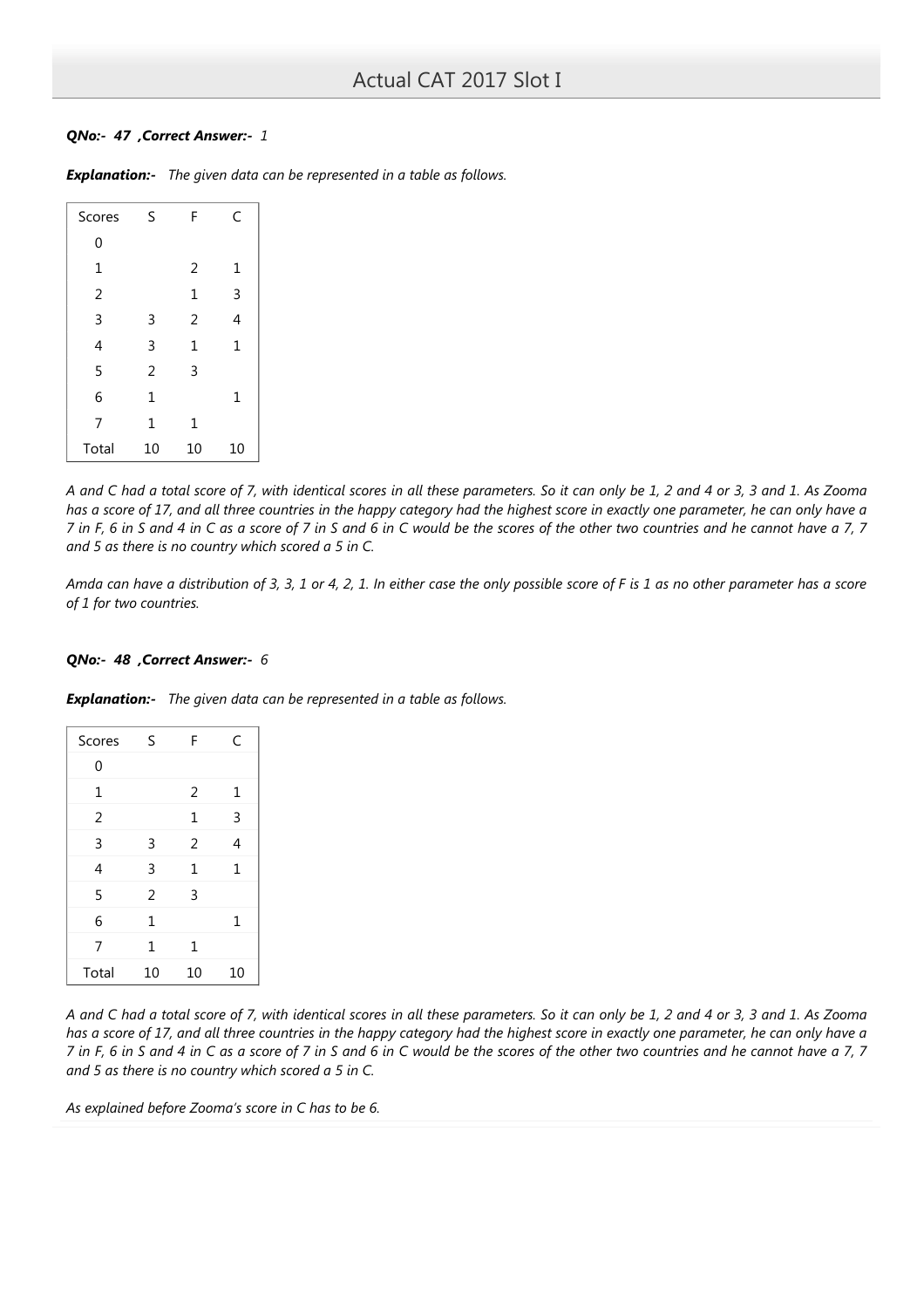## QNo:- 49 ,Correct Answer:- B

| Scores         | S              | F              | C           |  |
|----------------|----------------|----------------|-------------|--|
| 0              |                |                |             |  |
| 1              |                | 2              | 1           |  |
| $\overline{c}$ |                | $\mathbf{1}$   | 3           |  |
| 3              | 3              | $\overline{2}$ | 4           |  |
| 4              | 3              | 1              | $\mathbf 1$ |  |
| 5              | $\overline{2}$ | 3              |             |  |
| 6              | $\mathbf 1$    |                | 1           |  |
| 7              | 1              | 1              |             |  |
| Total          | 10             | 10             | 10          |  |

**Explanation:-** The given data can be represented in a table as follows.

A and C had a total score of 7, with identical scores in all these parameters. So it can only be 1, 2 and 4 or 3, 3 and 1. As Zooma has a score of 17, and all three countries in the happy category had the highest score in exactly one parameter, he can only have a 7 in F, 6 in S and 4 in C as a score of 7 in S and 6 in C would be the scores of the other two countries and he cannot have a 7, 7 and 5 as there is no country which scored a 5 in C.

In the table given, among the highest scores, a score of 7 in F, 6 in S and 4 in S were the score of Zoom. The best possible scores remaining for Benga and Dalma would be

| Benga   | Dalma   |
|---------|---------|
| $S - 5$ | $S - 7$ |
| $C - 6$ | $C - 3$ |
| F – 5   | $F - 5$ |
| 16      | 15      |
|         |         |

As it is given that both had the some total score it can only be 15 for both , i.e. Benga's score in S or F was one less than the maximum possible.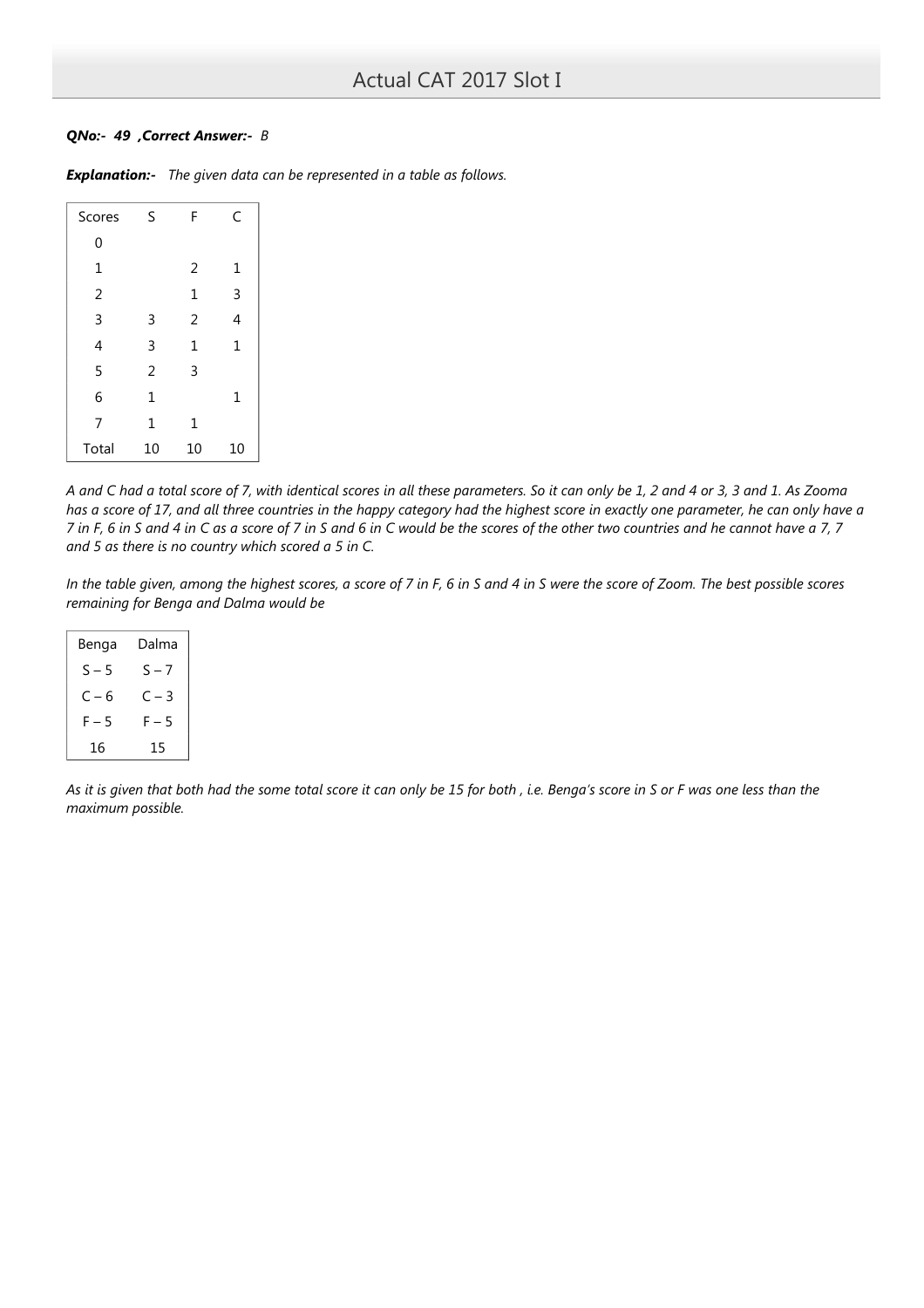## QNo:- 50 ,Correct Answer:- B

|  |  | <b>Explanation:-</b> The given data can be represented in a table as follows. |  |
|--|--|-------------------------------------------------------------------------------|--|
|--|--|-------------------------------------------------------------------------------|--|

| Scores         | S              | F              | C            |
|----------------|----------------|----------------|--------------|
| 0              |                |                |              |
| 1              |                | 2              | 1            |
| $\overline{2}$ |                | 1              | 3            |
| 3              | 3              | $\overline{2}$ | 4            |
| 4              | 3              | $\mathbf{1}$   | 1            |
| 5              | $\overline{2}$ | 3              |              |
| 6              | 1              |                | $\mathbf{1}$ |
| 7              | $\mathbf 1$    | 1              |              |
| Total          | 10             | 10             | 10           |

A and C had a total score of 7, with identical scores in all these parameters. So it can only be 1, 2 and 4 or 3, 3 and 1. As Zooma has a score of 17, and all three countries in the happy category had the highest score in exactly one parameter, he can only have a 7 in F, 6 in S and 4 in C as a score of 7 in S and 6 in C would be the scores of the other two countries and he cannot have a 7, 7 and 5 as there is no country which scored a 5 in C.

Considering the score of Zoom, Benga and Delma as 17, 16 and 15, we get

|       | S | ⊢ | ⊆ | Total |
|-------|---|---|---|-------|
| Zoom  | 6 |   | 4 | 17    |
| Benga | 5 | 5 | 6 | 16    |
| Delma |   | ۳ | ર | 15    |

If Benga score 16 and Dalma score 15 (as illustrated in the previous solution) the maximum possible values remaining are

| Score | ς | F | П |
|-------|---|---|---|
| ξ     | ₹ | 2 | ړ |
| 4     | ₹ |   | П |
| 5     |   |   |   |

## QNo:- 51 ,Correct Answer:- B

#### Explanation:-

Given that there are 10 SE and 11 RE. In the first month, since T1 has one more SE than T2, who in turn has one more SE than T3, … till T5, the number of SEs in T1, T2, T3, T4 and T5 must be 4, 3, 2, 1 and 0.

Also, the team that is assigned the challenging project has one more employee than the rest. Hence, the team that is assigned the challenging project will have 5 employees, while the other teams will have 4 employees. Since T1 is assigned the Challenging project in the first month, T1 will have 5 employees, and the other teams will have 4 employees each.

The following table provides the composition of the teams in the first month:

| SE | RF | Total |
|----|----|-------|
|    |    | 5     |
| 2  |    |       |
|    |    |       |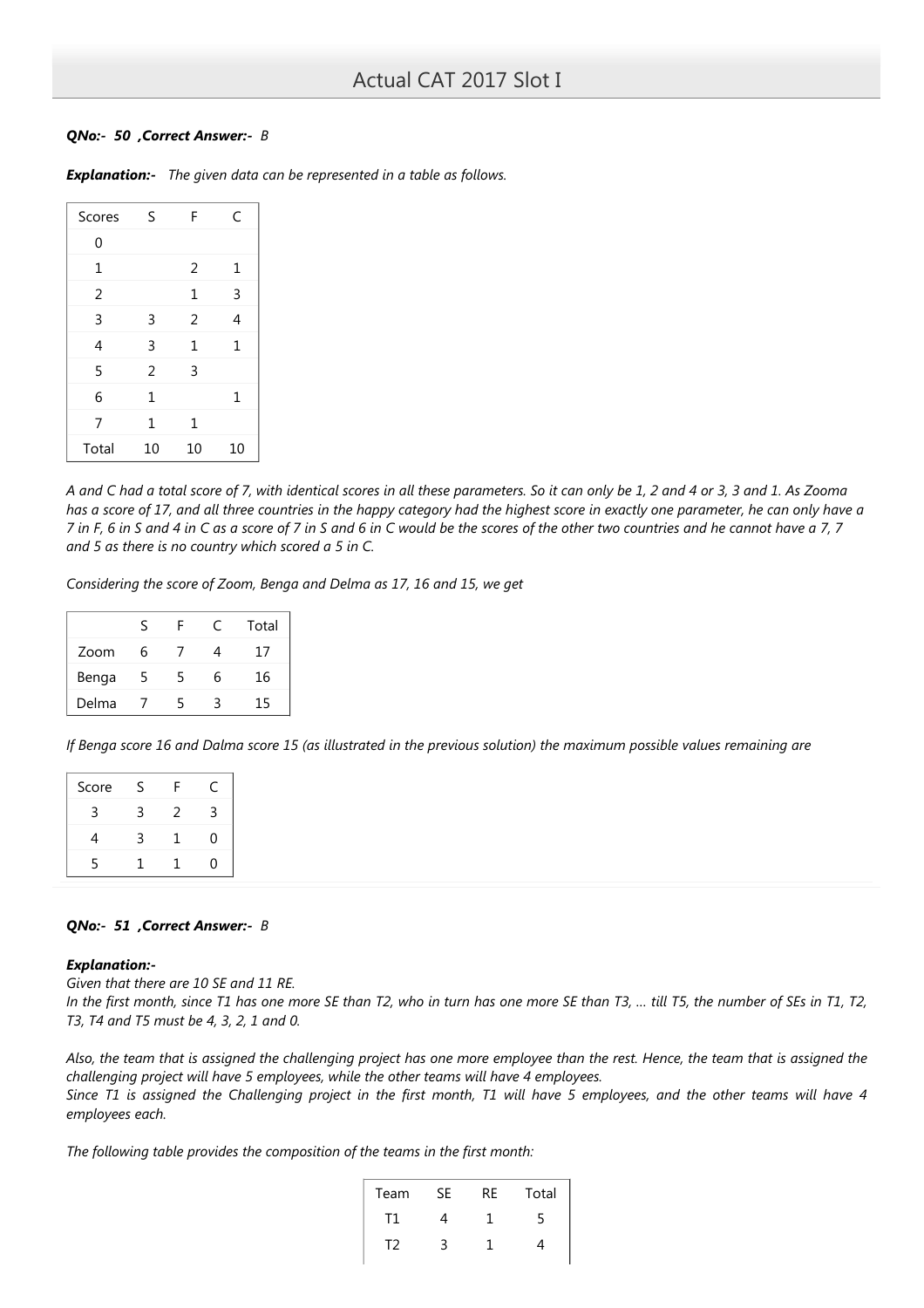|                |   |   | Actual CAT 2017 Slot I |
|----------------|---|---|------------------------|
| T <sub>3</sub> | 2 |   | $\Delta$               |
| T <sub>4</sub> |   | ₹ | 4                      |
| ᅚ              |   |   |                        |

In the second month, T2 will be allotted the challenging project.

From a, two SEs will be transferred from T1 to T2. One RE is transferred from T2 to T1.

From b, one SE will be transferred from T1 to T5, one RE will be transferred from T5 to T1. Similar transfers will happen between T2 and T4.

The following table provides the number of employees in each team in the second month:

| Team           | SE | RE | Total |
|----------------|----|----|-------|
| T1             | 1  | 3  | 4     |
| T <sub>2</sub> | 4  | 1  | 5     |
| T <sub>3</sub> | 2  | 2  | 4     |
| T <sub>4</sub> | 2  | 2  | 4     |
| T <sub>5</sub> | 1  | ξ  |       |

In the third month, T3 will be allotted the challenging project.

From a, two SEs will be transferred from T2 to T3. One RE is transferred from T3 to T2. From b, one SE will be transferred from T1 to T5, one RE will be transferred from T5 to T1. Also, one SE will be transferred from T2 to T4 and one RE will be transferred from T4 to T2. The following table provides the number of employees in each team in the third month:

| Team           | <b>SE</b> | <b>RE</b> | Total |
|----------------|-----------|-----------|-------|
| T1             | 0         | 4         | 4     |
| T <sub>2</sub> | 1         | 3         | 4     |
| T <sub>3</sub> | 4         | 1         | 5     |
| T <sub>4</sub> | 3         | 1         | 4     |
| T5             | 2         | 2         | 4     |

In the fourth month, T4 will be allotted the challenging project. From a, two SEs will be transferred from T3 to T4. One RE is transferred from T4 to T3.

| Team           | <b>SE</b> | RE | Total |
|----------------|-----------|----|-------|
| T1             | 0         | 4  | 4     |
| T <sub>2</sub> | 1         | 3  | 4     |
| T <sub>3</sub> | 2         | 2  | 4     |
| T <sub>4</sub> | 5         | 0  | 5     |
| T5             | 2         | 2  |       |

From b, one SE must be transferred from T1 to T5. However, since there are no SEs in T1, this will not happen. Also, one SE must be transferred from T2 to T4 and one RE must be transferred from T4 to T2. However, there are no REs in T4. Hence, this transfer will not happen.

The following table provides the number of employees in each team in the fourth month:

In the fifth month, T5 will be allotted the challenging project.

From a, two SEs will be transferred from T4 to T5. One RE is transferred from T5 to T4.

From b, one SE must be transferred from T1 to T5. However, since there are no SEs in T1, this will not happen.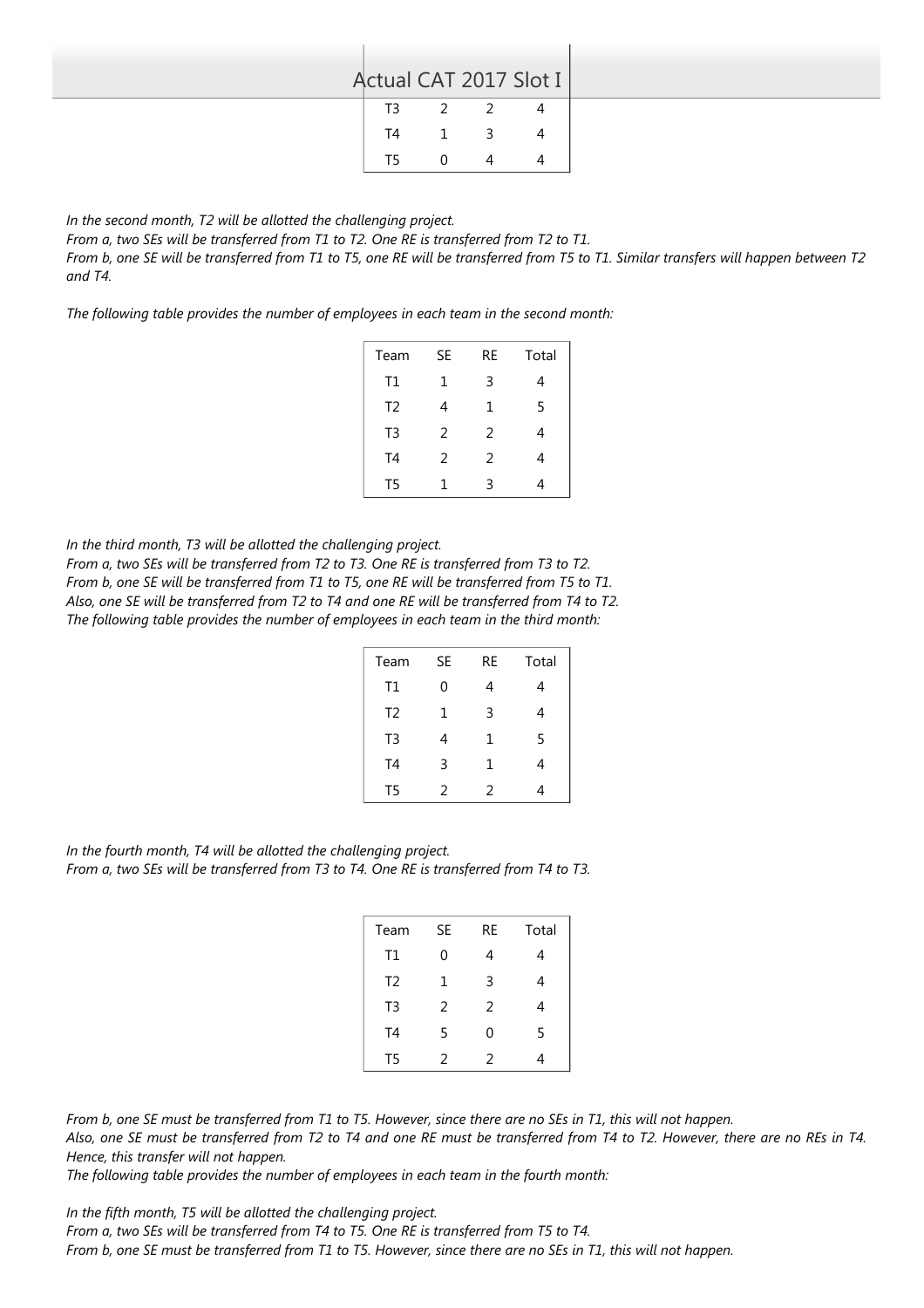Also, one SE will be transferred from T2 to T4 and one RE will be transferred from T4 to T2. The following table provides the number of employees in each team in the fifth month:

| Team           | SE | RE | Total |
|----------------|----|----|-------|
| T1             | 0  | 4  | 4     |
| T <sub>2</sub> | 0  | 4  | 4     |
| T <sub>3</sub> | 2  | 2  | 4     |
| T <sub>4</sub> | 4  | 0  | 4     |
| T5             | 4  | 1  | 5     |

The composition of T2 did not change once between the third and the fourth months. The composition of T4 changed between any two successive months. Hence, the answer is  $(1, 0)$ .

## QNo:- 52 ,Correct Answer:- A

## Explanation:-

Given that there are 10 SE and 11 RE.

In the first month, since T1 has one more SE than T2, who in turn has one more SE than T3, … till T5, the number of SEs in T1, T2, T3, T4 and T5 must be 4, 3, 2, 1 and 0.

Also, the team that is assigned the challenging project has one more employee than the rest. Hence, the team that is assigned the challenging project will have 5 employees, while the other teams will have 4 employees.

Since T1 is assigned the Challenging project in the first month, T1 will have 5 employees, and the other teams will have 4 employees each.

The following table provides the composition of the teams in the first month:

| Team           | SE | RE | Total |
|----------------|----|----|-------|
| T1             | 4  | 1  | 5     |
| T <sub>2</sub> | 3  | 1  | 4     |
| T <sub>3</sub> | 2  | 2  | 4     |
| T <sub>4</sub> | 1  | 3  | 4     |
| T5             | ი  |    |       |

In the second month, T2 will be allotted the challenging project.

From a, two SEs will be transferred from T1 to T2. One RE is transferred from T2 to T1.

From b, one SE will be transferred from T1 to T5, one RE will be transferred from T5 to T1. Similar transfers will happen between T2 and T4.

The following table provides the number of employees in each team in the second month:

| Team           | <b>SE</b> | RE | Total |
|----------------|-----------|----|-------|
| T1             | 1         | 3  |       |
| T <sub>2</sub> | 4         | 1  | 5     |
| T <sub>3</sub> | 2         | 2  | 4     |
| T <sub>4</sub> | 2         | 2  |       |
| T5             | 1         | ς  |       |

In the third month, T3 will be allotted the challenging project. From a, two SEs will be transferred from T2 to T3. One RE is transferred from T3 to T2.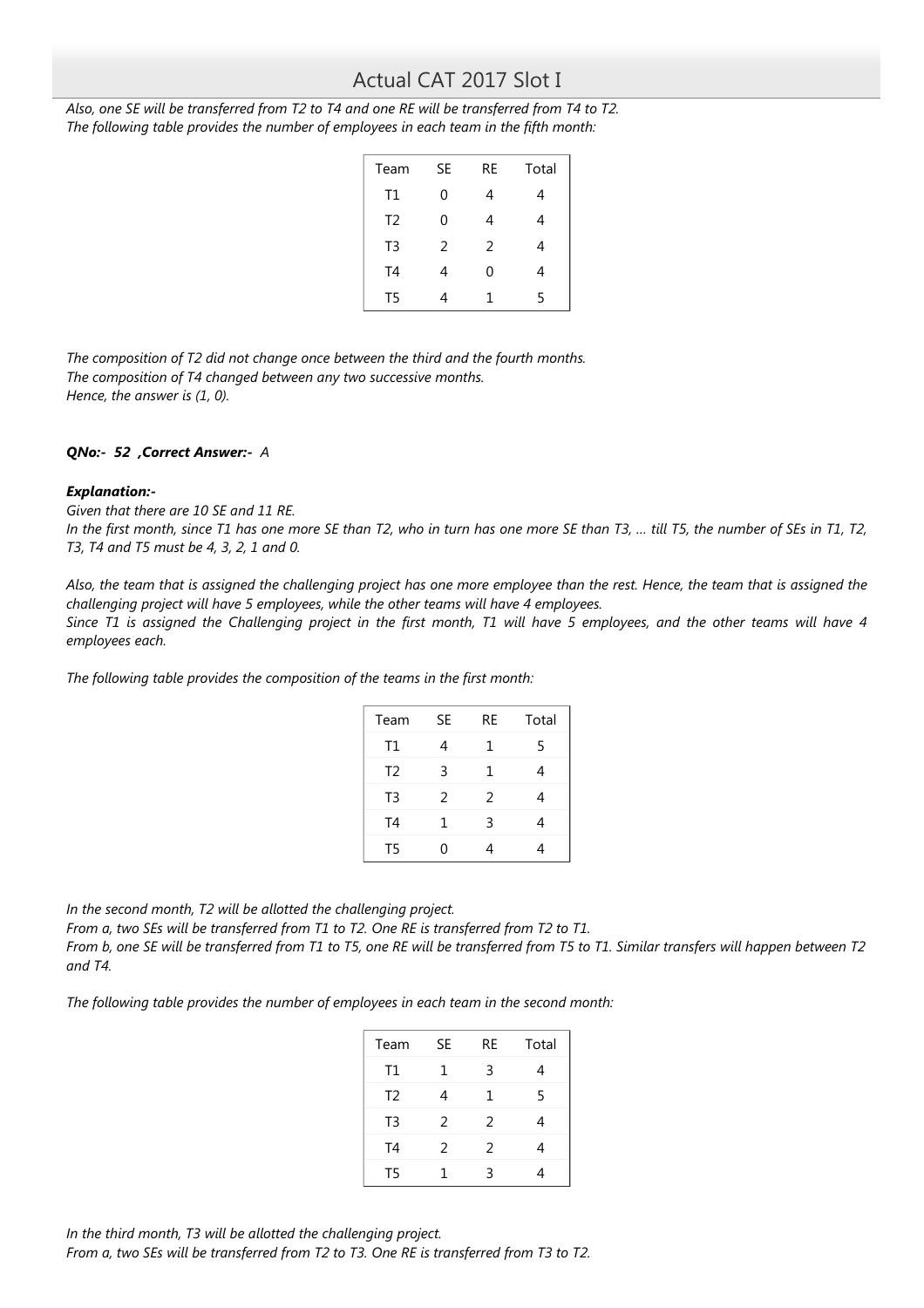From b, one SE will be transferred from T1 to T5, one RE will be transferred from T5 to T1. Also, one SE will be transferred from T2 to T4 and one RE will be transferred from T4 to T2. The following table provides the number of employees in each team in the third month:

| Team           | <b>SE</b> | <b>RE</b> | Total |
|----------------|-----------|-----------|-------|
| T1             | N         | 4         | 4     |
| T <sub>2</sub> | 1         | 3         | 4     |
| T <sub>3</sub> | 4         | 1         | 5     |
| T <sub>4</sub> | 3         | 1         |       |
| T5             | 2         | 2         |       |

In the fourth month, T4 will be allotted the challenging project. From a, two SEs will be transferred from T3 to T4. One RE is transferred from T4 to T3.

| Team           | SE | RE            | Total |
|----------------|----|---------------|-------|
| T1             | N  |               | 4     |
| T <sub>2</sub> | 1  | 3             | 4     |
| T <sub>3</sub> | 2  | 2             |       |
| T <sub>4</sub> | 5  | O             | 5     |
| T <sub>5</sub> | 2  | $\mathcal{P}$ |       |

From b, one SE must be transferred from T1 to T5. However, since there are no SEs in T1, this will not happen.

Also, one SE must be transferred from T2 to T4 and one RE must be transferred from T4 to T2. However, there are no REs in T4. Hence, this transfer will not happen.

The following table provides the number of employees in each team in the fourth month:

In the fifth month, T5 will be allotted the challenging project.

From a, two SEs will be transferred from T4 to T5. One RE is transferred from T5 to T4.

From b, one SE must be transferred from T1 to T5. However, since there are no SEs in T1, this will not happen.

Also, one SE will be transferred from T2 to T4 and one RE will be transferred from T4 to T2.

The following table provides the number of employees in each team in the fifth month:

| Team           | SE            | RE            | Total |
|----------------|---------------|---------------|-------|
| T1             | 0             | 4             | 4     |
| T <sub>2</sub> | 0             | 4             | 4     |
| T <sub>3</sub> | $\mathcal{P}$ | $\mathcal{P}$ | 4     |
| T <sub>4</sub> | 4             | O             | 4     |
| T5             | Δ             | 1             | 5     |

Number of SE in T1 in third month =  $0$ Number of SE in T5 in third month  $= 2$ . Hence, the answer is (0, 2)

#### QNo:- 53 ,Correct Answer:- B

#### Explanation:-

Given that there are 10 SE and 11 RE.

In the first month, since T1 has one more SE than T2, who in turn has one more SE than T3, … till T5, the number of SEs in T1, T2, T3, T4 and T5 must be 4, 3, 2, 1 and 0.

Also, the team that is assigned the challenging project has one more employee than the rest. Hence, the team that is assigned the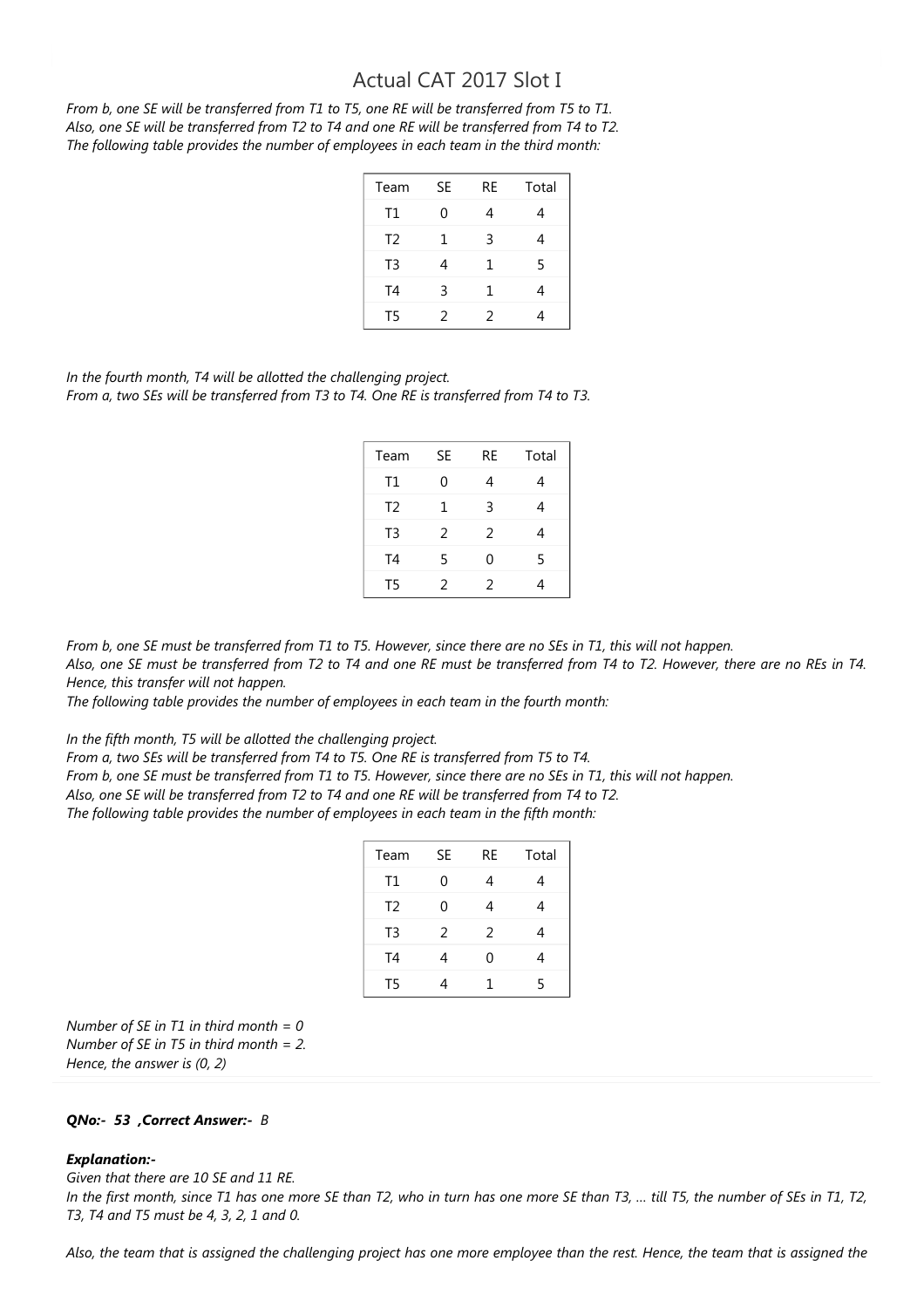challenging project will have 5 employees, while the other teams will have 4 employees. Since T1 is assigned the Challenging project in the first month, T1 will have 5 employees, and the other teams will have 4 employees each.

The following table provides the composition of the teams in the first month:

| Team           | SE | RE | Total |
|----------------|----|----|-------|
| T1             | 4  | 1  | 5     |
| T <sub>2</sub> | 3  | 1  | 4     |
| T3             | 2  | 2  | 4     |
| T <sub>4</sub> | 1  | 3  | 4     |
| T <sub>5</sub> | N  | 4  | 4     |

In the second month, T2 will be allotted the challenging project.

From a, two SEs will be transferred from T1 to T2. One RE is transferred from T2 to T1.

From b, one SE will be transferred from T1 to T5, one RE will be transferred from T5 to T1. Similar transfers will happen between T2 and T4.

The following table provides the number of employees in each team in the second month:

| Team           | <b>SE</b> | RE | Total |
|----------------|-----------|----|-------|
| T1             | 1         | 3  | 4     |
| T <sub>2</sub> | 4         | 1  | 5     |
| T <sub>3</sub> | 2         | 2  | 4     |
| T <sub>4</sub> | 2         | 2  | 4     |
| T5             | 1         | 3  | 4     |

In the third month, T3 will be allotted the challenging project.

From a, two SEs will be transferred from T2 to T3. One RE is transferred from T3 to T2. From b, one SE will be transferred from T1 to T5, one RE will be transferred from T5 to T1. Also, one SE will be transferred from T2 to T4 and one RE will be transferred from T4 to T2. The following table provides the number of employees in each team in the third month:

| Team           | SE | <b>RE</b>    | Total |
|----------------|----|--------------|-------|
| T1             | 0  | 4            | 4     |
| T <sub>2</sub> | 1  | 3            | 4     |
| T <sub>3</sub> | 4  | $\mathbf{1}$ | 5     |
| T <sub>4</sub> | 3  | 1            | 4     |
| T5             | 2  | 2            |       |
|                |    |              |       |

In the fourth month, T4 will be allotted the challenging project. From a, two SEs will be transferred from T3 to T4. One RE is transferred from T4 to T3.

| Team           | <b>SE</b>     | RE | Total |
|----------------|---------------|----|-------|
| T1             | 0             | 4  | 4     |
| T <sub>2</sub> | 1             | 3  | 4     |
| T <sub>3</sub> | 2             | 2  | 4     |
| T <sub>4</sub> | 5             | N  | 5     |
| T <sub>5</sub> | $\mathfrak z$ | 2  |       |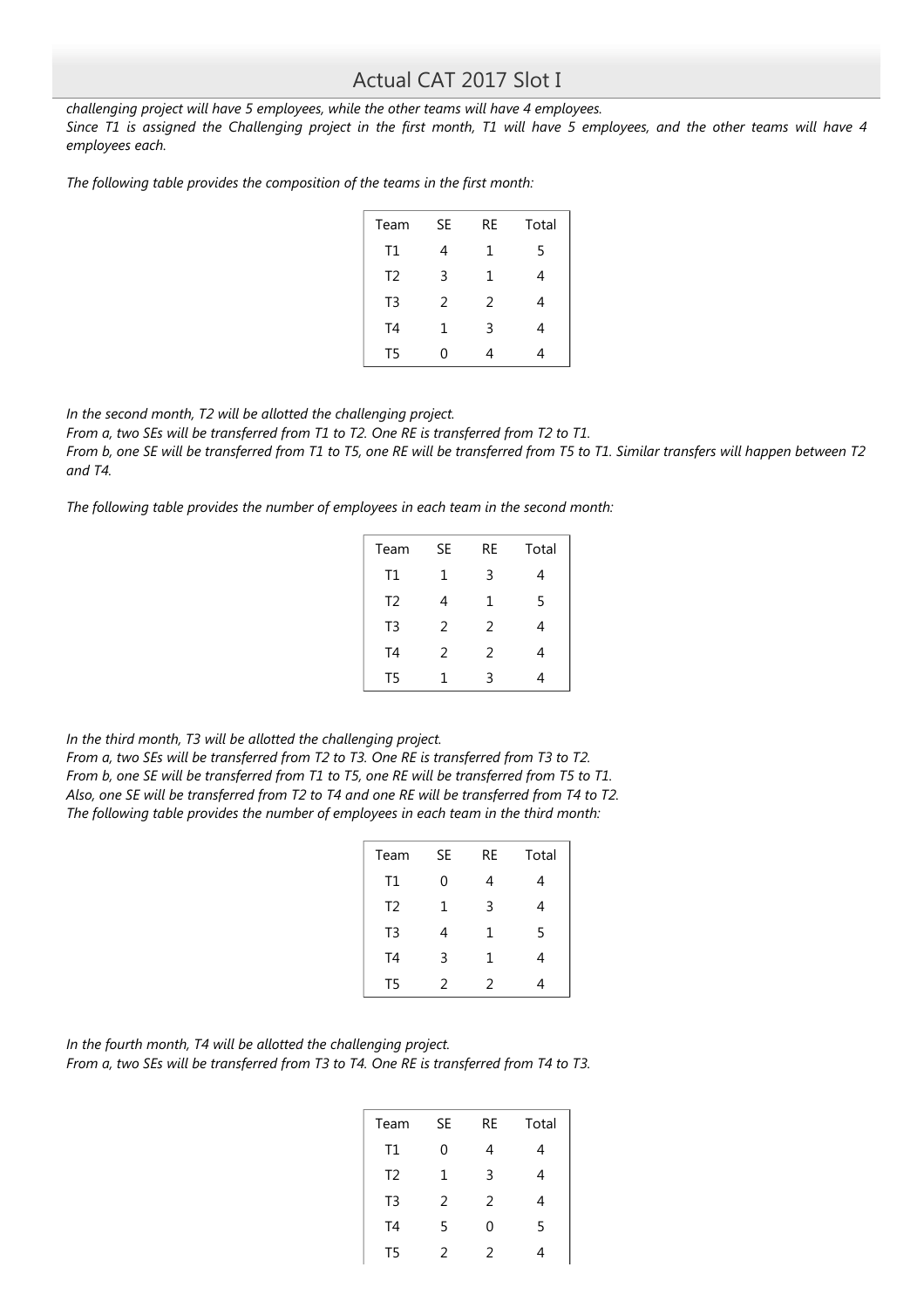# Actual CAT 2017 Slot I From b, one SE must be transferred from T1 to T5. However, since there are no SEs in T1, this will not happen.

Also, one SE must be transferred from T2 to T4 and one RE must be transferred from T4 to T2. However, there are no REs in T4. Hence, this transfer will not happen.

The following table provides the number of employees in each team in the fourth month:

In the fifth month, T5 will be allotted the challenging project.

From a, two SEs will be transferred from T4 to T5. One RE is transferred from T5 to T4.

From b, one SE must be transferred from T1 to T5. However, since there are no SEs in T1, this will not happen.

Also, one SE will be transferred from T2 to T4 and one RE will be transferred from T4 to T2.

The following table provides the number of employees in each team in the fifth month:

| Team           | <b>SE</b> | RE | Total |
|----------------|-----------|----|-------|
| T1             | 0         | 4  | 4     |
| T <sub>2</sub> | 0         | 4  | 4     |
| T <sub>3</sub> | 2         | 2  | 4     |
| T <sub>4</sub> | 4         | 0  | 4     |
| T <sub>5</sub> | 4         | 1  | 5     |

Given that challenging projects has 200 credits and standard projects have 100 credits.

In each type of project, the credits are equally shared by the employees in the team.

Hence, for a challenging project an employee earns 200/5 = 40 credits

For a standard project, an employee earns 100/4 = 25 credits.

For the five months, an employee can work in five challenging projects OR four challenging projects and one standard project OR three challenging projects and two standard projects OR two challenging projects and three challenging projects OR one challenging project and four standard projects OR five standard projects.

In each case, an employee will earn 200 or 185 or 170 or 155 or 140 or 125 credits.

Hence, it is not possible for an employee to earn 150 credits.

## QNo:- 54 , Correct Answer:- D

## Explanation:-

Given that there are 10 SE and 11 RE.

In the first month, since T1 has one more SE than T2, who in turn has one more SE than T3, … till T5, the number of SEs in T1, T2, T3, T4 and T5 must be 4, 3, 2, 1 and 0.

Also, the team that is assigned the challenging project has one more employee than the rest. Hence, the team that is assigned the challenging project will have 5 employees, while the other teams will have 4 employees.

Since T1 is assigned the Challenging project in the first month, T1 will have 5 employees, and the other teams will have 4 employees each.

The following table provides the composition of the teams in the first month:

| Team           | <b>SE</b> | RE | Total |
|----------------|-----------|----|-------|
| T1             | 4         | 1  | 5     |
| T <sub>2</sub> | 3         | 1  |       |
| T <sub>3</sub> | 2         | 2  |       |
| T <sub>4</sub> | 1         | 3  | 4     |
| T5             | O         |    |       |

In the second month, T2 will be allotted the challenging project.

From a, two SEs will be transferred from T1 to T2. One RE is transferred from T2 to T1.

From b, one SE will be transferred from T1 to T5, one RE will be transferred from T5 to T1. Similar transfers will happen between T2 and T4.

The following table provides the number of employees in each team in the second month: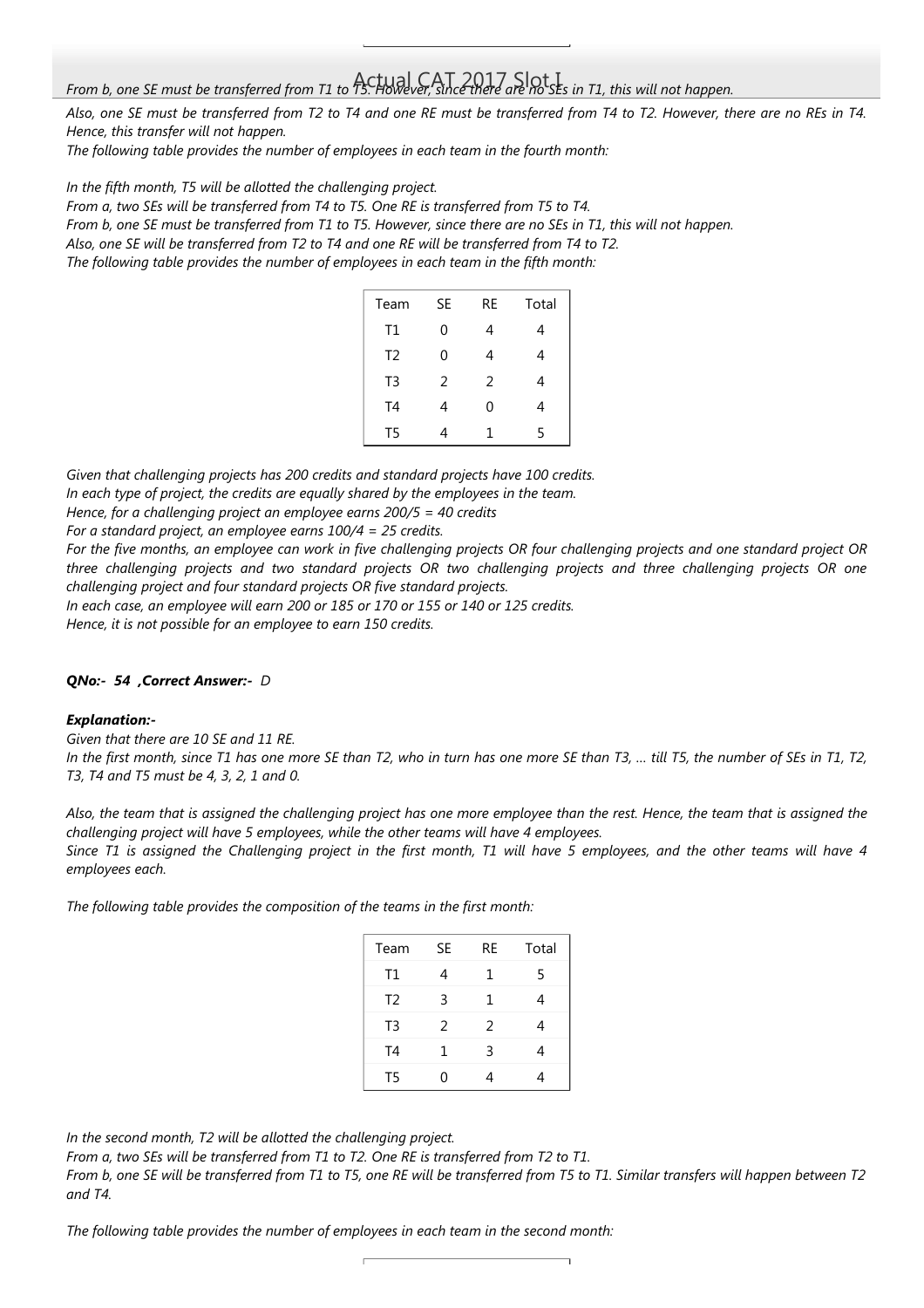|                |               |               | Actual CAT 2017 Slot I |
|----------------|---------------|---------------|------------------------|
| Team           | SE            | RE            | Total                  |
| T1             | 1             | 3             | 4                      |
| T <sub>2</sub> | 4             | 1             | 5                      |
| T <sub>3</sub> | $\mathcal{P}$ | $\mathcal{P}$ | 4                      |
| T <sub>4</sub> | 2             | 2             | 4                      |
| T5             | 1             | ς             |                        |

In the third month, T3 will be allotted the challenging project.

From a, two SEs will be transferred from T2 to T3. One RE is transferred from T3 to T2. From b, one SE will be transferred from T1 to T5, one RE will be transferred from T5 to T1. Also, one SE will be transferred from T2 to T4 and one RE will be transferred from T4 to T2. The following table provides the number of employees in each team in the third month:

| Team           | <b>SE</b>     | RE            | Total |
|----------------|---------------|---------------|-------|
| T1             | 0             | 4             | 4     |
| T <sub>2</sub> | 1             | 3             | 4     |
| T3             | 4             | 1             | 5     |
| T <sub>4</sub> | 3             | 1             | 4     |
| T5             | $\mathfrak z$ | $\mathcal{P}$ |       |

In the fourth month, T4 will be allotted the challenging project. From a, two SEs will be transferred from T3 to T4. One RE is transferred from T4 to T3.

| Team           | SE            | RE            | Total |
|----------------|---------------|---------------|-------|
| T1             | 0             | 4             | 4     |
| T <sub>2</sub> | $\mathbf{1}$  | 3             | 4     |
| T <sub>3</sub> | $\mathcal{P}$ | $\mathcal{P}$ | 4     |
| T <sub>4</sub> | 5             | O             | 5     |
| Τ5             | $\mathcal{P}$ | $\mathcal{P}$ |       |

From b, one SE must be transferred from T1 to T5. However, since there are no SEs in T1, this will not happen.

Also, one SE must be transferred from T2 to T4 and one RE must be transferred from T4 to T2. However, there are no REs in T4. Hence, this transfer will not happen.

The following table provides the number of employees in each team in the fourth month:

In the fifth month, T5 will be allotted the challenging project.

From a, two SEs will be transferred from T4 to T5. One RE is transferred from T5 to T4.

From b, one SE must be transferred from T1 to T5. However, since there are no SEs in T1, this will not happen.

Also, one SE will be transferred from T2 to T4 and one RE will be transferred from T4 to T2.

The following table provides the number of employees in each team in the fifth month:

| Team           | <b>SE</b>     | RE            | Total |
|----------------|---------------|---------------|-------|
| T1             | 0             | 4             | 4     |
| T <sub>2</sub> | 0             | 4             | 4     |
| T <sub>3</sub> | $\mathcal{P}$ | $\mathcal{P}$ | 4     |
| T <sub>4</sub> | 4             | N             | 4     |
| T5             |               | 1             | 5     |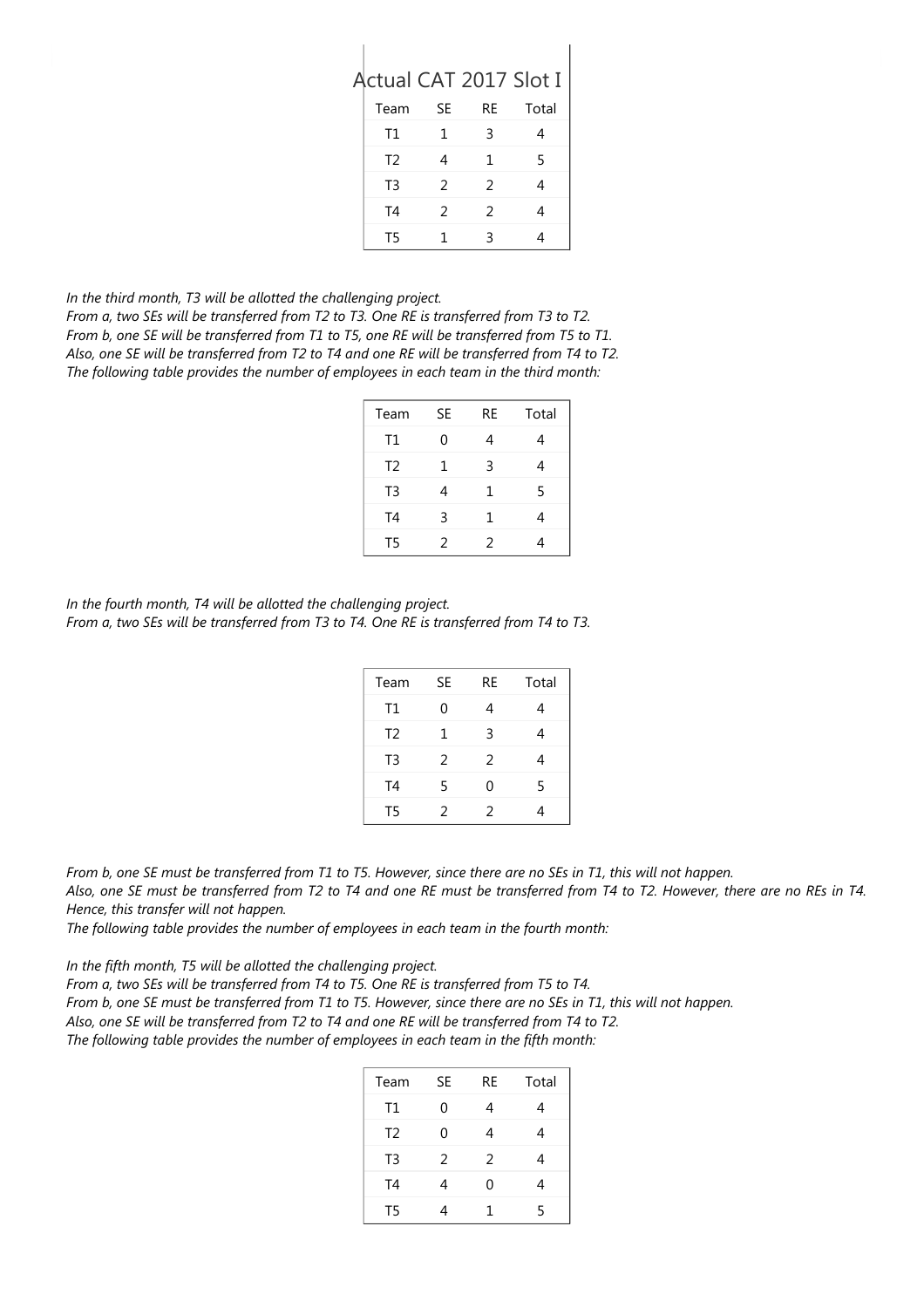Since Aneek secured 185 credits, he worked in four challenging projects and one standard project. Option A: Aneek could have worked in T1 in first month (in challenging project), T2 in second month (in challenging project), T3 in third month (in challenging project), T4 in fourth month (in challenging project) and fifth month (in standard project). Hence, this is possible.

Option B: Aneek could have worked in T1 in first month (in challenging project), T2 in second month (in challenging project), T4 in third month (in standard project), T4 in fourth month (in challenging project) and T5 in fifth month (in challenging project). Hence, this is possible.

Option C: Aneek could have worked in T2 in first month (in standard project), T2 in second month (in challenging project), T3 in third month (in challenging project), T4 in fourth month (in challenging project) and T5 in fifth month (in challenging project). Hence, this is possible.

Option D: Aneek could have worked in T1 in first month (in challenging project). He can work in T1 or T5 in the second month. In either case, he cannot work in T3 without working in T2 first. If we assume, he worked in T3 in the first month, he could not have worked in four teams in the five months. Similarly, we can rule out the other possibilities for this option. Hence, this is the answer.

## QNo:- 55 ,Correct Answer:- C

**Explanation:-** The heights of the platforms given is as below

| 6 | 1 | 2 | 4 | 3 |
|---|---|---|---|---|
| 9 | 5 | 3 | 2 | 8 |
| 7 | 8 | 4 | 6 | 5 |
| 3 | 9 | 5 | 1 | 2 |
| 1 | 7 | 6 | 3 | 9 |

The number of persons who can be reached by just one individual is circled

| <sup>6 9</sup><br>၁<br>1 | 5<br>8<br>9    | @<br>6<br>5<br>6 | $\frac{4}{2}$ 6<br>(3) | ம@இல |
|--------------------------|----------------|------------------|------------------------|------|
|                          |                |                  |                        |      |
|                          |                |                  |                        |      |
|                          | $\overline{7}$ |                  |                        |      |

A total of 7 persons can be reached by just one individual.

## QNo:- 56 ,Correct Answer:- D

**Explanation:-** The heights of the platforms given is as below

| 6 | 1 | 2 | 4 | 3 |
|---|---|---|---|---|
| 9 | 5 | 3 | 2 | 8 |
| 7 | 8 | 4 | 6 | 5 |
| 3 | 9 | 5 | 1 | 2 |
| 1 | 7 | հ | 3 | g |

For individual at a platform of height 1, they cannot be reached by anyone as condition (II) will be violated.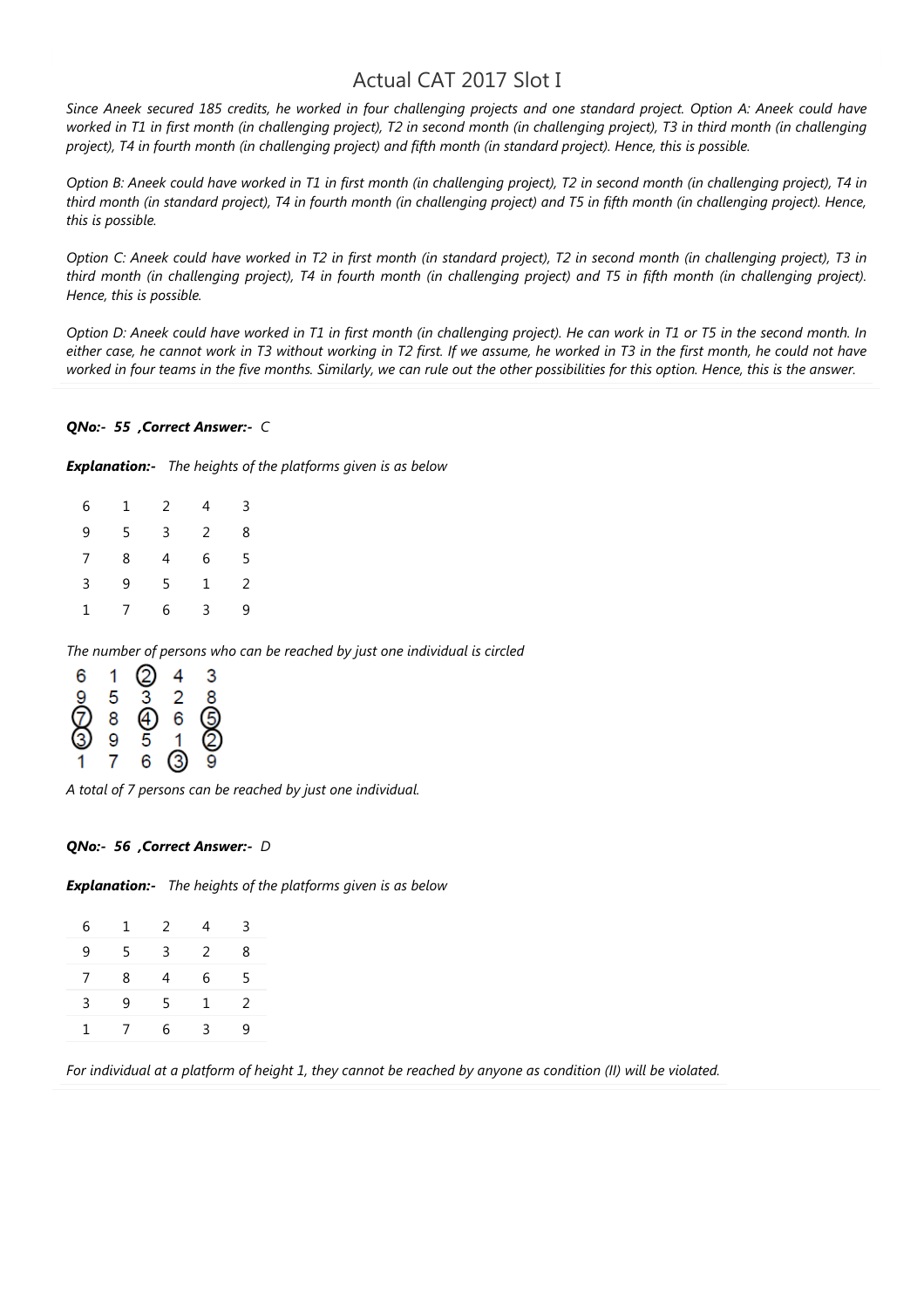# QNo:- 57 ,Correct Answer:- C

**Explanation:-** The heights of the platforms given is as below

| 6              | 1 | 2 | 4 | 3 |
|----------------|---|---|---|---|
| 9              | 5 | 3 | 2 | 8 |
| 7              | 8 | 4 | 6 | 5 |
| $\overline{3}$ | 9 | 5 | 1 | 2 |
| $\mathbf{1}$   | 7 | 6 | 3 | 9 |

Only in the fourth column can we find two individuals who cannot be reached by anyone. In the fourth column the individual at height 2 and the individual at height 1 cannot be reached by anyone.

## QNo:- 58 ,Correct Answer:- C

**Explanation:-** The heights of the platforms given is as below

| 6               | 1. | 2 | 4 | ξ |
|-----------------|----|---|---|---|
| 9               | 5  | 3 | 2 | 8 |
| $7\overline{ }$ | 8  | 4 | 6 | 5 |
| 3               | 9  | 5 | 1 | 2 |
| $\mathbf{1}$    | 7  | 6 | 3 | q |

Statement 1 is wrong as no individual in row 1 can be reached by 5 or more individuals. Statement 2 is wrong as row 3 has no individual who cannot be reached by anyone.

Statement 4 is wrong as the individual at height 9 in column 1 can be reached by only 4 individuals.

∴ Only statement 3 is correct.

#### QNo:- 59 ,Correct Answer:- C

**Explanation:-** For any pair of cities, say A and B, to satisfy the underlying principle, there must be a morning flight from A to B, an evening flight from B to A and a morning flight from B to A and an evening flight from A to B. Only then can a person from A or B

travel to B or A and return the same day. Hence, there must be four flights between any pair of cities.

Number of ways of selecting two cities from ten cities

 $=\frac{10\times9}{10\times9}=45.$  $\overline{2}$ 

Hence, the minimum number of flights that must be scheduled =  $45 \times 4 = 180$ .

### QNo:- 60 ,Correct Answer:- C

#### Explanation:-

Let the ten cities be represented by A through J. Among these ten cities, consider A, B and C to be hubs and the other seven cities to be non-hub cities. It is given that any direct flight should originate and/or terminate at a hub.

Consider city D, which not a hub. D should be connected to each of A, B and C. Between D and each of A, B and C, there must be four flights (from the above solution). Hence, from D, there must be  $4 \times 3 = 12$  flights to the three hubs, A, B and C. Similarly, for each of the other six non-hub cities, there must be 12 flights connecting each non-hub city with the three hubs. Hence, a total of  $12 \times 7$  = 84 flights will connect a non-hub city with a hub. In addition to this, the three hubs must be connected amongst themselves. Since there must be four flights between any pair of cities, there must be a total of  $4 \times 3 = 12$  flights connecting any pair of hubs. Hence, the total minimum number of flights that should be scheduled =  $84 + 12 = 96$ .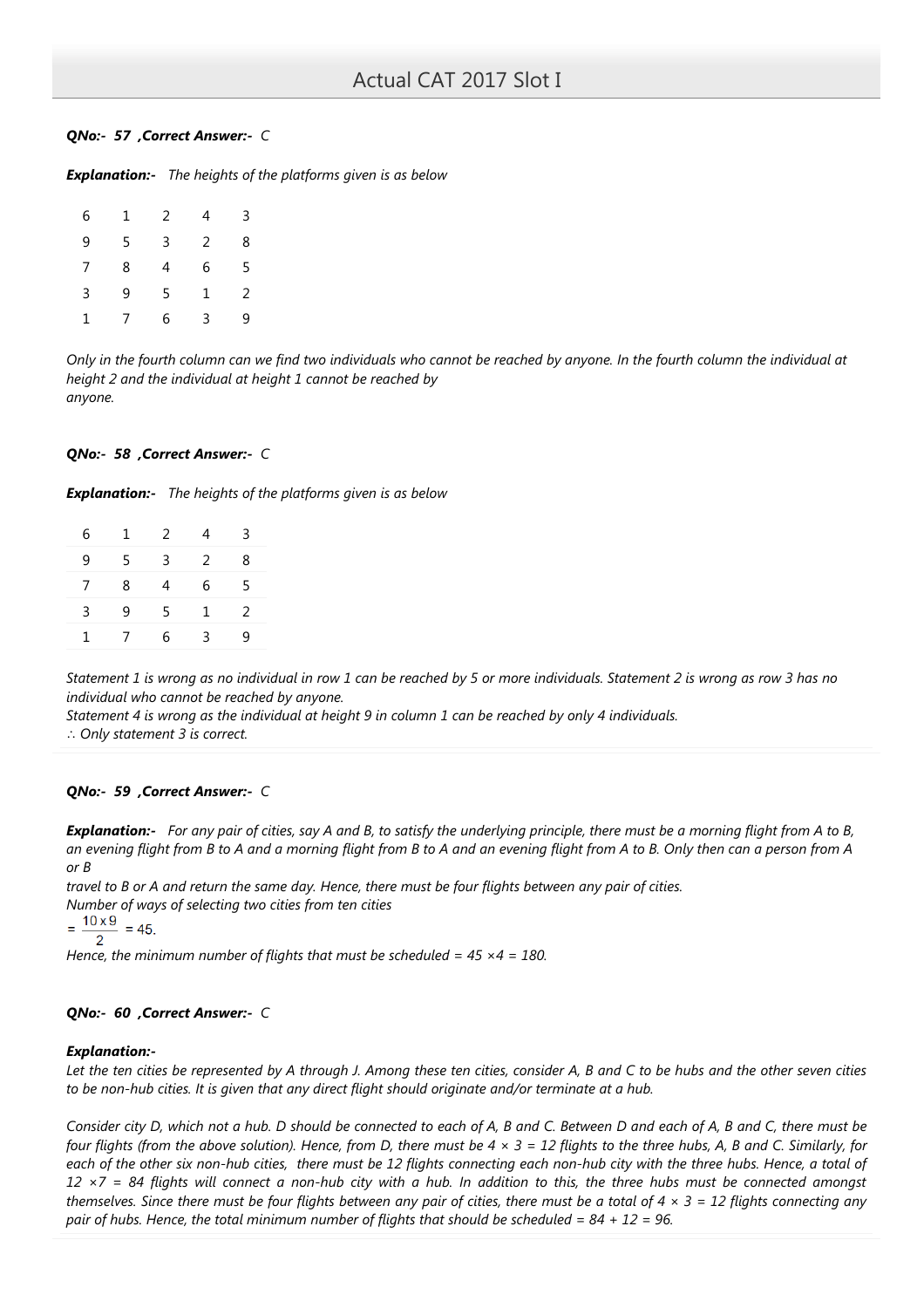## QNo:- 61 ,Correct Answer:- 40

## Explanation:-

Given that G1 has the cities A, B and C. G2, G3 and G4 have 3, 2 and 2 cities respectively. From the given conditions, we can see that a city in G2 cannot be connected by a direct flight to a city in G3 or G4. Hence, for a person to travel from a city in G2 to a city in G3 or G4, all the cities in G2 must be connected to A and from A, he can travel to B or C to travel to a city G3 or G4 respectively.

Hence, the 3 cities in G2 must be connected to A. Between each pair of cities there must be four flights. Hence, there must be  $4 \times 3$ = 12 flights between cities in G2 and A.

Since there are 2 cities in G3, there must be  $2 \times 4 = 8$  flights between cities in G3 and B. Since there are 2 cities in G4, there must be  $2 \times 4 = 8$  flights between cities in G4 and C. Also, the cities in G1, i.e., A, B and C must be connected to each other. Hence, there must be an additional  $4 \times 3 = 12$  flights between these three cities. Therefore, the total minimum number of direct flights that must be scheduled =  $12 + 8 + 8 + 12 = 40$ 

QNo:- 62 ,Correct Answer:- 4

Explanation:- It is given that the cities in G2 will be assigned to G3 or G4. However, this, by itself, will not result in any reduction in the number of flights because the cities in G2 will still have to be connected to either B or C.

However, it is also given that there are now no flights between A and C. Hence, the 4 flights that would have been scheduled in the previous case, will now not be scheduled.

Hence, the reduction in the number of flights can be a maximum of 4.

#### QNo:- 63 ,Correct Answer:- 2

#### Explanation:-

As there are four cars and as the time through each route is nearly the same, two cars should go through A-M-B and the other two through A-N-B. In case three cars are directed to go through any of the routes, one of the three cars can break the police order and reduce its travel time.

QNo:- 64 ,Correct Answer:- B



#### Explanation:-

According to the police order 2 cars each would pass through  $A - M - B$  and  $A - N - B$ . Then time taken through  $A - M - B = 29.9$  and time taken through  $A - N - B = 30.0$ ∴ Difference = 0.1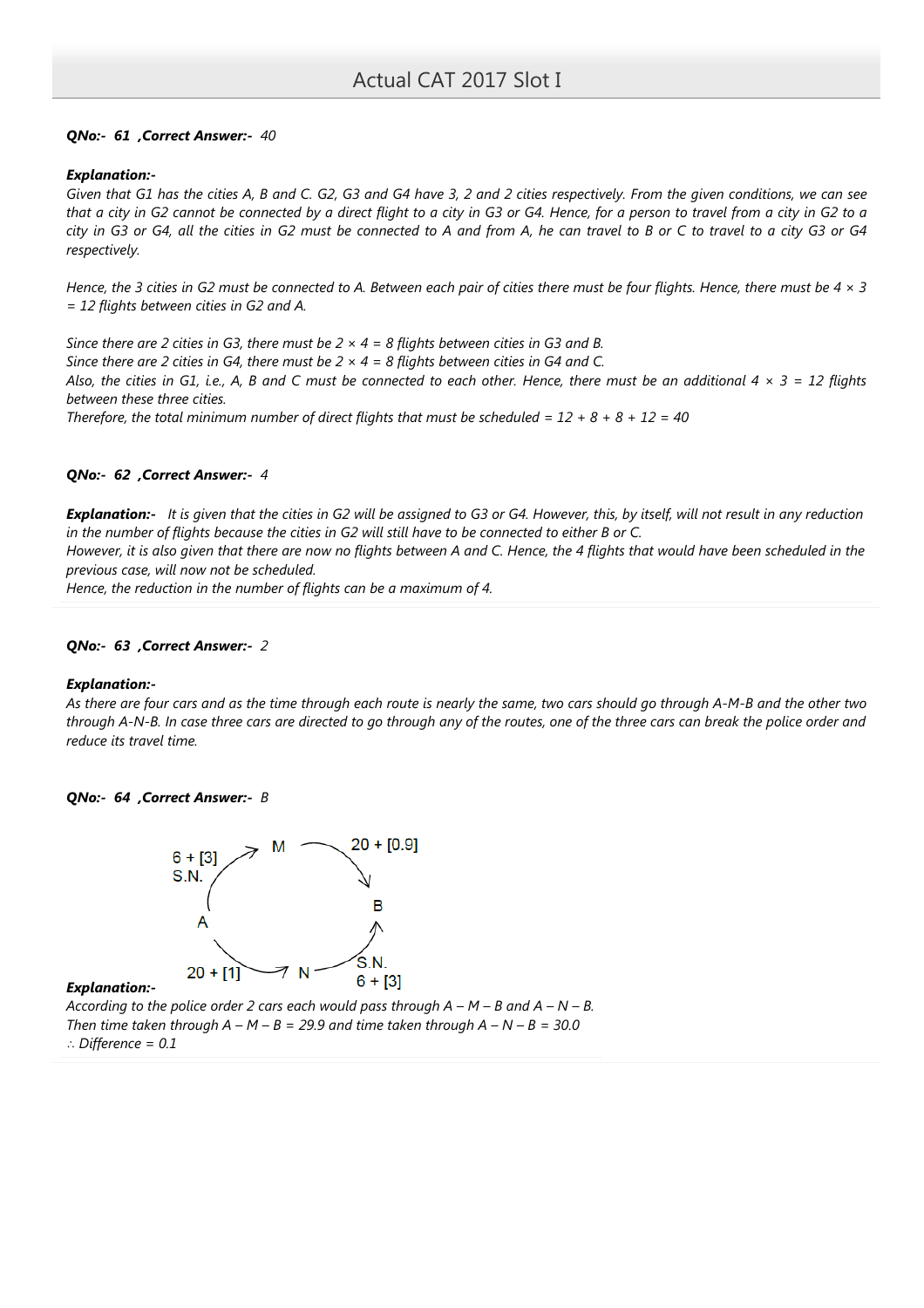## QNo:- 65 ,Correct Answer:- 2

Explanation:- No car should be able to reduce its travel time by not following the order and all the cars cannot take the same route. So either two or three cars should go through A-M. If two cars go through M-B, one car can break the police order and go through M-N and reach B in  $9 + 7 + 12 = 28$  minutes as compared to 29.9 minutes had both gone through A-M-B. If two cars go through A-M and one is directed to go through M-N, one of the cars which was directed to go through A-N can break the police order and go through A-M-B and save time as follows:

Original time  $(A-N-B) = 21 + 12 = (three cars) = 33$ 

New time =  $12$  (3 cars) +  $20.9 = 32.9$ 

The police department cannot direct both cars to go through M-N as in that case all four cars would go through N-B

In case three cars are directed to go through A-M, either one car can be directed through M-N or two cars can be directed through M-N.

If one car is directed through M-N, one of the two cars directed through M-B, can break the police order and go through M-N, and save time as shown.

Original time  $(A-M-B) = 12 (3 cars) + 20.9 = 32.9$ 

New time  $(A-M-N-B) = 12 + 8 + 12 = 32$  minutes.

∴ two cars must be directed through M-N such that any car breaking the police order cannot reduce the travel time.

#### QNo:- 66 ,Correct Answer:- B

**Explanation:-** When all cars follow the police order the time taken would be A-M-B (1 car) =  $12 + 20 = 32$  minutes. A-M-N-B (2cars) =  $12 + 8 + 12 = 32$  minutes. A-N-B (1 car) =  $20 + 12 = 32$  minutes.

### QNo:- 67 ,Correct Answer:- 20

Explanation:- Let Barun's age be 10x. Arun's age is 4x. The difference of these ages in 6x, a constant. When Arun's age is 50% of Barun's age, this difference also would be 50% ie Barun's age, at that stage would be 12x. It would be increase by 20%.

#### QNo:- 68 ,Correct Answer:- 15

**Explanation:-** Let the number of days required to complete the job be n. 1 person works on day 1, 2 on day 2, 3 on day 3, …. n on day n. Each person has the same efficiency.

| Work = $1\left(\frac{1}{120}\right) + 2\left(\frac{1}{120}\right) + 3\left(\frac{1}{120}\right) + \dots + n\left(\frac{1}{120}\right).$ |
|-----------------------------------------------------------------------------------------------------------------------------------------|
| This is also equal to 1.                                                                                                                |
|                                                                                                                                         |
| $\frac{1}{120} + \frac{2}{120} + \frac{3}{120} + \dots + \frac{n}{120} = 1$                                                             |
| $\Sigma$ n = 120                                                                                                                        |
| $n = 15.$                                                                                                                               |

#### QNo:- 69 ,Correct Answer:- 11

**Explanation:-** Number of people in the group cannot exceed  $\frac{630}{53}$  i.e., 11.8. Maximum possible number of people in the group  $= 11$ .

#### QNo:- 70 ,Correct Answer:- 20

**Explanation:-** The speed in the second case is 5/4 times the speed in the first case. Therefore, the time would be 4/5 times the time, i.e., 1/5 less. This one fifth is 20 min. Therefore, the time taken in the first case is 100 min.

The distance =  $(12)$  $km = 20 km$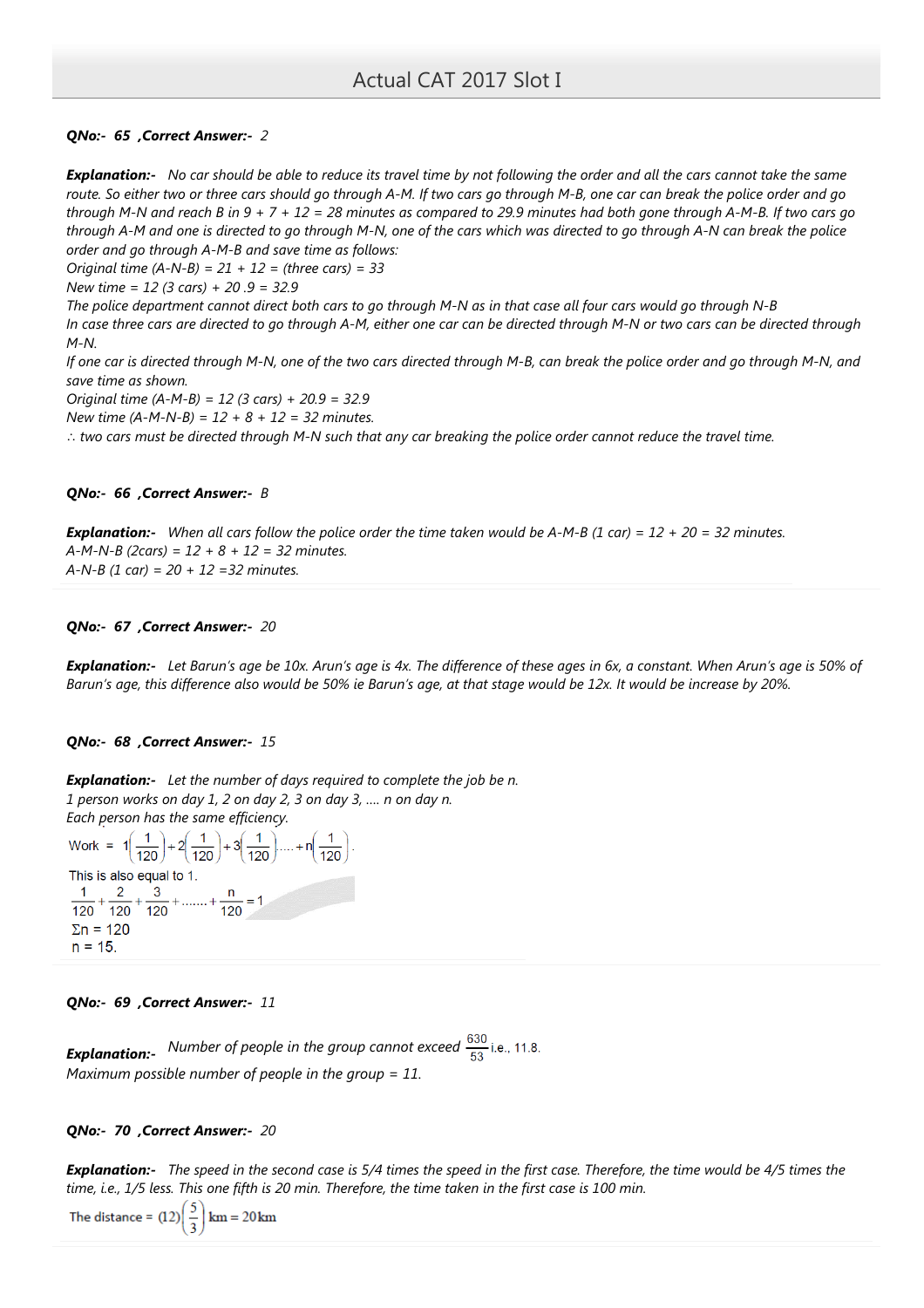# QNo:- 71 ,Correct Answer:- 70000

**Explanation:-** Let the total monthly savings be S.<br>Investment in FD =  $\frac{50}{100}$  S. Investment in stocks =  $\frac{30}{100} \left( S - \frac{50}{100} S \right) = \frac{15}{100} S$ Investment in savings bank account =  $\frac{35}{100}$  S  $\frac{35}{100}S + \frac{50}{100}S = 59500$  $S = 70000$ 

# QNo:- 72 , Correct Answer:- D

**Explanation:-** Let the retail price be 100. Discount = 15 Selling price =  $85$ <br>Cost price =  $\frac{85}{1.02}$  =  $\frac{500}{6}$ In order to make a profit of 20%, the selling price<br>=  $\frac{500}{6}(1.2)$  = 100 The seller must sell at the retail price

## QNo:- 73 , Correct Answer:- B

**Explanation:-** Let the speed of the boat in still water and the speed of the river be u and v respectively.

$$
\frac{d}{2x+y} + \frac{d}{2x-y} = \frac{1}{4} \left( \frac{d}{x+y} + \frac{d}{x-y} \right)
$$
  

$$
\frac{d(4x)}{4x^2 - y^2} = \frac{1}{4} \left( \frac{d(2x)}{x^2 - y^2} \right)
$$
  

$$
8(x^2 - y^2) = 4x^2 - y^2
$$
  

$$
\frac{x^2}{y^2} = \frac{7}{4}
$$
  

$$
\frac{x}{y} = \frac{\sqrt{7}}{2}
$$

QNo:- 74 , Correct Answer:- A

| <b>Explanation:-</b> The data is given below |    |    |    |     |
|----------------------------------------------|----|----|----|-----|
| CΙ                                           | C) | C٩ | ٢4 | ٦5  |
| q                                            | 10 | Ջ  |    |     |
|                                              | 18 |    | 19 |     |
| 81                                           | 90 | 72 | 95 | 100 |

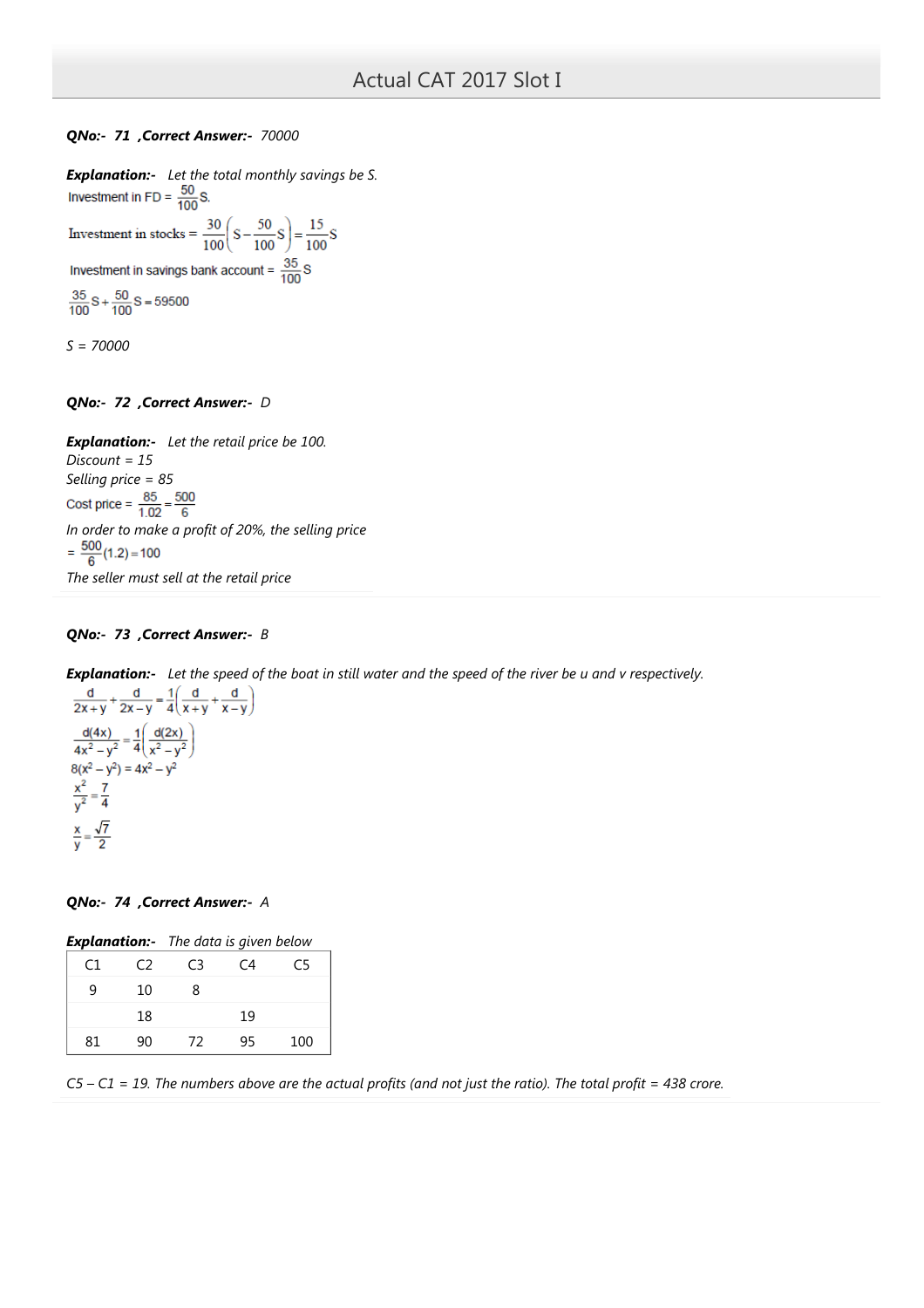# QNo:- 75 ,Correct Answer:- D

**Explanation:**- Let the number of boys appearing for the admission test be b.<br>Percentage of candidates who get admission =<br> $\frac{30}{100}(2b) + \frac{45}{100}b$ <br> $(100)(100)(6) = 35%$ Percentage of candidates who get admission =  $\overline{100}$ 

65% of the candidates do not get admission.

## QNo:- 76 ,Correct Answer:- A

**Explanation:-** Let the total number of popcorn packets in stock be T. Total number of chips packets in stock =  $T$ 

Required ratio =  $\frac{16}{40}T : \frac{14}{35}T = 1:1$ 

## QNo:- 77 , Correct Answer:- B

**Explanation:-** Let the price of each good mango be g. Price of each medium quality mango =  $\frac{9}{2}$ . Total cost price = 80g +  $40\left(\frac{9}{2}\right)$  = 100g Total selling price =  $120(0.9g) = 108g$ Overall profit = 8%

## QNo:- 78 ,Correct Answer:- D

**Explanation:-** Let the printed price be p. If 40% discount is given, selling price =  $0.6(60p)$  = 36p

In order to make a profit of 20%, the selling price Total cost price  $=$  > 36p/1.2 = 30p Ten toys are destroyed in the fire. The remaining toys are sold at a price such that the same amount of profit is made as in the conditional case. Profit made on remaining toys = 6p Total selling price of remaining toys = 36p Discount that should be given =  $50p - 36p = 14p$ Discount% = 28%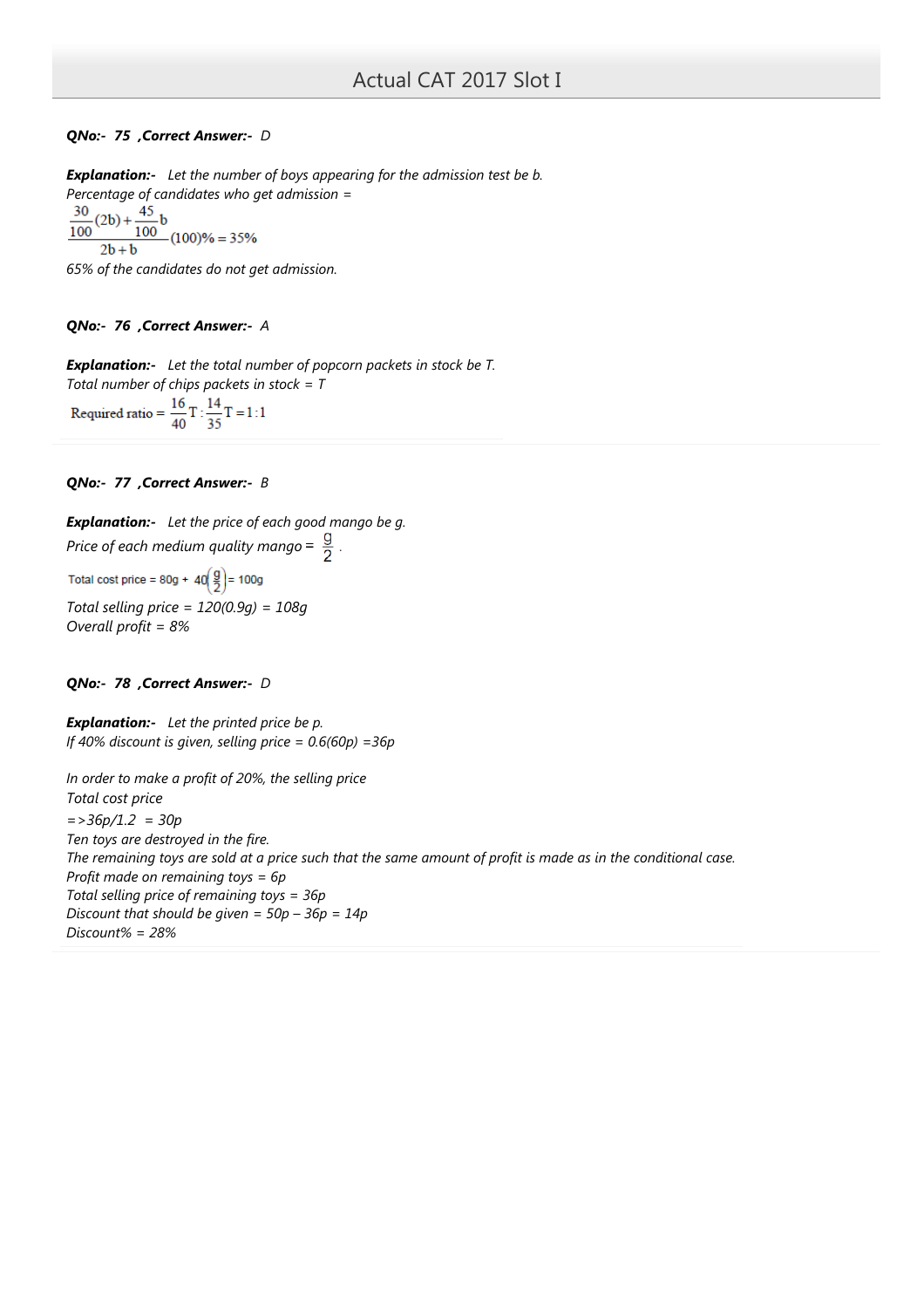QNo:- 79 ,Correct Answer:- D

 $a - 1 = 2b - 2$ 

**Explanation:** 
$$
\left(\frac{a+3}{b}\right)^2 = 9
$$
 and  $\left(\frac{a-1}{b-1}\right)^2 = 4$   
\nWe get 4 cases  
\n $a + 3 = 3b$   $a + 3 = 3b$   
\n $a - 1 = 2b - 2$   $a - 1 = -2b + 2$   
\n $a + 3 = -3b$   $a + 3 = -3b$ 

 $a - 1 = -2b + 2$ 

Subtracting the second equation from the first we get, I II III IV  $4$   $b+2$   $5b-2$   $-5b+2$   $-b-2$ 

 $I \Rightarrow b = 2$ ,  $a = 3$  Rejected II, III  $⇒ b$  is not an integer. Rejected  $IV \Rightarrow b = -6$ ,  $a = 15$  $\therefore \frac{a^2}{b^2} = \left(\frac{15}{6}\right)^2 = \frac{25}{4}$ 

## QNo:- 80 , Correct Answer:- A

**Explanation:-** Let the average score of the boys in the midsemester examination be b. Average score of the girls =  $b + 5$ In the final exam, average score of the girls =  $b + 5 - 3 = b + 2$ . Average score of the entire class increased by 2 and is hence  $\frac{20b+30(b+5)}{50}+2$  i.e. b+5 Average score of the boys<br> $\frac{50(b+5)-30(b+2)}{b} = b+9.5$ 20 Increases in the average of boys is 9.5.

## QNo:- 81 ,Correct Answer:- C



## Explanation:-

The closed region bounded by  $|ax| + |by| = c$  in the two- dimensional plane has x-intercepts of  $\pm \frac{c}{|a|}$  and y- intercepts of  $\pm \frac{c}{|b|}$ .

This is in general a rhombus. In the given question, we have a square which has each of its diagonals as 4.Area =  $\frac{1}{2}(4)(4)=8$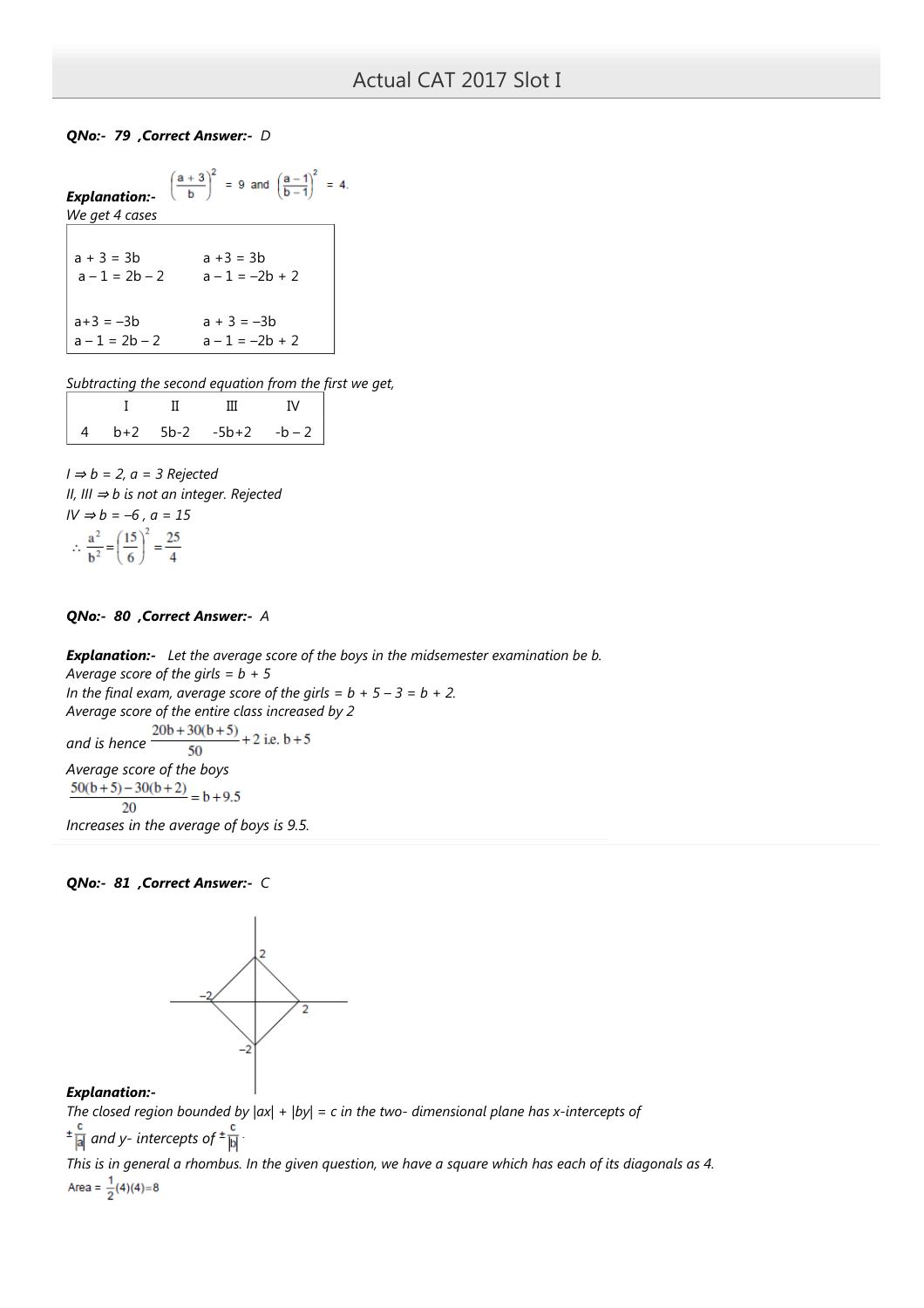## QNo:- 82 , Correct Answer:- B

**Explanation:-** The medians of a triangle divide the triangle into six parts of equal area.

Area of GBC =  $\frac{1}{3}$  (Area of the triangle) =  $\frac{1}{3}\sqrt{5(5-a)(s-b)(s-c)}$ Area of the remaining portion =  $2\left(\frac{250}{\sqrt{3}}\right) = \frac{500}{\sqrt{3}}$ 

### QNo:- 83 ,Correct Answer:- B



#### Explanation:-

Let  $AB = a$  ( $a = 6$ ) CQB is a semicircle of radius  $\frac{a}{\sqrt{2}}$ CPB is a quarter circle (quadrant) of radius a ∴ Area of semicircle =  $\frac{\pi a^2}{4}$ Area of quadrant =  $\frac{\pi a^2}{4}$ ∴ Area of region enclosed by BPC, BQC = Area of ∆ABC = 18.

#### QNo:- 84 , Correct Answer:- B

### Explanation:-

The volumes of the 5 smaller cubes and the original big one are in the ratio  $1:1:8:27:27:64$ . Therefore, the sides are in the ratio  $1:1:2:3:3:4$  while the areas are in the ratio  $1:1:4:9:9:16$ . The sum of the areas of the 5 smaller cubes is 24 parts while that of the big cube is 16 parts. The sum is 50% greater.

#### QNo:- 85 , Correct Answer:- 6



The height of the cylinder (h) =  $3$ The volume =  $9\pi$  $\pi r^2 h = 9\pi \Rightarrow r = \sqrt{3}$ The radius of the ball  $(R) = 2$ The height of O, the centre of the ball, above the line representing the top of the cylinder is say a.  $(a = 1)$ ∴ The height of the topmost point of the ball from the base of the cylinder is  $h + a + R = 3 + 1 + 2 = 6$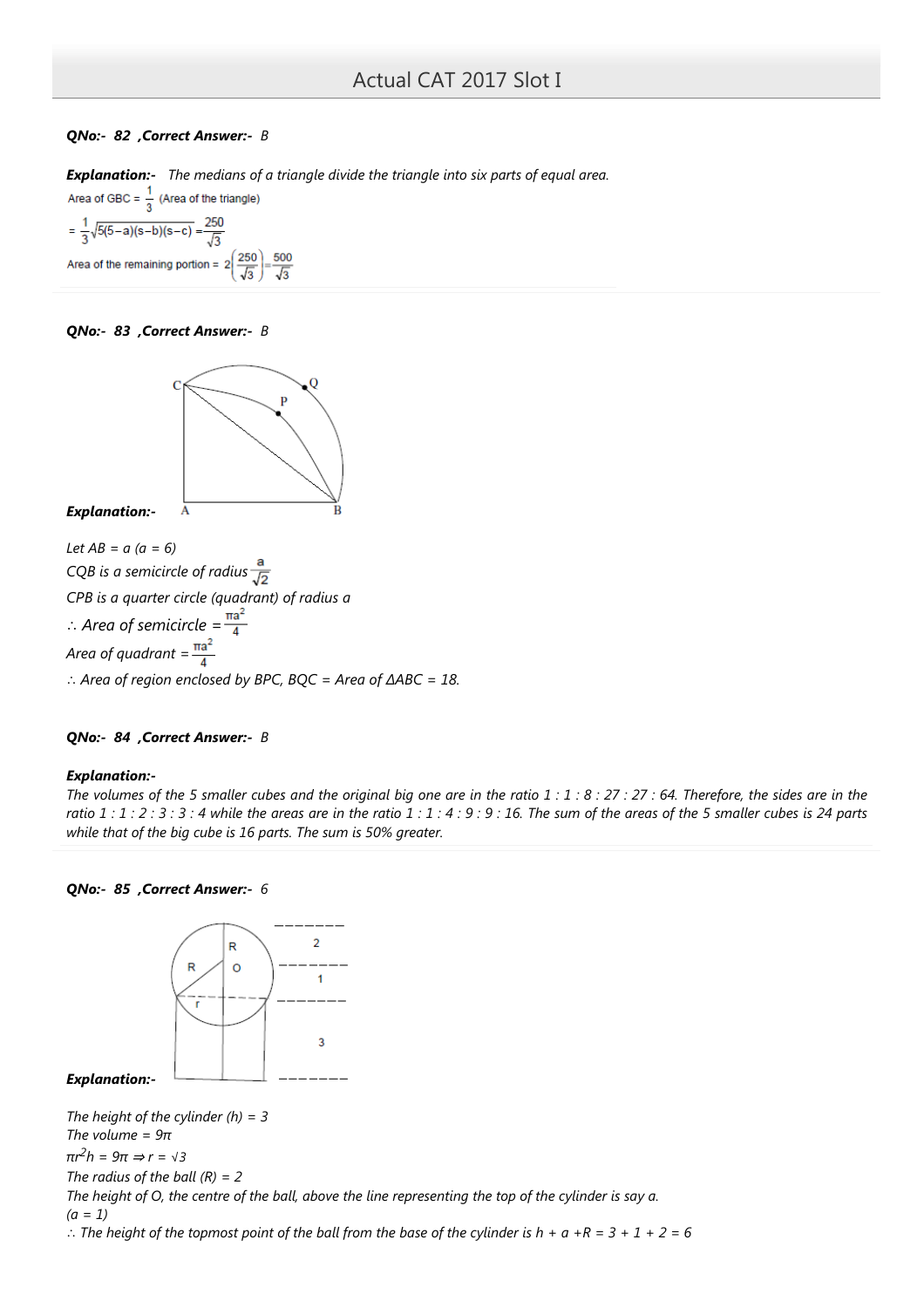## QNo:- 86 ,Correct Answer:- 24

**Explanation:-** In a 3, 4, 5 triangle, the length of the altitude to the hypotenuse =  $3(4)/5$  = 2.4. Therefore, in a 15, 20, 25 triangle, it is 12. This is the shortest distance from A to BC. At 60 km/hr, i.e., 1 km/min, it would take 24 min to cover 24 km.

#### QNo:- 87 , Correct Answer:- D

**Explanation:-**  $\log_3 x = a \Rightarrow x = 3^a$  $log_{12} y = a \Rightarrow y = 12^a$ ∴  $xy = 36^a$  and  $xy = G = 6^a$ ∴  $log_6G = a$ 

QNo:- 88, Correct Answer:- D

Explanation:-  $x + 1 = x^2 \Rightarrow x^2 - x - 1 = 0 \Rightarrow x = 1$ Also,  $x^2 = x + 1 \Rightarrow x^4 = x^2 + 2x + 1 = 3x + 2$  $\Rightarrow 2x^4 = 6x + 4 = 3 + 3$ 

QNo:- 89 ,Correct Answer:- C

**Explanation:-**  $0.008 = \frac{8}{1000} = 5^{-3}$ <br>:: log<sub>0.008</sub> $\sqrt{5} = \frac{1/2}{-3} = \frac{-1}{6}$  and log<sub> $\sqrt{3}$ </sub>  $81 = \frac{4}{1/2} = 8$ :. The given expression is  $\frac{5}{6}$ 

QNo:- 90 ,Correct Answer:- B

**Explanation:-**  $9^{2x-1} - 9^{2x-2} = 9^{2x-2}(9-1) = 1944 = 8(243) = 8(9^{2.5})$  $\therefore$  2x - 2 = 2.5  $\Rightarrow$  x =  $\frac{4.5}{2} = \frac{9}{4}$ 

#### QNo:- 91 ,Correct Answer:- B

**Explanation:-**  $x = 25 + y + z$ . The possible values of x, y, z and the corresponding number of values of y, z are tabulated below (x, y, z are positive integers). We see that  $27 \le x \le 40$ 

| X  | у             | z              | No of<br>values of (x,<br>y) |
|----|---------------|----------------|------------------------------|
| 27 | 1             | 1              | 1                            |
| 28 | 1,2           | 2,1            | 2                            |
|    |               |                |                              |
| 38 | 1,  2         | 12,  1         | 12                           |
| 39 | 2,  12,       | 12,  2         | 11                           |
| 40 | $3, \dots 12$ | $12, \ldots 3$ | 10                           |

The number of solutions is  $1 + 2 + ... + 12 + 11 + 10 = 78 + 21 = 99$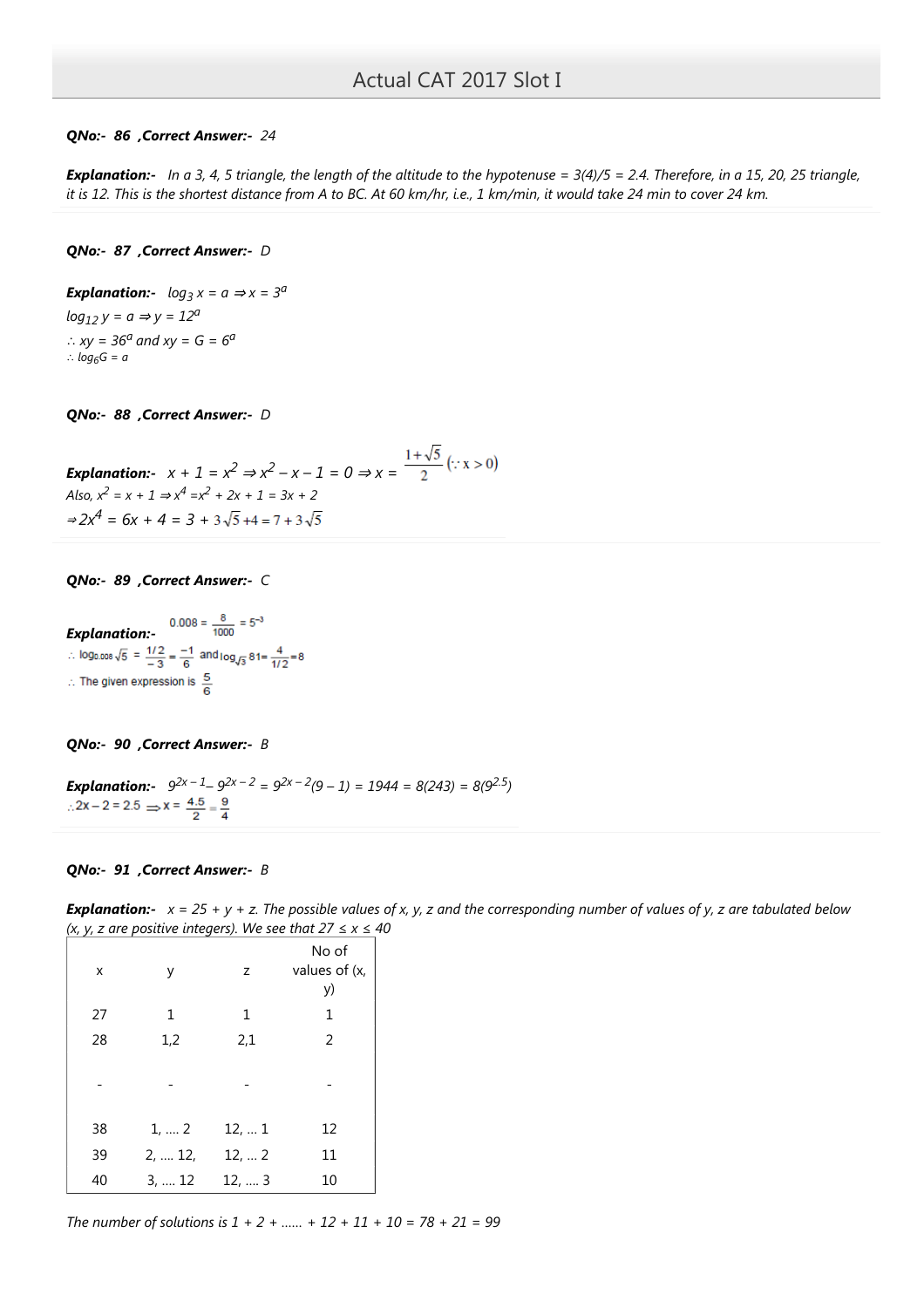**Explanation:-**  $(n - 5) (n - 10) - 3(n - 2) \le 0$  $\Rightarrow$   $n^2 - 18n + 56 \le 0$  $\Rightarrow$  (n – 4) (n – 14)  $\leq$  0 As n is an integer, n can be 4, 5, 6 ……14, i.e. it can have 11 values.

# QNo:- 93 ,Correct Answer:- 24

**Explanation:-**  $x^2 + 11x + n = x \Rightarrow x^2 + 10x + n = 0$  $x^2$  + 10x + 25 = 0 has real and equal roots  $x^2$  + 10x + n = 0 where n > 25 has complex roots. The maximum value of n for which the equation has two distinct real roots in 24.

## QNo:- 94 ,Correct Answer:- 2

**Explanation:-**  $a + b + c + d = 30$ , a, b, c, d are integers.  $(a-b)^2 + (a-c)^2 + (a-d)^2$  would have its maximum value when each bracket has the least possible value. Let  $(a, b, c, d) = (8, 8, 7, 7)$ The given expression would be 2. It cannot have a smaller value.

## QNo:- 95 ,Correct Answer:- 160

**Explanation:-** There are 5 pairs of diametrically opposite points and the centre O. If O is not selected, the number of triangles =  ${}^{10}C_3$  = 120. If O is selected, the other two points can be selected in 10(8)/2, i.e., 40 ways. The number of triangles is 160.

## QNo:- 96 ,Correct Answer:- A